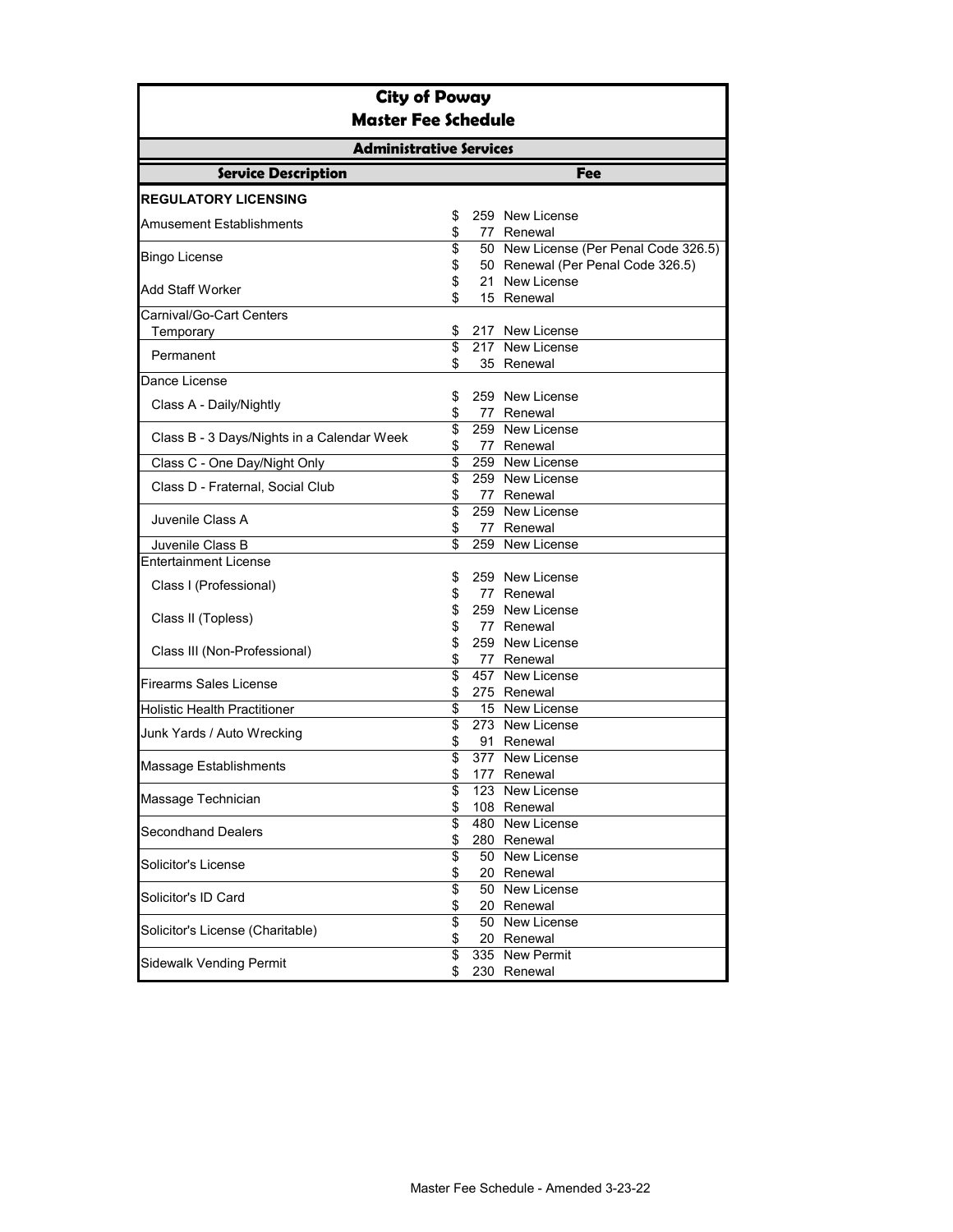| <b>Administrative Services</b>               |                                                                                    |  |  |
|----------------------------------------------|------------------------------------------------------------------------------------|--|--|
| <b>Service Description</b>                   | Fee                                                                                |  |  |
| <b>BUSINESS REGISTRATIONS</b>                |                                                                                    |  |  |
| <b>Business Certification</b>                | <b>New Certificate</b><br>115<br>20 Renewal<br>\$29.48 SB 205 Stormwater Admin Fee |  |  |
| <b>OTHER</b>                                 |                                                                                    |  |  |
| Fingerprinting                               | \$<br>City Fee (Addt'l \$32 collected for<br>25<br>State fee)                      |  |  |
| <b>Photos</b>                                | 15<br>\$                                                                           |  |  |
| UTILITY RELATED FEES                         |                                                                                    |  |  |
| Hardship Variance processing fee             | 100                                                                                |  |  |
| Tag Fee                                      | 32<br>\$                                                                           |  |  |
| Turn-offs/Restoration of Service             | 54<br>S                                                                            |  |  |
| After Hours - Weekdays & Saturdays           | 70<br>\$                                                                           |  |  |
| After Hours - Sundays & Holidays             | 86                                                                                 |  |  |
| <b>Hydrant Meter Billing/Closing Account</b> | 96<br>\$                                                                           |  |  |
| <b>Customer Request for Meter Testing</b>    | 70<br>S                                                                            |  |  |
| <b>GENERAL OVERHEAD (all departments)</b>    | 12% applied to contract/materials costs and<br>fully-weighted personnel costs.     |  |  |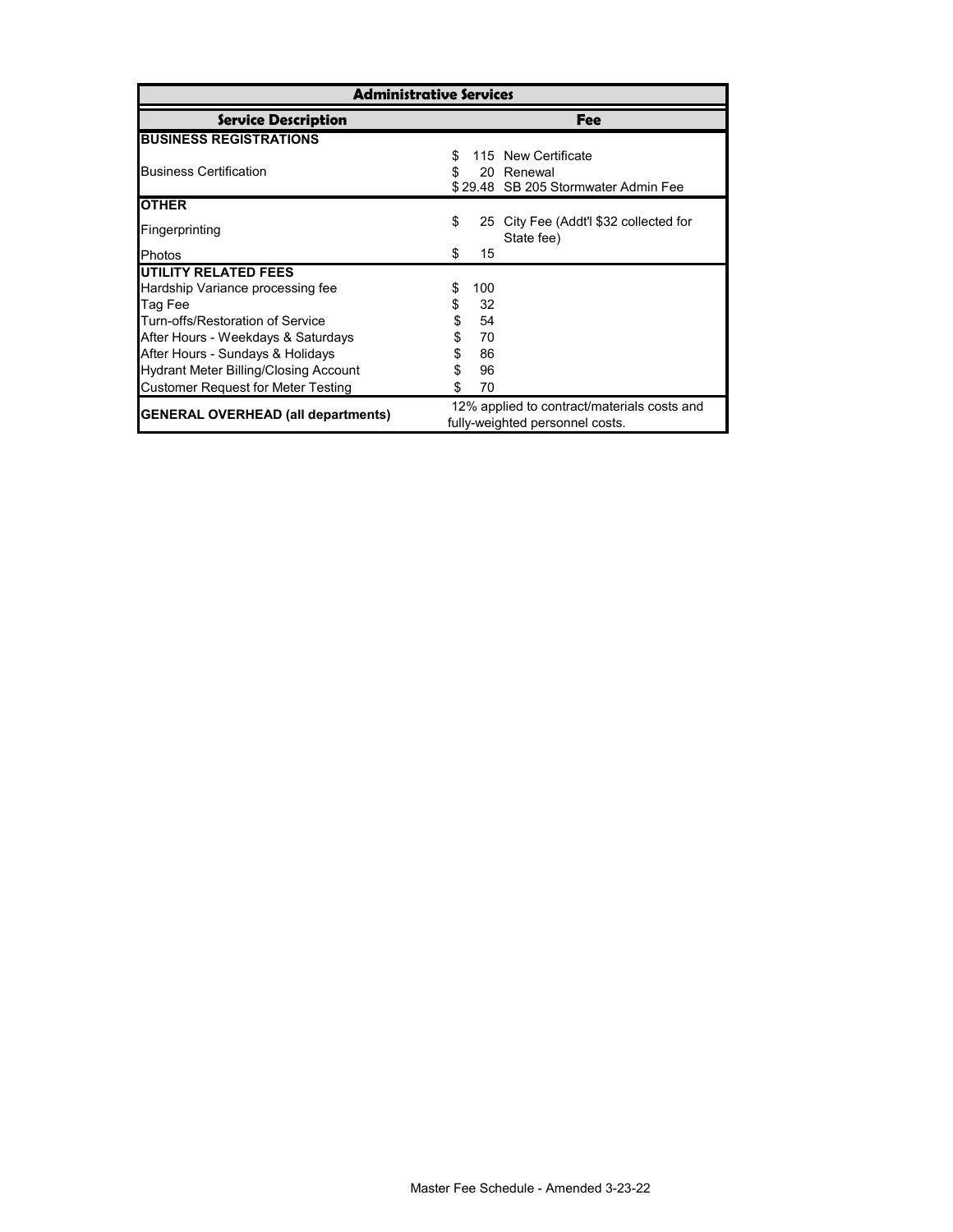| <b>Master Fee Schedule</b>                                                                                                                                                                                                                                      |                           |                 |                                   |  |  |
|-----------------------------------------------------------------------------------------------------------------------------------------------------------------------------------------------------------------------------------------------------------------|---------------------------|-----------------|-----------------------------------|--|--|
|                                                                                                                                                                                                                                                                 | <b>Community Services</b> |                 |                                   |  |  |
| <b>Description</b>                                                                                                                                                                                                                                              | Fee                       |                 |                                   |  |  |
| FACILITY USE fees vary by category and priority as follows:<br>A: City, PUSD & PUSD School Foundation<br>B: PUSD Schools (PTSA, ESS, boosters, clubs)/Poway NP Meeting/PSA Meeting/Public Agency<br>C: Poway NP Function/PSA Function/Poway Chamber of Commerce |                           |                 |                                   |  |  |
| D: Poway Resident<br>E: Poway Business /NP Outside of Poway<br>F: Individual Residing Outside of Poway/Business Located Outside of Poway                                                                                                                        |                           |                 |                                   |  |  |
| N/A: Indicates facility is NOT AVAILABLE for use by certain categories of organizations<br>N/C: Indicates No Charge                                                                                                                                             |                           |                 |                                   |  |  |
| *: Indicates fee is subject to CPI adjustment every 3 years beginning January 1, 2021<br>†: Indicates fee is subject to CPI adjustment every 3 years beginning July 1, 2021<br>‡: Indicates fee is subject to CPI adjustment every year beginning January 2022  |                           |                 |                                   |  |  |
| <b>Description</b>                                                                                                                                                                                                                                              |                           |                 | Fee                               |  |  |
| <b>Community Park Outdoor Areas*</b>                                                                                                                                                                                                                            |                           |                 |                                   |  |  |
| Dog Park Pen 1, 2, or 3                                                                                                                                                                                                                                         |                           | N/C             | A                                 |  |  |
|                                                                                                                                                                                                                                                                 | \$                        | $\overline{7}$  | B (hourly rate)                   |  |  |
|                                                                                                                                                                                                                                                                 | \$                        | 10 <sup>°</sup> | C (hourly rate)                   |  |  |
|                                                                                                                                                                                                                                                                 | \$                        | 13              | D (hourly rate)                   |  |  |
|                                                                                                                                                                                                                                                                 | \$<br>\$                  | 21              | E (hourly rate)                   |  |  |
|                                                                                                                                                                                                                                                                 |                           | 29<br>N/C       | F (hourly rate)<br>$\overline{A}$ |  |  |
|                                                                                                                                                                                                                                                                 | \$                        | 6               | B (hourly rate)                   |  |  |
|                                                                                                                                                                                                                                                                 | \$                        | 10              | C (hourly rate)                   |  |  |
| <b>Bocce Courts</b>                                                                                                                                                                                                                                             | \$                        | 12              | D (hourly rate)                   |  |  |
|                                                                                                                                                                                                                                                                 | \$                        | 19              | E (hourly rate)                   |  |  |
|                                                                                                                                                                                                                                                                 | \$                        | 26              | F (hourly rate)                   |  |  |
| Gymnasiums*                                                                                                                                                                                                                                                     |                           |                 |                                   |  |  |
|                                                                                                                                                                                                                                                                 |                           | N/C             | A                                 |  |  |
|                                                                                                                                                                                                                                                                 | \$                        | 29              | B (hourly rate)                   |  |  |
|                                                                                                                                                                                                                                                                 | \$                        | 44              | C (hourly rate)                   |  |  |
| Twin Peaks or Meadowbrook Gymnasium                                                                                                                                                                                                                             | \$                        | 59              | D (hourly rate)                   |  |  |
|                                                                                                                                                                                                                                                                 | \$                        | 88              | E (hourly rate)                   |  |  |
|                                                                                                                                                                                                                                                                 | \$                        | 117             | F (hourly rate)                   |  |  |
|                                                                                                                                                                                                                                                                 |                           | N/C             | A                                 |  |  |
|                                                                                                                                                                                                                                                                 |                           | \$26/quarter    | B                                 |  |  |
| <b>Stage/Activity Room</b>                                                                                                                                                                                                                                      | \$                        | 33              | C (hourly rate)                   |  |  |
|                                                                                                                                                                                                                                                                 | \$                        | 43              | D (hourly rate)                   |  |  |
|                                                                                                                                                                                                                                                                 | \$                        | 63              | E (hourly rate)                   |  |  |
|                                                                                                                                                                                                                                                                 | \$                        | 87              | F (hourly rate)                   |  |  |
| Old Poway Park*                                                                                                                                                                                                                                                 |                           | N/C             | A                                 |  |  |
|                                                                                                                                                                                                                                                                 | \$                        | 25              | B (hourly rate)                   |  |  |
|                                                                                                                                                                                                                                                                 | \$                        | 37              | C (hourly rate)                   |  |  |
| <b>Templars Hall</b>                                                                                                                                                                                                                                            | \$                        | 52              | D (hourly rate)                   |  |  |
|                                                                                                                                                                                                                                                                 | \$                        | 77              | E (hourly rate)                   |  |  |
|                                                                                                                                                                                                                                                                 | \$                        | 101             | F (hourly rate)                   |  |  |
|                                                                                                                                                                                                                                                                 |                           | N/C             | A                                 |  |  |
|                                                                                                                                                                                                                                                                 | \$                        | 12              | B (hourly rate)                   |  |  |
|                                                                                                                                                                                                                                                                 | \$                        | 20              | C (hourly rate)                   |  |  |
| Gazebo or Carriage Turn                                                                                                                                                                                                                                         | \$                        | 26              | D (hourly rate)                   |  |  |
|                                                                                                                                                                                                                                                                 | \$                        | 38              | E (hourly rate)                   |  |  |
|                                                                                                                                                                                                                                                                 | \$                        | 52              | F (hourly rate)                   |  |  |
|                                                                                                                                                                                                                                                                 |                           | N/C             | A                                 |  |  |
|                                                                                                                                                                                                                                                                 |                           | \$26/quarter    | B                                 |  |  |
| Porter House - Great Room                                                                                                                                                                                                                                       | \$                        | 26              | C (hourly rate)                   |  |  |
|                                                                                                                                                                                                                                                                 | \$                        | 36              | D (hourly rate)                   |  |  |
|                                                                                                                                                                                                                                                                 | \$                        | 54              | E (hourly rate)                   |  |  |
|                                                                                                                                                                                                                                                                 | \$                        | 71              | F (hourly rate)                   |  |  |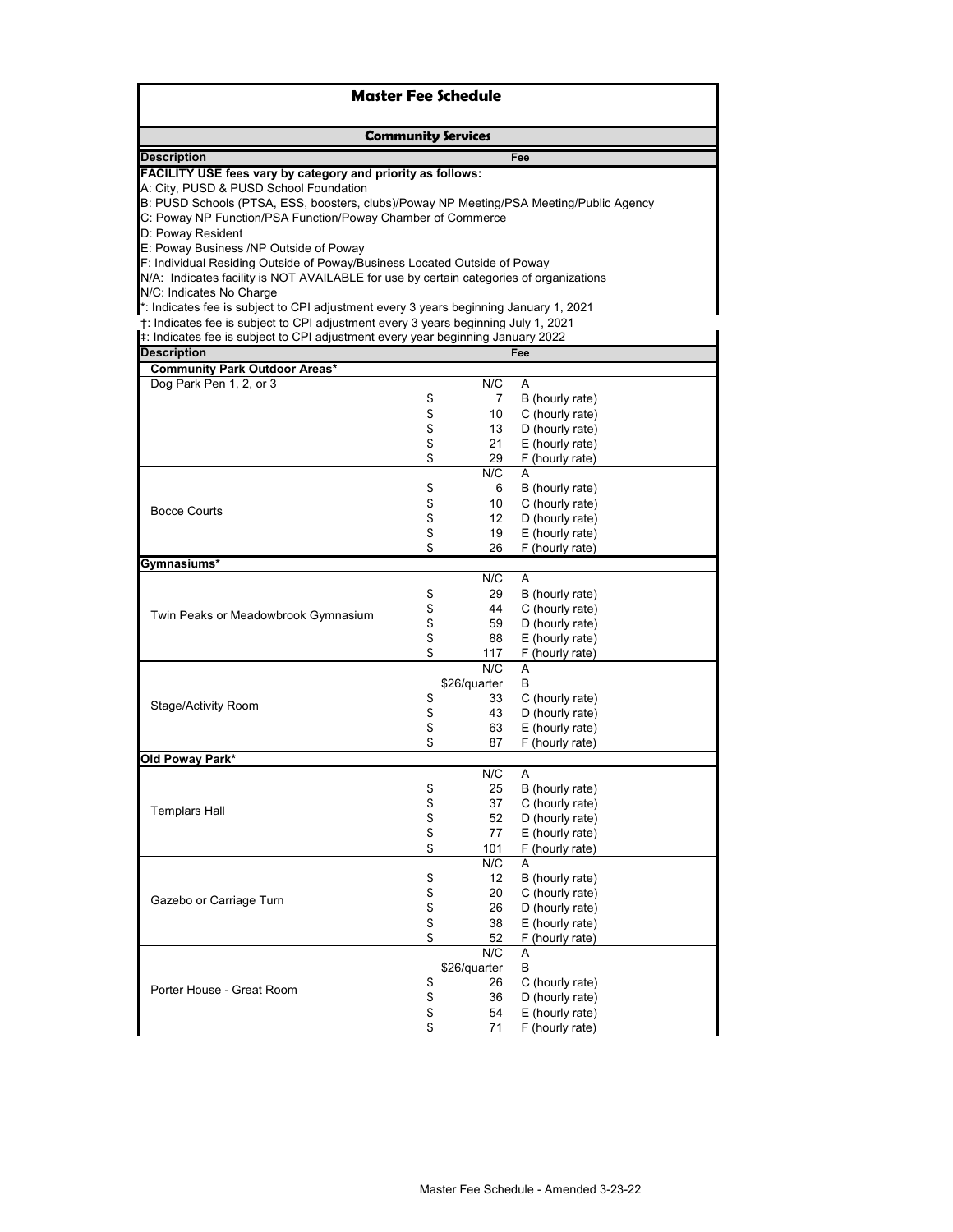| <b>Description</b>                                               |          |              | Fee                                |
|------------------------------------------------------------------|----------|--------------|------------------------------------|
|                                                                  |          | N/C          | A                                  |
|                                                                  |          | \$26/quarter | B                                  |
| Porter House - Parlour                                           | \$       | 23           | C (hourly rate)                    |
|                                                                  | \$       | 30           | D (hourly rate)                    |
|                                                                  | \$<br>\$ | 45<br>60     | E (hourly rate)<br>F (hourly rate) |
|                                                                  |          | N/C          | A                                  |
|                                                                  |          | \$26/quarter | B                                  |
| Porter House - Kitchen                                           | \$       | 26           | C (hourly rate)                    |
|                                                                  | \$       | 36           | D (hourly rate)                    |
|                                                                  | \$       | 54           | E (hourly rate)                    |
|                                                                  | \$       | 71<br>N/C    | F (hourly rate)<br>А               |
|                                                                  | \$       | 11           | B (hourly rate)                    |
|                                                                  | \$       | 13           | C (hourly rate)                    |
| Porter House - Rose Room                                         | \$<br>\$ | 18           | D (hourly rate)                    |
|                                                                  |          | 26           | E (hourly rate)                    |
|                                                                  | \$       | 36           | F (hourly rate)                    |
|                                                                  |          | N/C          | A                                  |
|                                                                  | \$       | 12           | B (hourly rate)                    |
| Ceremony Lawn or Box Car Lot                                     | \$       | 19           | C (hourly rate)                    |
|                                                                  | \$       | 25           | D (hourly rate)                    |
|                                                                  | \$       | 37           | E (hourly rate)                    |
|                                                                  | \$       | 51           | F (hourly rate)                    |
| Wedding/Event Packages at OPP (0205)*<br>Gold Package (Resident) |          |              |                                    |
| Gold Package (Nonresident)                                       | \$       | 1,717        |                                    |
| Gold Package Extra Hour (Resident)                               | \$       | 3,405        |                                    |
| Gold Package Extra Hour (Nonresident)                            | \$       | 286          |                                    |
| Silver Package (Resident)                                        | \$       | 568          |                                    |
| Silver Package (Nonresident)                                     | \$       | 1,128        |                                    |
|                                                                  | \$       | 2,227        |                                    |
| Silver Package Extra Hour (Resident)                             | \$       | 188          |                                    |
| Silver Package Extra Hour (Nonresident)                          | \$       | 372          |                                    |
| <b>Bronze Package (Resident)</b>                                 | \$       | 574          |                                    |
| Bronze Package (Nonresident)                                     | \$       | 1,135        |                                    |
| Bronze Package Extra Hour (Resident)                             | \$       | 96           |                                    |
| Bronze Package Extra Hour (Nonresident)                          | \$       | 189          |                                    |
| Ceremony Only (Resident)                                         | \$       | 74           |                                    |
| Ceremony Only (Nonresident)<br>ake Poway*                        | \$       | 151          |                                    |
|                                                                  |          | N/C          | A                                  |
|                                                                  | \$       | 26           | B (hourly rate)                    |
| Pavilion and Outdoor Area                                        | \$       | 39           | C (hourly rate)                    |
|                                                                  | \$       | 53           | D (hourly rate)                    |
|                                                                  |          | 79           | E (hourly rate)                    |
|                                                                  | \$       | 106<br>N/C   | F (hourly rate)<br>A               |
|                                                                  | \$       | 10           | B (hourly rate)                    |
|                                                                  |          | 16           | C (hourly rate)                    |
| Archery Range                                                    | \$\$     | 20           | D (hourly rate)                    |
|                                                                  |          | 31           | E (hourly rate)                    |
|                                                                  | \$       | 41           | F (hourly rate)                    |
|                                                                  |          | N/C<br>N/A   | A<br>B                             |
|                                                                  | \$       | 3            | C (hourly rate)                    |
| Concession                                                       |          | N/A          | D                                  |
|                                                                  |          | N/A          | E                                  |
|                                                                  |          | N/A          | F                                  |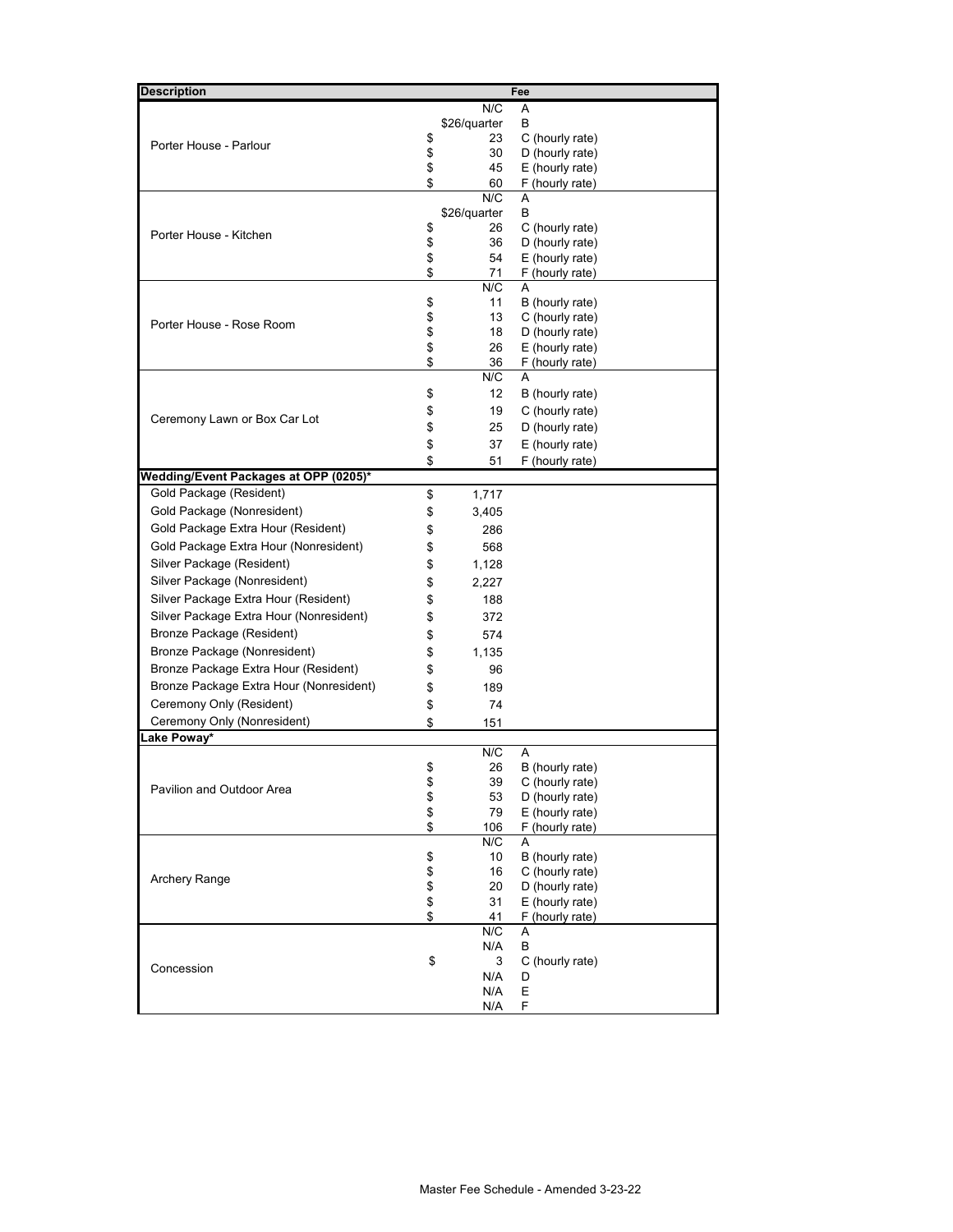| <b>Description</b>                           |          |           | Fee                                |
|----------------------------------------------|----------|-----------|------------------------------------|
| Poway Athletic Fields and Park/Picnic Areas* |          |           |                                    |
|                                              |          | N/C       | A                                  |
| Baseball field use (unlined, unmarked)       | \$       | 10        | B (hourly rate)                    |
|                                              | \$       | 16        | C (hourly rate)                    |
|                                              | \$       | 20        | D (hourly rate)                    |
|                                              | \$       | 30        | E (hourly rate)                    |
|                                              | \$       | 40        | F (hourly rate)                    |
|                                              |          | N/C       | $\overline{A}$                     |
|                                              | \$       | 7         | B (hourly rate)                    |
| Soccer field use (unlined, unmarked)         | \$       | 10        | C (hourly rate)                    |
|                                              | \$<br>\$ | 13<br>21  | D (hourly rate)<br>E (hourly rate) |
|                                              | \$       | 29        | F (hourly rate)                    |
|                                              |          | N/C       | A                                  |
|                                              | \$       | 5         | B (hourly rate)                    |
|                                              | \$       | 7         | C (hourly rate)                    |
| <b>Basketball court use</b>                  | \$       | 10        | D (hourly rate)                    |
|                                              | \$       | 16        | E (hourly rate)                    |
|                                              | \$       | 19        | F (hourly rate)                    |
|                                              |          | N/C       | A                                  |
|                                              | \$       | 19        | B (hourly rate)                    |
| <b>Ballfield Lights</b>                      | \$       | 19        | C (hourly rate)                    |
|                                              | \$       | 19        | D (hourly rate)                    |
|                                              | \$       | 19        | E (hourly rate)                    |
|                                              | \$       | 19        | F (hourly rate)                    |
|                                              |          | N/C       | A                                  |
|                                              | \$       | 21        | B (hourly rate)                    |
| Soccer Field Lights                          | \$       | 21        | C (hourly rate)                    |
|                                              | \$       | 21        | D (hourly rate)                    |
|                                              | \$       | 21        | E (hourly rate)                    |
|                                              | \$       | 21        | F (hourly rate)<br>A               |
|                                              |          | N/C<br>6  | B (hourly rate)                    |
|                                              | \$<br>\$ | 8         | C (hourly rate)                    |
| Park Area Occupancy Up to 149                | \$       | 12        | D (hourly rate)                    |
|                                              | \$       | 19        | E (hourly rate)                    |
|                                              | \$       | 24        | F (hourly rate)                    |
|                                              |          | N/C       | A                                  |
|                                              | \$       | 12        | B (hourly rate)                    |
|                                              | \$       | 19        | C (hourly rate)                    |
| Park Area Occupancy 150 & Over               | \$       | 25        | D (hourly rate)                    |
|                                              | \$       | 37        | E (hourly rate)                    |
|                                              | \$       | 51        | F (hourly rate)                    |
|                                              |          | N/C       | $\overline{A}$                     |
|                                              | \$       | 12        | B (hourly rate)                    |
| Gazebo (excluding Old Poway Park)            | \$       | 19        | C (hourly rate)                    |
|                                              | \$       | 25        | D (hourly rate)                    |
|                                              | \$       | 37        | E (hourly rate)                    |
|                                              | \$       | 51        | F (hourly rate)                    |
| <b>Poway Center for Performing Arts</b>      |          |           |                                    |
|                                              |          | N/C A     |                                    |
| Center: six-hour minimum                     | \$       |           | 1,440 Non-Profit Group hourly rate |
|                                              | \$       | $N/C$ $A$ | 1,800 For-Profit Group hourly rate |
| Center: additional hours                     |          |           | 240 Non-Profit Group hourly rate   |
|                                              | \$<br>\$ | 300       | For-Profit Group hourly rate       |
|                                              |          | N/C       | A                                  |
| Courtyard - with Performance/Exhibition only | \$       | 100       | Non-Profit Group hourly rate       |
|                                              | \$       | 100       | For-Profit Group hourly rate       |
|                                              |          | N/C       | A                                  |
| Lobby - with Performance/Exhibition only     | \$       | 100       | Non-Profit Group hourly rate       |
|                                              | \$       | 100       | For-Profit Group hourly rate       |
|                                              |          | N/C       | A                                  |
| Green Room                                   | \$       | 52        | Non-Profit Group hourly rate       |
|                                              | \$       | 52        | For-Profit Group hourly rate       |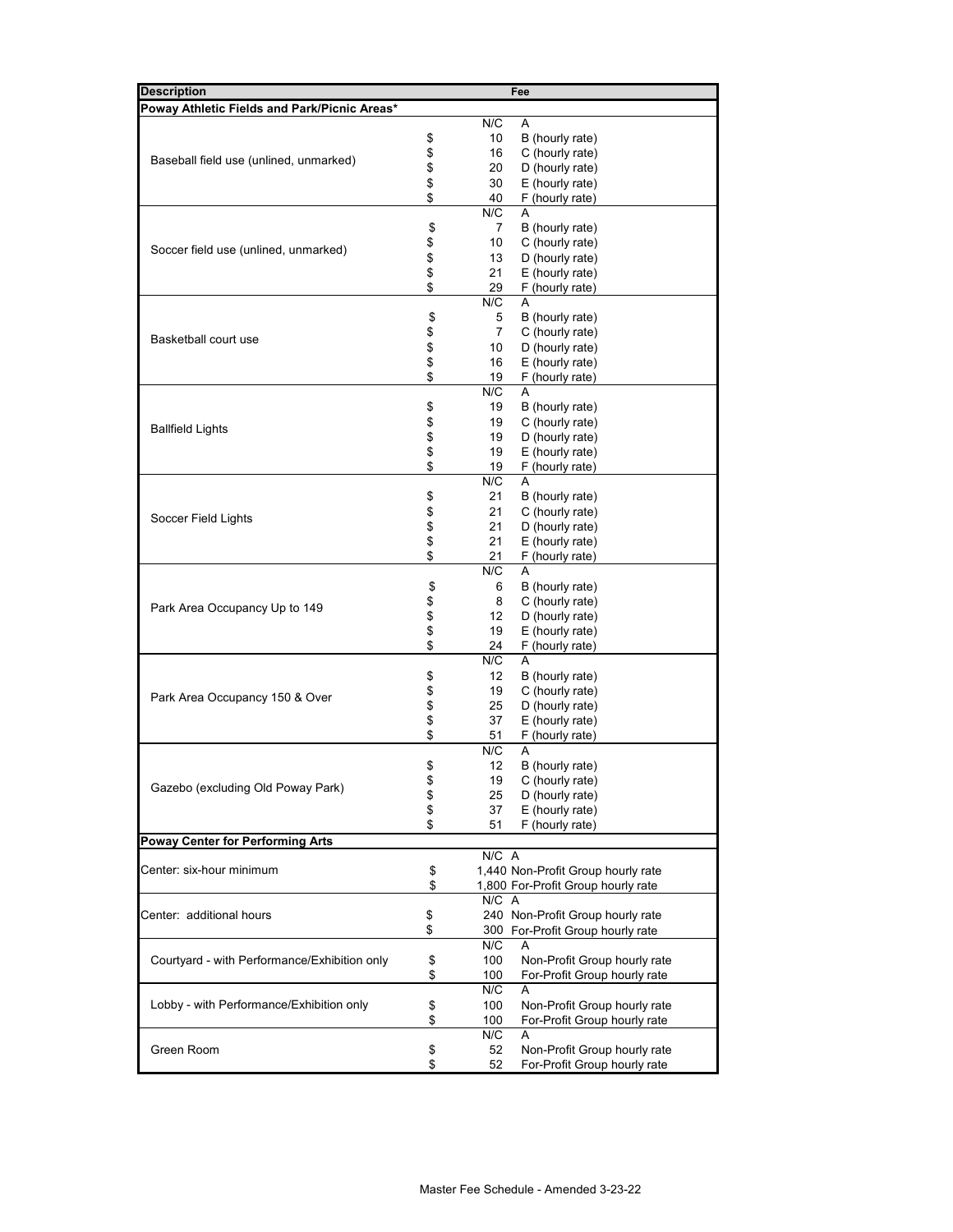| <b>Description</b>                                                         |          |                                | Fee                                             |
|----------------------------------------------------------------------------|----------|--------------------------------|-------------------------------------------------|
| <b>City Hall Rental</b>                                                    |          |                                |                                                 |
|                                                                            |          | N/C                            | A                                               |
|                                                                            |          | N/A                            | B                                               |
|                                                                            |          | N/A                            | C                                               |
| Chambers                                                                   |          | N/A                            | D                                               |
|                                                                            |          | N/A                            | Е                                               |
|                                                                            |          | N/A                            | F                                               |
| <b>Permits</b>                                                             |          |                                |                                                 |
| Airbounce Permit Fee- Neighborhood Park*                                   | \$       | 37                             |                                                 |
| Airbounce Permit Fee- Lake Poway, Comm Pk*                                 | \$       | 6                              | in conjunction w/ a park/picnic area rental     |
| Alcohol Insurance                                                          |          | 100%                           | Set by JPIA                                     |
| <b>Rental Deposits</b>                                                     |          |                                |                                                 |
| Indoor Spaces for Ongoing Nonprofit Meetings                               | \$       | 28                             | refundable                                      |
| <b>Cleaning/Damage Deposits</b>                                            |          |                                |                                                 |
| Indoor Spaces including OPP Gazebo                                         | \$       |                                | 200 refundable cleaning/damage deposit          |
| Indoor Spaces when alcohol is present                                      | \$       |                                | 300 refundable cleaning/damage deposit          |
| <b>Commercial Filming</b>                                                  | \$       |                                | 200 refundable cleaning/damage deposit          |
| Cancellation Fees - if applicable (call 858-668-4570 for deadline details) |          |                                |                                                 |
| Rented Facilities (excludes PCPA and Swim)                                 | \$       |                                | 30 less than 14 days prior to rental date       |
| Class Withdrawal by Participant*                                           | \$       | 16                             |                                                 |
| <b>Processing Fees</b>                                                     |          |                                |                                                 |
| Air Bounce Permit                                                          | \$       | 3                              |                                                 |
| Facilities Use Permit (FUP)                                                | \$       | 3                              |                                                 |
| Refund - Facility Use Applications*                                        | \$       | 19                             |                                                 |
| <b>Commercial Filming</b>                                                  | \$       | 3                              |                                                 |
| <b>Staffing Fees - Per Hour</b><br>Park Ranger during nonregular hours     | \$       |                                | 52 per hour                                     |
| Recreation Leader 1 during nonregular hours                                | \$       |                                | 36 per hour                                     |
| Poway Youth Sports Associated Organized League Play                        |          |                                |                                                 |
| <b>Regular Season Fields</b>                                               |          | No Charge                      |                                                 |
| Lighting                                                                   | \$       | 12                             |                                                 |
| Off-Season Fields                                                          |          | 3                              |                                                 |
| <b>Other Fees</b>                                                          |          |                                |                                                 |
| <b>Contract Class Registration</b>                                         |          | <b>Established by Contract</b> |                                                 |
| Group Liability Insurance Fee                                              |          |                                | Established by Joint Powers Insurance Authority |
| Non-Resident Registration for Programs Not                                 | \$       | 11                             |                                                 |
| Including Day Camp or CIT*                                                 |          |                                |                                                 |
| <b>Commercial Film and Print*</b>                                          |          |                                |                                                 |
| Non-published Print (maximum of 8 hours)                                   |          | N/A                            |                                                 |
| <b>Published Print</b>                                                     |          |                                |                                                 |
| Maximum of 8 hours                                                         | \$       | 225                            |                                                 |
| <b>Additional Hours</b><br>Outside normal hours                            | \$<br>\$ | 75                             | 75 Plus staffing fees                           |
| <b>Commercial Film</b>                                                     |          |                                |                                                 |
| Maximum of 8 hours                                                         | \$       | 450                            |                                                 |
| <b>Additional Hours</b>                                                    | \$       | 75                             |                                                 |
| Outside normal hours                                                       | \$       |                                | 75 Plus staffing fees                           |
| Recreation (201)                                                           |          |                                |                                                 |
| 4th of July - Ages 12 and up*                                              | \$       | 5                              |                                                 |
| <b>Lake Operations (202)</b>                                               |          |                                |                                                 |
| Family Campouts (up to 5 family members)                                   | \$       | 55                             |                                                 |
| Each additional family member (if more than 5)                             | \$       | 11                             |                                                 |
| Seasonal Camping (per vehicle)                                             | \$       | 26                             |                                                 |
| Youth Fishing Derby Campout (per vehicle)                                  | \$       | 16                             |                                                 |
|                                                                            |          |                                |                                                 |
| Youth Fishing Derby (in addition to Fishing Permit Fee)                    |          | N/C                            |                                                 |
| Day Camp*                                                                  | \$       | 153                            |                                                 |
| Day Camp - CIT*                                                            | \$       | 97                             |                                                 |
| Non-Resident Fee for Day Camp and CIT*                                     | \$       | 21                             |                                                 |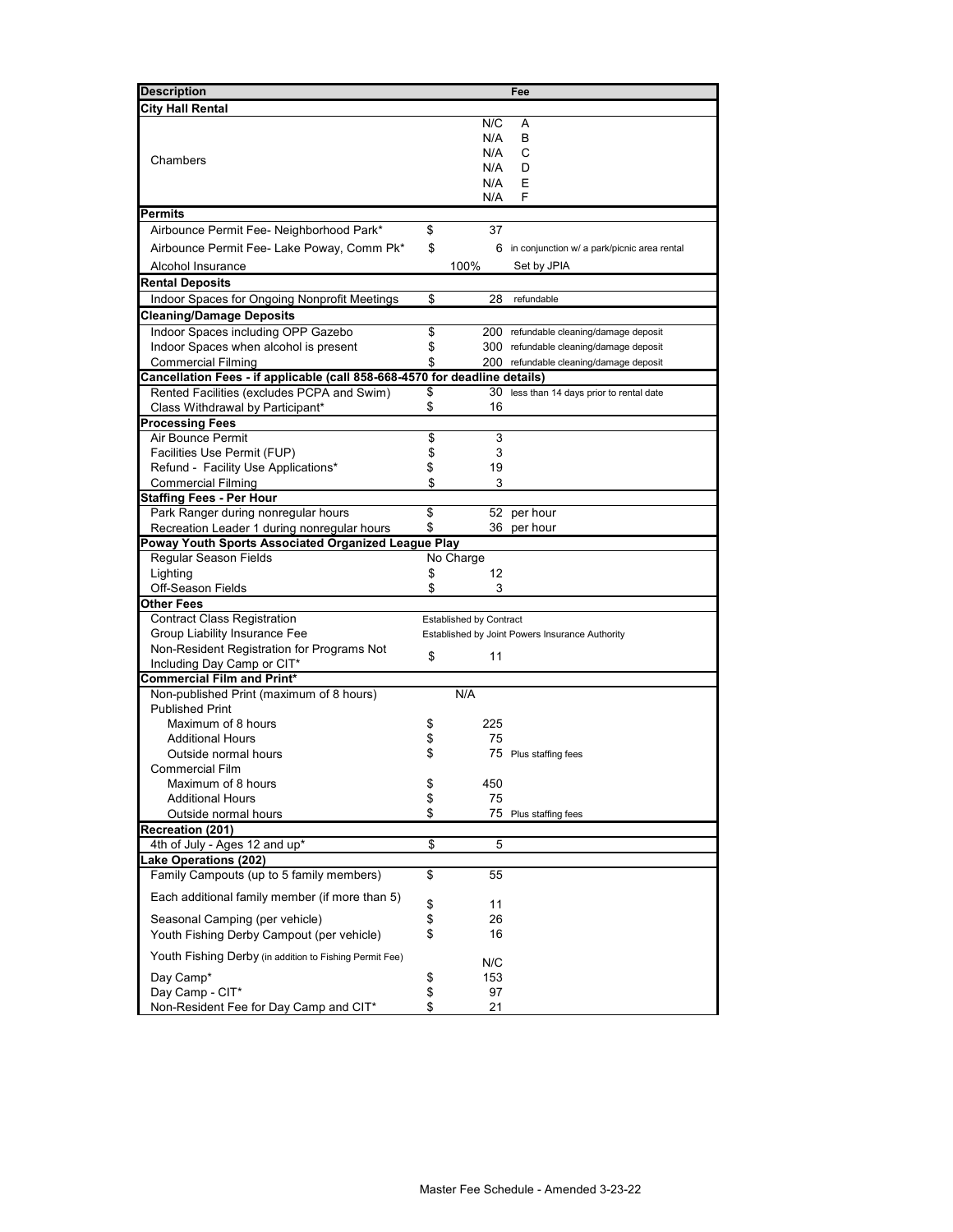| <b>Description</b>                                              |          |                                | Fee                                    |
|-----------------------------------------------------------------|----------|--------------------------------|----------------------------------------|
| <b>Boating Permits</b>                                          |          |                                |                                        |
| Motorboat                                                       |          |                                |                                        |
| Full Day                                                        | \$       | 30                             |                                        |
| <b>Half Day</b>                                                 | \$<br>\$ | 24                             |                                        |
| Per Hour                                                        |          | 15                             |                                        |
| Senior/Military Full Day                                        | \$       | 22                             |                                        |
| Senior/Military 1/2 Day                                         | \$       | 16                             |                                        |
| Rowboat                                                         |          |                                |                                        |
| <b>Full Day</b>                                                 | \$       | 20                             |                                        |
| <b>Half Day</b>                                                 | \$       | 12                             |                                        |
| Per Hour                                                        | \$<br>\$ | 13                             |                                        |
| Senior/Military Full Day                                        |          | 12                             |                                        |
| Senior/Military 1/2 Day                                         | \$       | 8                              |                                        |
| <b>Recreational Watercraft Rental</b>                           |          |                                |                                        |
| Per Hour                                                        | \$       | 15                             |                                        |
| Per 1/2 Hour                                                    | \$       | 10                             |                                        |
| Float Tube Launch                                               | \$       | 5                              |                                        |
| <b>Fishing Permits</b>                                          |          |                                |                                        |
| Youth (7 & Under)                                               |          | N/A                            |                                        |
| Youth (8-15)                                                    | \$       | 3                              |                                        |
| Adult (16 & Older)<br>Senior                                    | \$       | 7<br>$\ensuremath{\mathsf{3}}$ |                                        |
|                                                                 | \$       |                                |                                        |
| Military                                                        | \$<br>\$ | 4<br>27                        |                                        |
| 10-Day Youth/Senior Pass                                        | \$       | 16                             |                                        |
| Archery Range Card*                                             |          |                                |                                        |
| Nonresident Parking Fees on Weekends<br><b>Purchased Onsite</b> |          | 10                             |                                        |
| Purchased in Advance                                            | \$<br>\$ | 5                              |                                        |
| Parking Fee Waiver Active Military                              |          | N/C                            |                                        |
| Aquatics (203)                                                  |          |                                |                                        |
| Cleaning/Damage Deposit - Swim Meets                            | \$       |                                | 200 refundable cleaning/damage deposit |
| <b>Cancellation Fee - Swim Meets</b>                            |          | 10% of rental                  |                                        |
|                                                                 |          |                                |                                        |
|                                                                 |          |                                |                                        |
| <b>Community Park Swim Center†</b>                              |          |                                |                                        |
| Daily Admission - Resident                                      |          |                                |                                        |
| Youth/Senior<br>Adult                                           | \$       | 3<br>4                         |                                        |
|                                                                 | \$       |                                |                                        |
| Daily Admission Non-Resident<br>Youth/Senior                    |          | 6                              |                                        |
| Adult                                                           | \$       | 8                              |                                        |
| Inflatables Wristband - Resident                                | \$       | 5                              |                                        |
| Inflatables Wristband - Non-Resident                            | \$<br>\$ | $\overline{7}$                 |                                        |
| Family Swim (2 adults and 2 children)                           |          |                                |                                        |
| Resident                                                        | \$       | 11                             |                                        |
| Non-Resident                                                    | \$       | 16                             |                                        |
| Lap Passes - Resident                                           |          |                                |                                        |
| Youth/Senior                                                    | \$       | 30                             |                                        |
| Adult                                                           | \$       | 40                             |                                        |
| Lap Passes - Nonresident                                        |          |                                |                                        |
| Youth/Senior                                                    | \$       | 60                             |                                        |
| Adult                                                           | \$       | 80                             |                                        |
| Season Pass - Resident                                          |          |                                |                                        |
| Youth/Senior                                                    | \$       | 90                             |                                        |
| Adult                                                           | \$       | 120                            |                                        |
| Family                                                          | \$       | 220                            |                                        |
| Season Pass - Non-Resident                                      |          |                                |                                        |
| Youth/Senior                                                    | \$       | 130                            |                                        |
| Adult                                                           | \$       | 160                            |                                        |
| Family                                                          | \$       | 359                            |                                        |
| Annual Pass - Resident                                          |          |                                |                                        |
| Youth/Senior                                                    | \$       | 203                            |                                        |
| Adult                                                           | \$       | 271                            |                                        |
| Family                                                          | \$       | 446                            |                                        |
| Annual Pass - Non-Resident                                      |          |                                |                                        |
| Youth/Senior                                                    | \$       | 291                            |                                        |
| Adult<br>Family                                                 | \$<br>\$ | 428<br>732                     |                                        |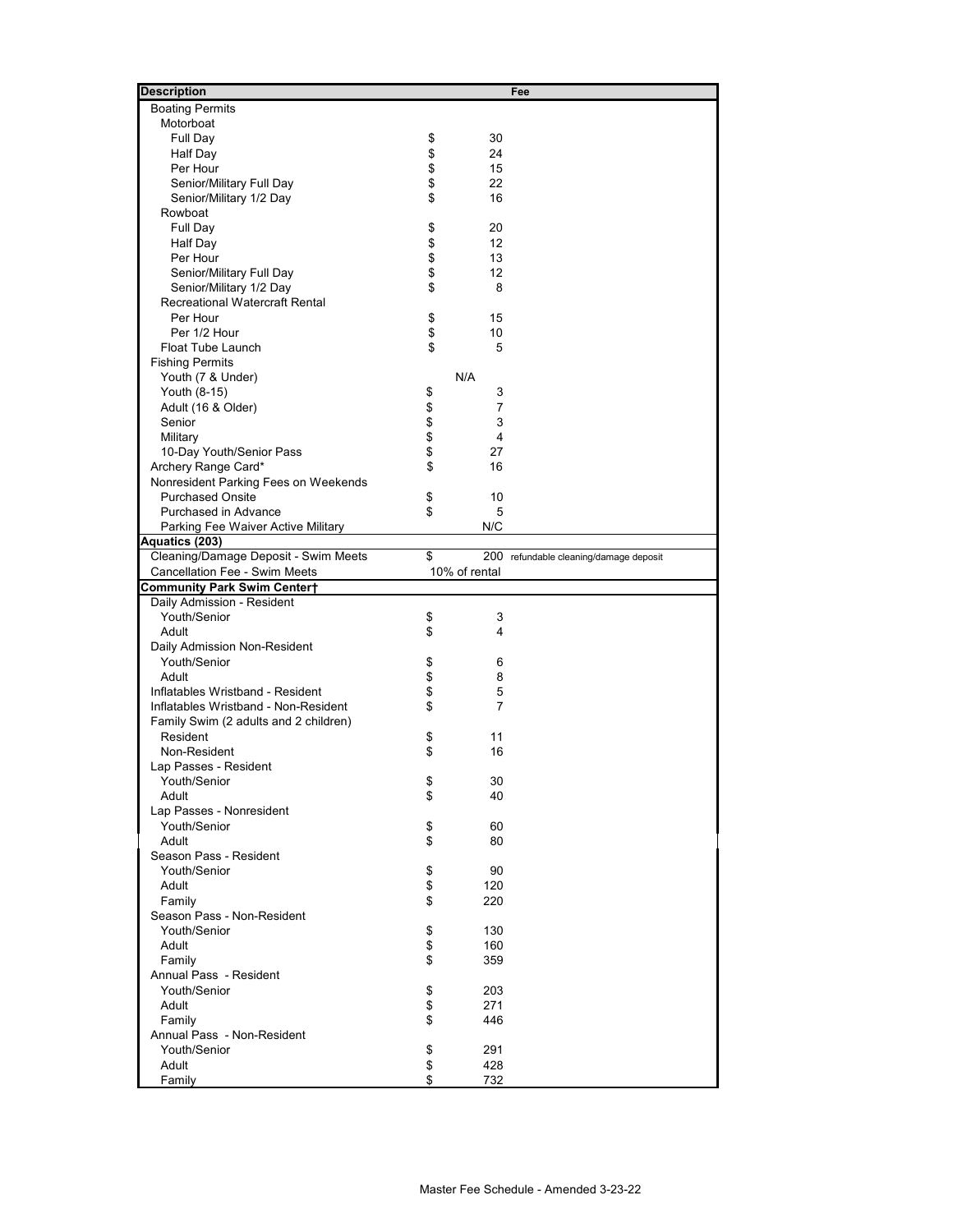| <b>Description</b>                                  |          |                      | Fee                                    |
|-----------------------------------------------------|----------|----------------------|----------------------------------------|
| Classes                                             |          |                      |                                        |
| Group Swim Lesson Series - Resident                 | \$       | 62                   |                                        |
| Group Swim Lesson Series - Non-Resident             | \$       | 93                   |                                        |
| 1-on-1 Swim Lesson - Resident                       | \$       | 31                   |                                        |
| 1-on-1 Swim Lesson - Non-Resident                   | \$       | 44                   |                                        |
| <b>Lifeguard Training</b>                           | \$       | 176                  |                                        |
| <b>Water Safety Instructor Training</b>             | \$       | 234                  |                                        |
| <b>Water Aerobics</b>                               |          | Admission            |                                        |
| Party Rental                                        |          |                      |                                        |
| Picnic Table only - Resident                        | \$       | 119                  |                                        |
| Picnic Table only - Non-Resident                    | \$       | 130                  |                                        |
| Inflatable Party - Resident (25 max)                | \$       | 311                  |                                        |
| Inflatable Party - Non-Resident (25 max)            | \$<br>\$ | 322                  |                                        |
| Child's Inflatable Party - Resident (25 max)        |          | 259                  |                                        |
| Child's Inflatable Party - Non-Resident (25 max)    | \$       | 270                  |                                        |
| Splash Pad Party - Resident                         | \$       | 119                  |                                        |
| Splash Pad Party - Non-Resident                     | \$       | 130                  |                                        |
| Additional Participant - Inflatable Party           | \$       | 10                   |                                        |
| Team Use                                            |          |                      |                                        |
| Short-Course Lane Use - Resident                    | \$       |                      | 8 per lane per hour                    |
| Short-Course Lane Use - Non-Resident                | \$       |                      | 10 per lane per hour                   |
| Long-Course Lane Use - Resident                     | \$       |                      | 10 per lane per hour                   |
| Long-Course Lane Use - Non-Resident                 | \$       |                      | 13 per lane per hour                   |
| Diving Well - Resident                              | \$       |                      | 25 per hour                            |
| Diving Well - Non-Resident                          | \$       |                      | 31 per hour                            |
| Deep End - Resident                                 | \$       |                      | 32 per hour                            |
| Deep End - Non-Resident                             | \$       |                      | 40 per hour                            |
| <b>Staffing Fees</b>                                |          |                      |                                        |
| Senior Lifeguard                                    | \$       |                      | 21 per hour                            |
| Lifeguard                                           | \$       |                      | 19 per hour                            |
| 2 Lifeguards                                        | \$       |                      | 38 per hour                            |
| 2 Lifeguards (shared - 2 teams)                     | \$       |                      | 19 per hour                            |
| 2 Lifeguards (shared - 3 teams)                     | \$       |                      | 13 per hour                            |
| 2 Lifeguards (shared - 4 teams)                     | \$       |                      | 10 per hour                            |
| Whole Facility Rental (Tournament or Event)         |          |                      | Includes staffing                      |
| <b>Resident Teams</b><br><b>Non-Resident Teams</b>  | \$       |                      | 141 per hour                           |
| Preparation Fee - Resident                          | \$<br>\$ |                      | 245 per hour<br>257 flat fee           |
| Preparation Fee - Non-Resident                      | \$       | 361                  | flat fee                               |
| <b>Locker Rentals</b>                               | \$       | 0.25                 |                                        |
| Performing Arts Center (204)                        |          |                      |                                        |
| <b>Rental Deposits</b>                              |          |                      |                                        |
| First day                                           | \$       | 300                  |                                        |
| Each additional day                                 | \$       | 150                  |                                        |
| <b>Cleaning/Damage Deposits</b>                     |          |                      |                                        |
| <b>PCPA</b>                                         | \$       |                      | 300 refundable cleaning/damage deposit |
| Cancellation Fees - if applicable                   |          |                      |                                        |
| <b>PCPA</b>                                         |          | full deposit forfeit |                                        |
| <b>Staffing Fees - Per Hour</b>                     |          |                      |                                        |
| Technical Theatre Coordinator eight (8) hours/day   | \$       |                      | 30 per hour                            |
| - Level 1                                           |          |                      |                                        |
| Technical Theatre Coordinator in excess of eight    |          |                      |                                        |
| (8) hours/day - Level 2                             | \$       |                      | 40 per hour                            |
|                                                     |          |                      |                                        |
| Stage Technician eight (8) hours/day & Art          | \$       |                      | 23 per hour                            |
| Receptions - Level 1                                |          |                      |                                        |
| Stage Technician in excess of eight (8) hours/day - | \$       |                      | 34 per hour                            |
| Level 2                                             |          |                      |                                        |
| Front of House Coordinator eight (8) hours/day &    | \$       |                      | 30 per hour                            |
| Art Receptions - Level 1                            |          |                      |                                        |
| Front of House Coordinator in excess of eight (8)   | \$       |                      | 40 per hour                            |
| hours/day - Level 2                                 |          |                      |                                        |
| Front of House Assistant eight (8) hours/day & Art  | \$       |                      | 20 per hour                            |
| Receptions - Level 1                                |          |                      |                                        |
| Front of House Assistant in excess of eight (8)     | \$       |                      | 30 per hour                            |
| hours/day - Level 2                                 |          |                      |                                        |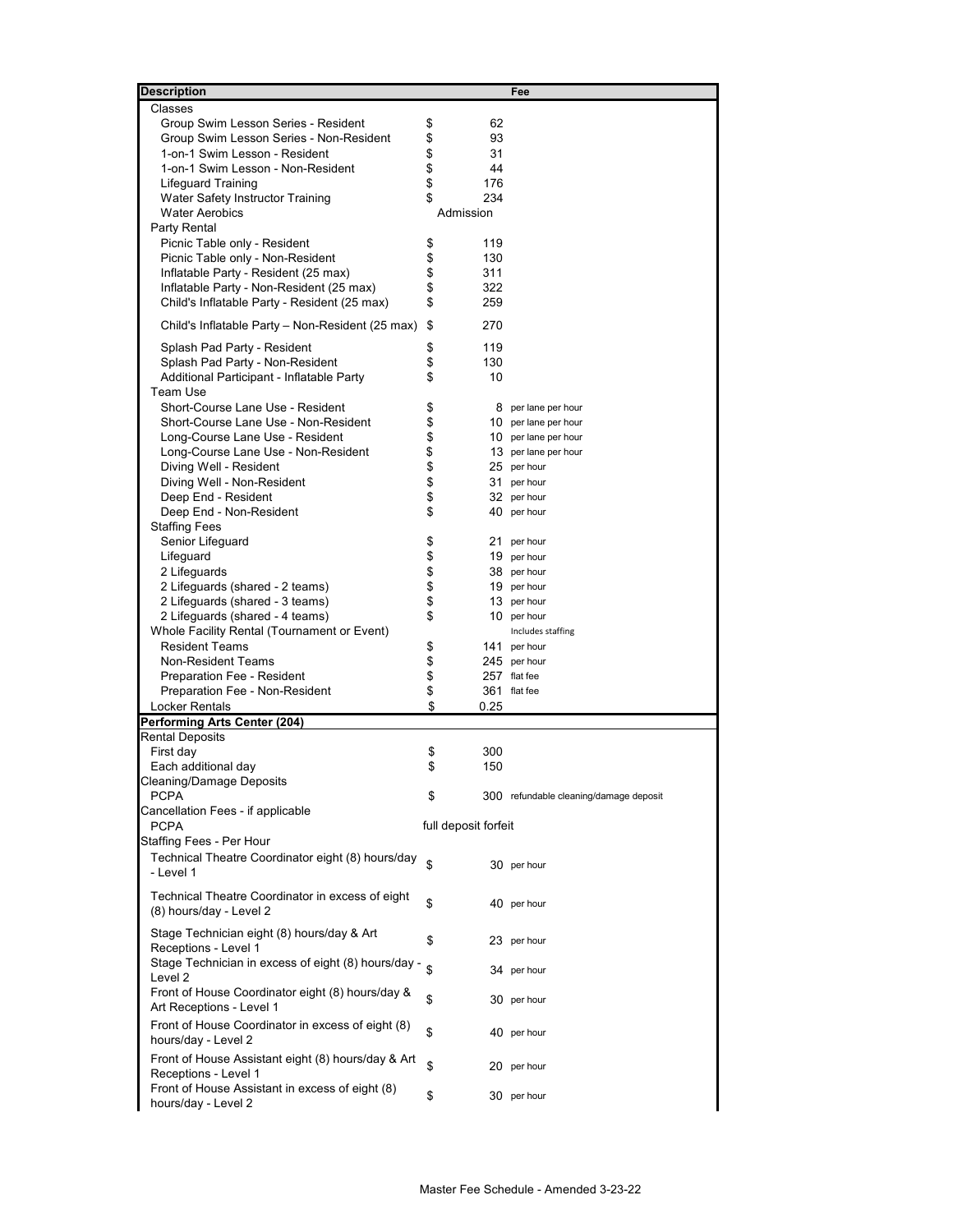| <b>Description</b>                                 | Fee                                                                              |
|----------------------------------------------------|----------------------------------------------------------------------------------|
| Box Office Coordinator eight (8) hours/day - Level |                                                                                  |
| 1                                                  | \$<br>30 per hour                                                                |
| Box Office Coordinator in excess of eight (8)      | \$<br>40 per hour                                                                |
| hours/day - Level 2                                |                                                                                  |
| Box Office Assistant eight (8) hours/day - Level 1 | \$<br>20 per hour                                                                |
| Box Office Assistant in excess of eight (8)        |                                                                                  |
| hours/day - Level 2                                | \$<br>30 per hour                                                                |
| <b>Ticketing Fees</b>                              |                                                                                  |
| Consignment                                        | \$<br>2 each ticket printed                                                      |
| Handling                                           | \$<br>5 each                                                                     |
| <b>Other Fees</b>                                  |                                                                                  |
| Non-Intermission Fee                               | 150<br>S                                                                         |
|                                                    |                                                                                  |
| Merchandise Sales Commission                       | 15% Nonprofit / 20% For Profit                                                   |
| <b>Commission - Facility Art Displays</b>          | 15% Nonprofit / 20% For Profit                                                   |
| Piano Tuning                                       | Actual cost                                                                      |
| <b>Additional Equipment</b>                        | Actual cost                                                                      |
| Canopy Use                                         | \$<br>261                                                                        |
| Old Poway Park (205)                               |                                                                                  |
| Cleaning/Damage Deposit-Rental Package             | \$<br>300 refundable cleaning/damage deposit                                     |
| <b>Event Booths</b>                                | 15% of Gross Sales (Non-Profit Groups)<br>20% of Gross Sales (For-Profit Groups) |
| Rendezvous in Poway Tour Program                   | \$<br>4                                                                          |
| Tour Program (City receives \$1.50)                | \$<br>4                                                                          |
| <b>Interpretive Services (207)</b>                 |                                                                                  |
| <b>Class Registration</b>                          |                                                                                  |
| <b>Nature Education Program</b>                    | \$<br>3                                                                          |
| Hoot, Howl & Prowl                                 | \$<br>5                                                                          |
| School Program                                     | \$<br>4                                                                          |
| <b>Community Park (208)</b>                        |                                                                                  |
| <b>Contract Class Recital Fee</b>                  | $\overline{3}$<br>\$                                                             |
| <b>Skate Park Programs</b>                         | N/C                                                                              |
| Kid's Night Out*                                   | 11                                                                               |
| Teen Excursions: Small and Medium                  | 60% of operation cost                                                            |
| <b>Teen Excursions: Large</b>                      | 75% of operation cost and 25% of staff cost                                      |
| <b>Teen Program Series</b>                         | Up to \$5                                                                        |
| <b>Special Event</b>                               |                                                                                  |
|                                                    | N/C<br>Α                                                                         |
|                                                    | 53<br>B                                                                          |
|                                                    | \$<br>53<br>C                                                                    |
| Application Fee*                                   | \$<br>106<br>D                                                                   |
|                                                    | \$<br>\$<br>106<br>Ε                                                             |
|                                                    | \$<br>F<br>158                                                                   |
|                                                    |                                                                                  |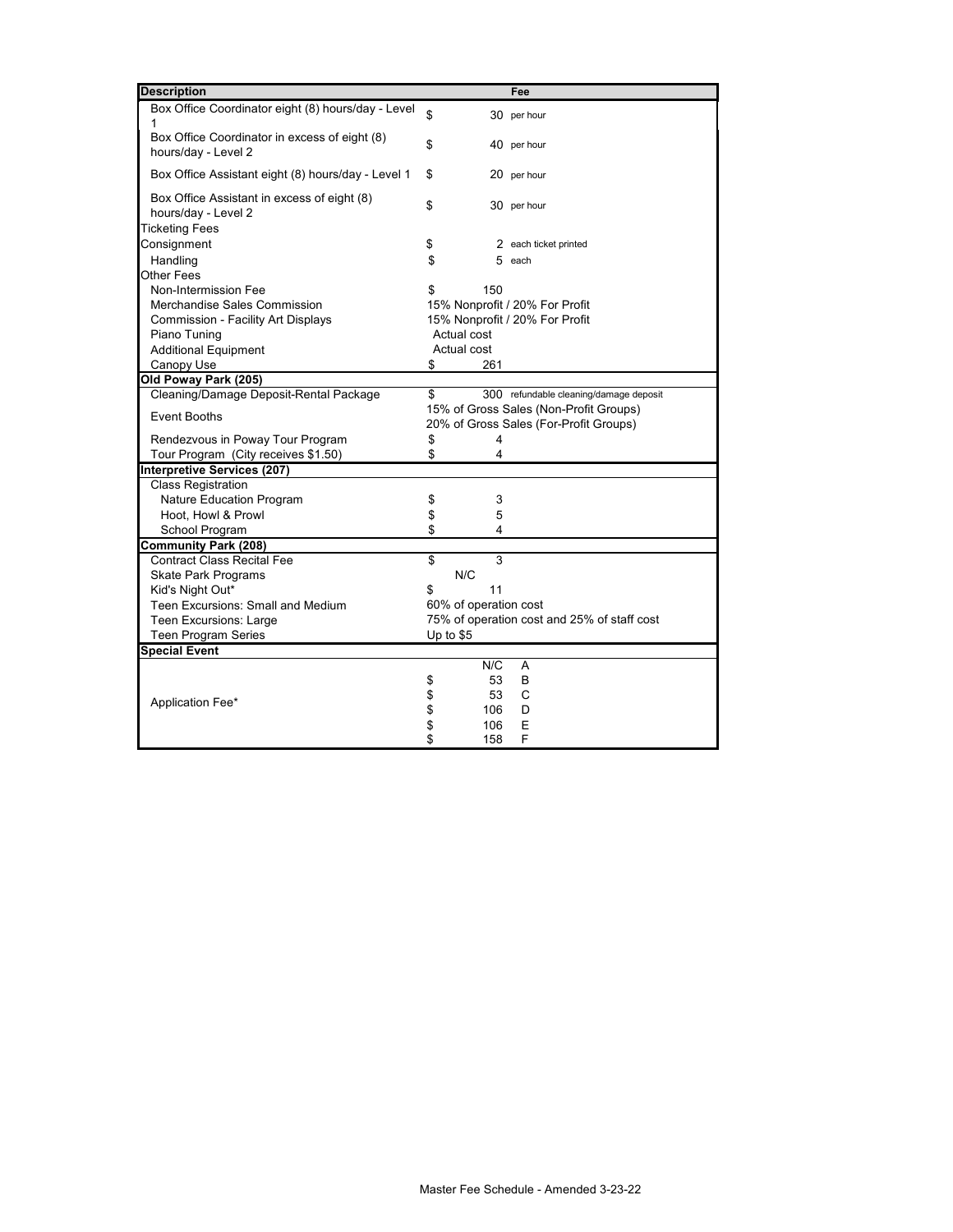| <b>Description</b>                                     |       | Fee             |
|--------------------------------------------------------|-------|-----------------|
| <b>Community Park Mickey Cafagna Community Center‡</b> |       |                 |
| <b>Facility Use Categories:</b>                        |       |                 |
| 1: Base Rate Individual                                |       |                 |
| 2: Poway Resident                                      |       |                 |
| 3: Base Rate Non-profit                                |       |                 |
| 4: Poway Non-profit                                    |       |                 |
|                                                        | \$116 | 1 (hourly rate) |
| Courtyard                                              | \$58  | 2 (hourly rate) |
|                                                        | \$58  | 3 (hourly rate) |
|                                                        | \$29  | 4 (hourly rate) |
|                                                        | \$63  | 1 (hourly rate) |
| Kitchen                                                | \$32  | 2 (hourly rate) |
|                                                        | \$32  | 3 (hourly rate) |
|                                                        | \$16  | 4 (hourly rate) |
|                                                        | \$282 | 1 (hourly rate) |
| Oak Hall                                               | \$141 | 2 (hourly rate) |
|                                                        | \$141 | 3 (hourly rate) |
|                                                        | \$70  | 4 (hourly rate) |
|                                                        | \$210 | 1 (hourly rate) |
| Oak Hall East w/patio                                  | \$105 | 2 (hourly rate) |
|                                                        | \$105 | 3 (hourly rate) |
|                                                        | \$53  | 4 (hourly rate) |
|                                                        | \$177 | 1 (hourly rate) |
| Oak Hall West                                          | \$88  | 2 (hourly rate) |
|                                                        | \$88  | 3 (hourly rate) |
|                                                        | \$44  | 4 (hourly rate) |
|                                                        | \$177 | 1 (hourly rate) |
| Sycamore Hall                                          | \$88  | 2 (hourly rate) |
|                                                        | \$88  | 3 (hourly rate) |
|                                                        | \$44  | 4 (hourly rate) |
|                                                        | \$95  | 1 (hourly rate) |
| Willow Rooms 1-6                                       | \$47  | 2 (hourly rate) |
|                                                        | \$47  | 3 (hourly rate) |
|                                                        | \$24  | 4 (hourly rate) |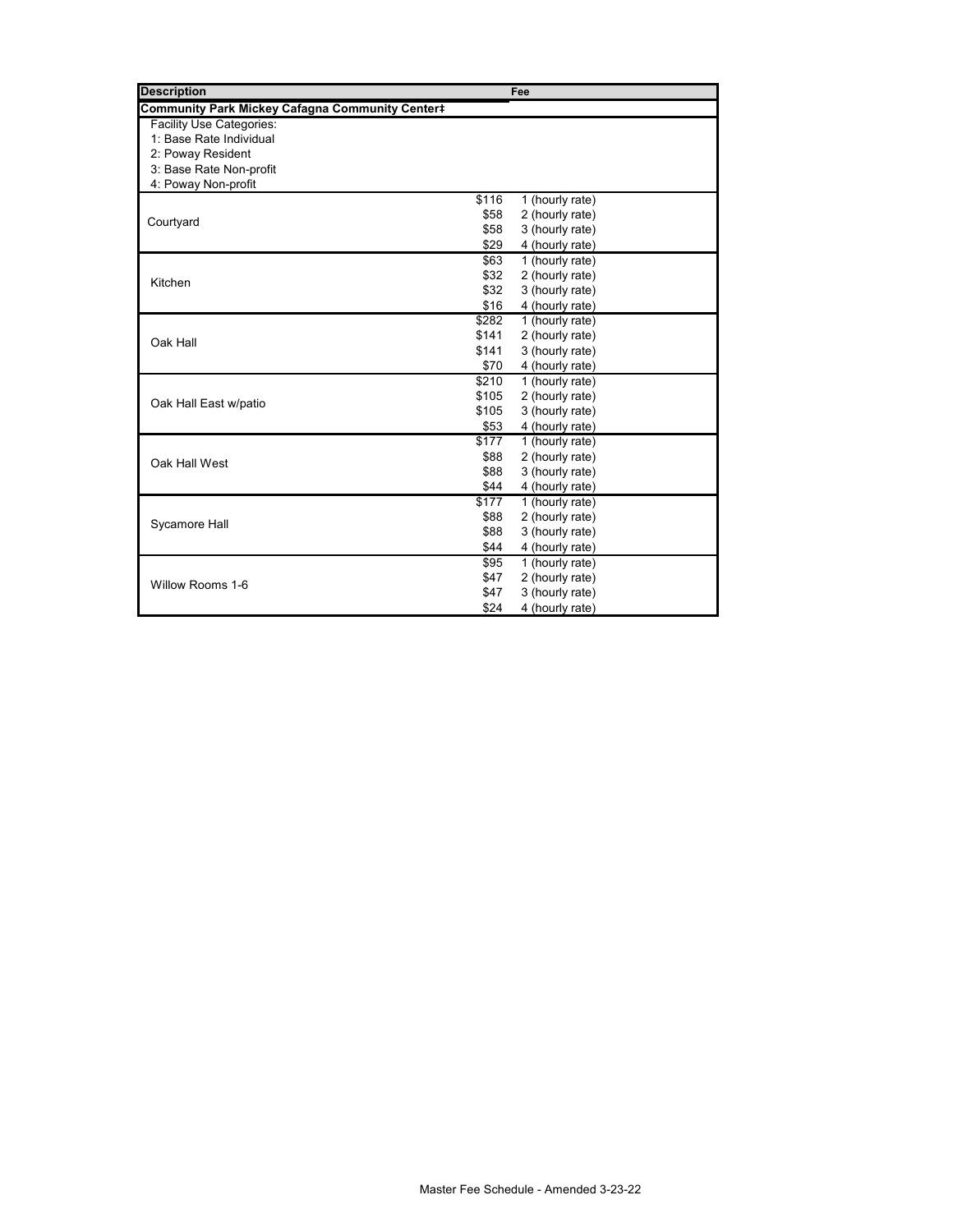# **City of Poway Master Fee Schedule**

## **Fire Department**

### **Service Description**

 **Fee**

### **Annual CFC Permit and Inspection Fees (as listed within PMC 15.24.150)\***

*1-3 permits for the same occupancy are charged at 100%. Each permit in excess of 3 for the same occupancy will be charged 50% of the listed amounts for the remaining permit fee(s)*

If compliance issues are noted during the initial inspection, a second (follow-up) inspection will be conducted at no additional cost. If identified issues are not resolved during the second inspection, all subsequent (third and beyond) inspections are subject to the reinspection fee.

| Aerosol products                      | \$              | 105 | <b>Initial Fee</b> |
|---------------------------------------|-----------------|-----|--------------------|
|                                       | \$              |     | 52 Reinspection    |
| Amusement buildings                   | \$              | 105 | <b>Initial Fee</b> |
|                                       | \$              |     | 52 Reinspection    |
| <b>Aviation facilities</b>            | \$              |     | 163 Initial Fee    |
|                                       | \$              |     | 82 Reinspection    |
| Carnivals and fairs                   | \$              |     | 163 Initial Fee    |
|                                       | \$              |     | 82 Reinspection    |
| Cellulose nitrate film                | \$              |     | 82 Initial Fee     |
|                                       | \$              |     | 41 Reinspection    |
| <b>Christmas Tree Lots</b>            | $\overline{\$}$ |     | 52 Initial Fee     |
|                                       | \$              |     | 26 Reinspection    |
| Combustible dust-producing operations | \$              | 117 | <b>Initial Fee</b> |
|                                       | \$              |     | 59 Reinspection    |
| Combustible fibers                    | \$              | 117 | <b>Initial Fee</b> |
|                                       | \$              |     | 52 Reinspection    |
| Compressed gases                      |                 |     |                    |
| One Type                              | \$              | 117 | <b>Initial Fee</b> |
|                                       | \$              |     | 52 Reinspection    |
| Multiple Types                        | \$              | 117 | <b>Initial Fee</b> |
|                                       | \$              |     | 59 Reinspection    |
| Cryogenic liquids                     |                 |     |                    |
| One Type                              | \$              |     | 117 Initial Fee    |
|                                       | \$              |     | 52 Reinspection    |
| Multiple Types                        | \$              | 187 | <b>Initial Fee</b> |
|                                       | \$              |     | 82 Reinspection    |
| <b>Cutting and Welding</b>            | \$              |     | 117 Initial Fee    |
|                                       | \$              |     | 52 Reinspection    |
| Dry cleaning plants                   | \$              | 117 | <b>Initial Fee</b> |
|                                       | \$              |     | 52 Reinspection    |
| Exhibits and trade shows              | \$              |     | 105 Initial Fee    |
|                                       | \$              |     | 52 Reinspection    |
|                                       | \$              | 59  | <b>Initial Fee</b> |
| <b>Explosives</b>                     | \$              |     | 29 Reinspection    |
|                                       |                 |     |                    |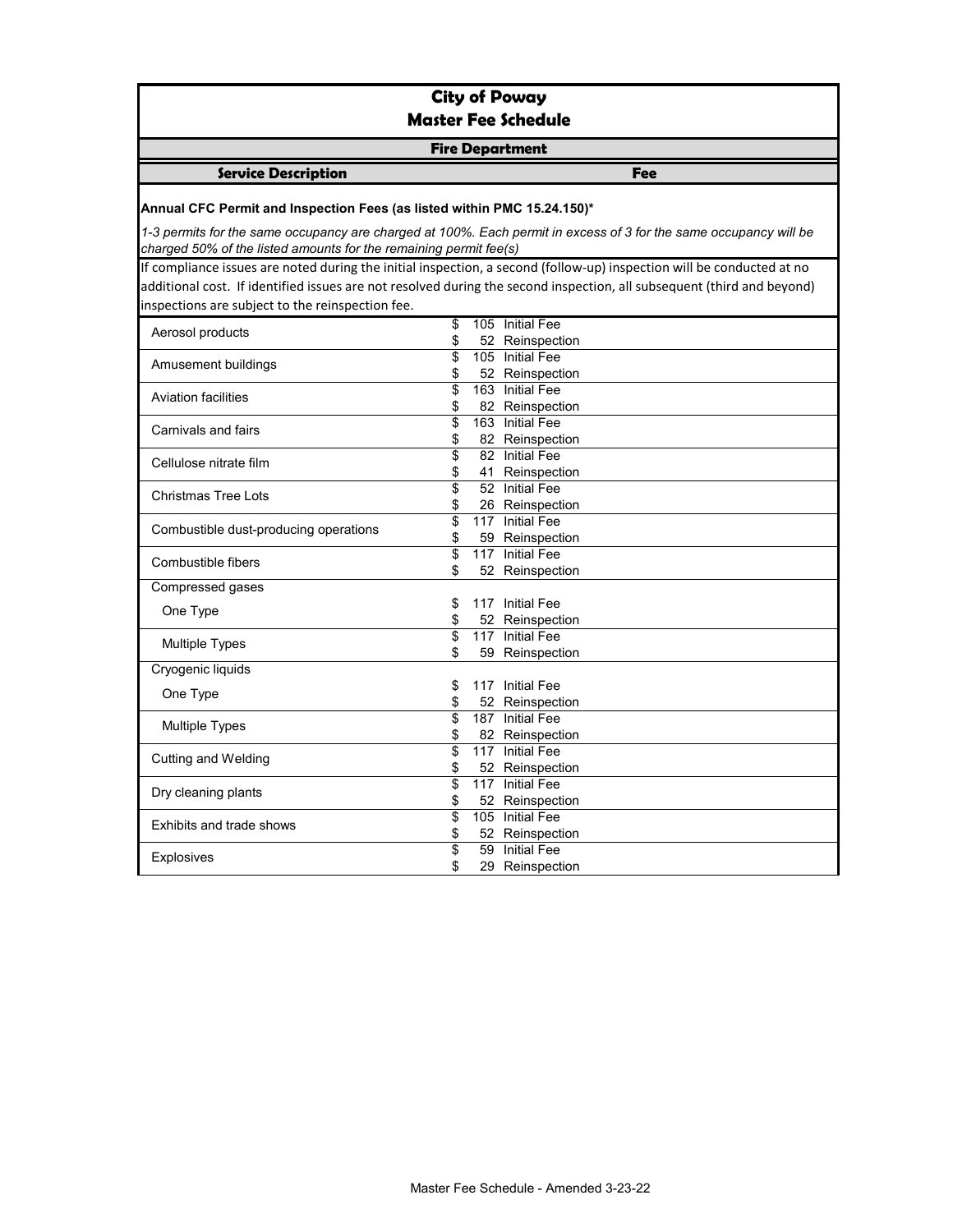|                                                                      |                 |     | <b>Fire Department</b>                |
|----------------------------------------------------------------------|-----------------|-----|---------------------------------------|
| <b>Service Description</b>                                           |                 |     | <b>Fee</b>                            |
| Flammable and combustible liquids                                    |                 |     |                                       |
| >5 gallons < 30 gallons Class I                                      | \$              | 59  | <b>Initial Fee</b>                    |
|                                                                      | \$              | 29  | Reinspection                          |
| >30 gallons Class 1                                                  | \$              | 117 | <b>Initial Fee</b>                    |
|                                                                      | \$<br>\$        |     | 59 Reinspection<br>117 Initial Fee    |
| >25 gallons < 120 gallons Class II or III                            | \$              |     | 52 Reinspection                       |
|                                                                      | \$              | 117 | <b>Initial Fee</b>                    |
| >120 gallons Class II or III                                         | \$              |     | 59 Reinspection                       |
| Floor finishing                                                      | \$              |     | 105 Initial Fee                       |
|                                                                      | \$              |     | 52 Reinspection                       |
| Fruit and crop ripening                                              | \$<br>\$        |     | 82 Initial Fee<br>41 Reinspection     |
|                                                                      | \$              |     | 105 Initial Fee                       |
| Fumigation and thermal insecticidal fogging                          | \$              |     | 52 Reinspection                       |
| Green waste Recycling, Mulching, Composting                          | \$              | 163 | <b>Initial Fee</b>                    |
| Operations                                                           | \$              |     | 82 Reinspection                       |
| <b>Hazardous materials</b>                                           |                 | 117 | <b>Initial Fee</b>                    |
| One Product                                                          | \$<br>\$        | 59  | Reinspection                          |
|                                                                      | \$              | 117 | <b>Initial Fee</b>                    |
| <b>Multiple Products</b>                                             | \$              | 59  | Reinspection                          |
| <b>HPM</b> facilities                                                |                 |     |                                       |
| Single Product                                                       | \$              | 210 | <b>Initial Fee</b>                    |
|                                                                      | \$<br>\$        |     | 105 Reinspection<br>235 Initial Fee   |
| <b>Multiple Products</b>                                             | \$              |     | 117 Reinspection                      |
| High-Pile Storage                                                    |                 |     |                                       |
| 501 - 20,000 square feet                                             | \$              | 117 | <b>Initial Fee</b>                    |
|                                                                      | \$              |     | 52 Reinspection                       |
| >20,000 square feet                                                  | \$<br>\$        |     | 176 Initial Fee<br>88 Reinspection    |
|                                                                      | \$              |     | 82 Initial Fee                        |
| Hot work operations                                                  | \$              | 41  | Reinspection                          |
| Industrial ovens                                                     | \$              | 117 | <b>Initial Fee</b>                    |
|                                                                      | \$              |     | 52 Reinspection                       |
| Liquid- or gas-fueled vehicles or equipment in<br>assembly buildings | \$<br>\$        | 117 | <b>Initial Fee</b><br>52 Reinspection |
|                                                                      | \$              | 117 | <b>Initial Fee</b>                    |
| LP-gas                                                               | \$              |     | 52 Reinspection                       |
| Lumber yards and woodworking plants                                  | \$              |     | 187 Initial Fee                       |
|                                                                      | \$              |     | 105 Reinspection<br>82 Initial Fee    |
| Magnesium                                                            | \$<br>\$        |     | 41 Reinspection                       |
|                                                                      | $\overline{\$}$ |     | 117 Initial Fee                       |
| Miscellaneous combustible storage                                    | \$              |     | 52 Reinspection                       |
| Open burning                                                         | \$              | 82. | <b>Initial Fee</b>                    |
|                                                                      | \$              |     | 41 Reinspection                       |
| Open flames and torches                                              | \$<br>\$        |     | 82 Initial Fee<br>41 Reinspection     |
|                                                                      | \$              | 82  | <b>Initial Fee</b>                    |
| Open flames and candles                                              | \$              |     | 41 Reinspection                       |
| Organic coatings                                                     | \$<br>\$        |     | 140 Initial Fee<br>70 Reinspection    |
| Places of assembly                                                   |                 |     |                                       |
| 50 to 300                                                            | \$              | 82  | <b>Initial Fee</b>                    |
|                                                                      | \$              | 41  | Reinspection                          |
| More than 300                                                        | \$              |     | 163 Initial Fee<br>82 Reinspection    |
|                                                                      | \$<br>\$        |     | 163 Initial Fee                       |
| Pyrotechnic special effects material                                 | \$              |     | 82 Reinspection                       |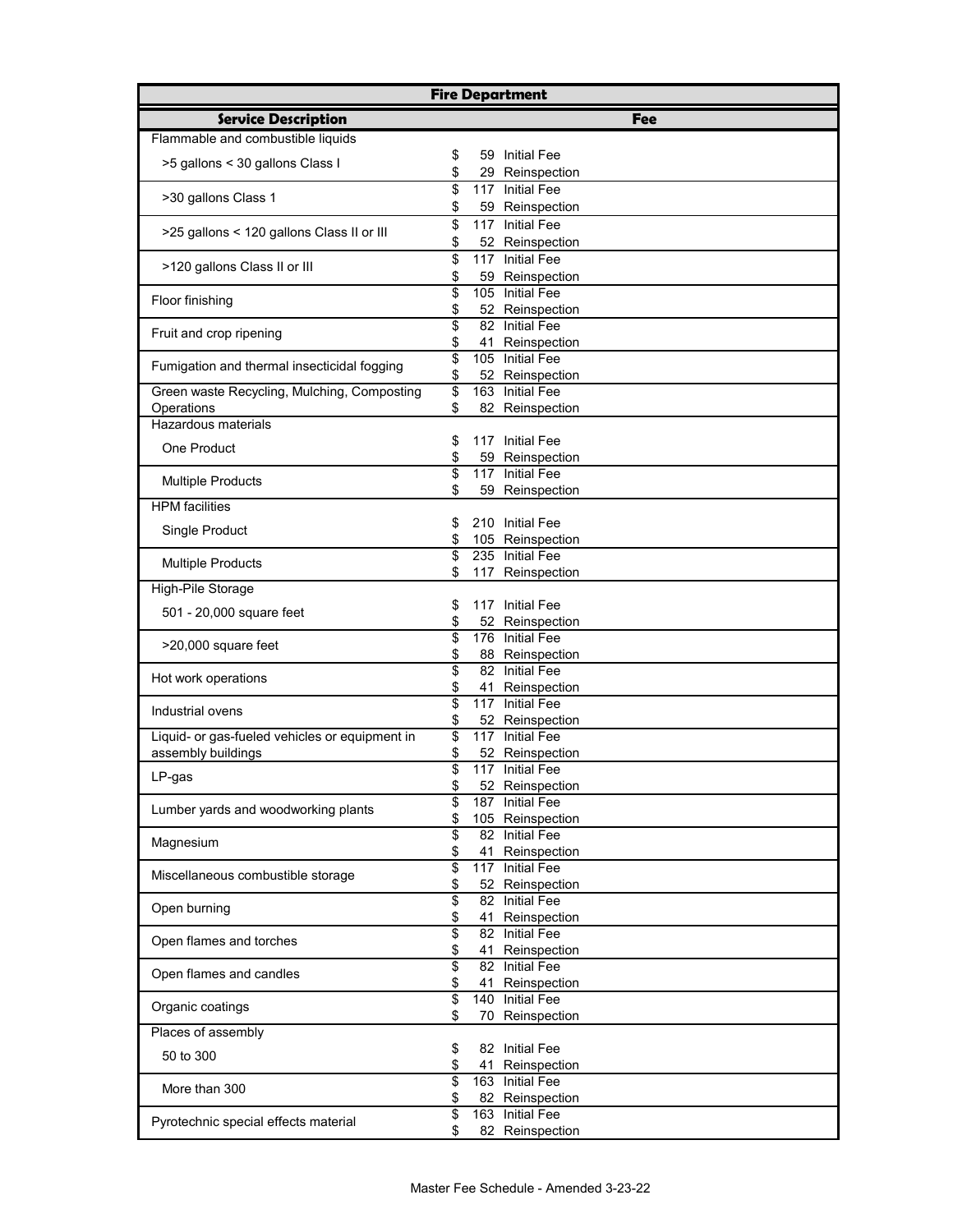| <b>Fire Department</b>                                 |          |           |                                       |  |  |  |
|--------------------------------------------------------|----------|-----------|---------------------------------------|--|--|--|
| <b>Service Description</b>                             |          |           | <b>Fee</b>                            |  |  |  |
| Pyroxylin plastics                                     | \$<br>\$ | 82<br>41  | <b>Initial Fee</b><br>Reinspection    |  |  |  |
| Refrigeration equipment                                | \$<br>\$ |           | 100 Initial Fee<br>52 Reinspection    |  |  |  |
| Repair garages and Motor Fuel-dispensing<br>facilities | \$<br>\$ | 117       | <b>Initial Fee</b><br>52 Reinspection |  |  |  |
| <b>Spraying or Dipping Operations</b>                  | \$<br>\$ | 117       | <b>Initial Fee</b><br>52 Reinspection |  |  |  |
| Storage of Scrap Tires and Tire Byproducts             | \$<br>\$ | 117<br>59 | <b>Initial Fee</b><br>Reinspection    |  |  |  |
| Temporary membrane structures, tents and canopies      |          |           |                                       |  |  |  |
| <b>Normal Business Hours</b>                           | \$<br>\$ | 82<br>41  | <b>Initial Fee</b><br>Reinspection    |  |  |  |
| Non-business hours                                     | \$<br>\$ |           | 152 Initial Fee<br>76 Reinspection    |  |  |  |
| <b>Tire-Building plants</b>                            | \$<br>\$ | 210       | <b>Initial Fee</b><br>82 Reinspection |  |  |  |
| Waste handling                                         | \$<br>\$ | 187       | <b>Initial Fee</b><br>82 Reinspection |  |  |  |
| Wood products                                          | \$<br>\$ | 117       | <b>Initial Fee</b><br>52 Reinspection |  |  |  |
| <b>Annual Multi-family Inspection Fees</b>             |          |           |                                       |  |  |  |
| 1-14 Units                                             | \$<br>\$ | 82        | <b>Initial Fee</b><br>38 Reinspection |  |  |  |
| 15-50 Units                                            | \$<br>\$ | 153       | <b>Initial Fee</b><br>64 Reinspection |  |  |  |
| Each Additional 50 or part thereof                     | \$<br>\$ |           | 153 Initial Fee<br>64 Reinspection    |  |  |  |

\*Annual Permit and Inspection Fees were phased in over a three year period to achieve 100% cost-recovery as of 2011.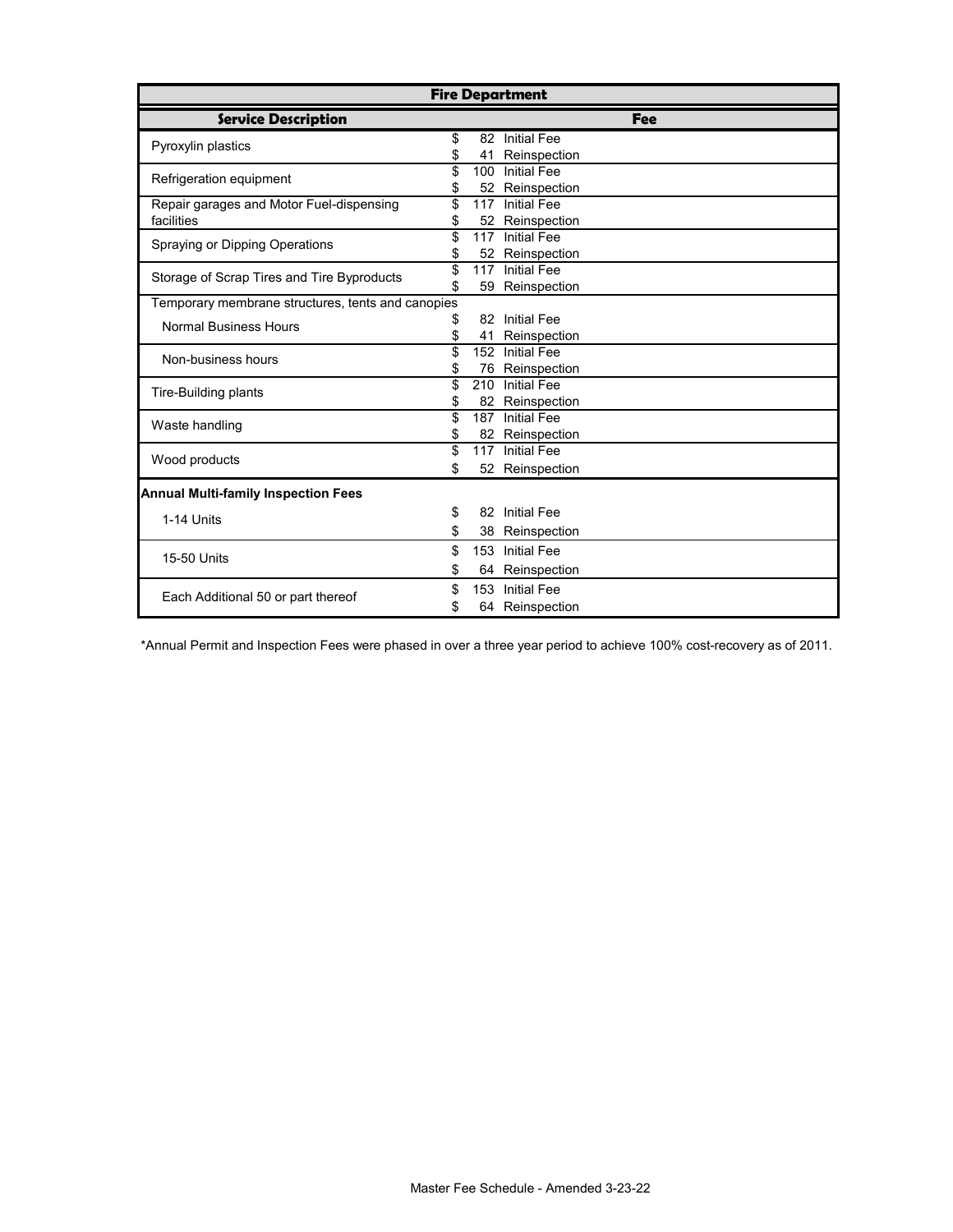| <b>Fire Department</b>                                                                                                  |          |           |                                                          |  |
|-------------------------------------------------------------------------------------------------------------------------|----------|-----------|----------------------------------------------------------|--|
| <b>Service Description</b>                                                                                              |          |           | <b>Fee</b>                                               |  |
|                                                                                                                         |          |           |                                                          |  |
| Fees subject to CPI adjustment annually July 1 each year.<br>*Medications updated no less than annually based on costs. |          |           |                                                          |  |
| <b>Emergency Medical Services and Ambulance Transport</b>                                                               |          |           |                                                          |  |
| Base Charge-Advanced Life Support 1                                                                                     |          |           | \$4,369 Resident/Non-Resident                            |  |
| Base Charge-Advanced Life Support 2                                                                                     |          |           | \$4,369 Resident/Non-Resident                            |  |
| Base Charge-Basic Life Support                                                                                          |          |           | \$4,369 Resident/Non-Resident                            |  |
| <b>Treatment and Release</b>                                                                                            |          |           | \$2,550 Resident/Non-Resident                            |  |
| <b>Add-Ons</b>                                                                                                          |          |           |                                                          |  |
| Per-Mile Charge                                                                                                         | \$       | 16        |                                                          |  |
| Oxygen                                                                                                                  | \$       | 66        |                                                          |  |
| Medications*                                                                                                            |          |           | Cost Plus 50%                                            |  |
| <b>Supplies</b>                                                                                                         | \$       | 49        |                                                          |  |
| <b>EKG</b>                                                                                                              | \$       | 46        |                                                          |  |
| Night Charge (7pm to 7am)                                                                                               | \$       | 50        |                                                          |  |
| <b>CPR Non-Transport</b>                                                                                                | \$       | 100       |                                                          |  |
| <b>Extra Attendant</b>                                                                                                  | \$       | 50        |                                                          |  |
| <b>Other Services</b>                                                                                                   |          |           |                                                          |  |
| Apparatus/Equipment/Personnel Standby & Cleanup                                                                         |          |           |                                                          |  |
| Engine, Ladder, or Brush Company                                                                                        | \$       |           | 121 per hour                                             |  |
| Paramedic Unit                                                                                                          | \$       |           | 71 per hour                                              |  |
| <b>Utility Vehicle</b>                                                                                                  | \$       |           | 35 per hour                                              |  |
| <b>Chief Officer</b>                                                                                                    | \$       |           | 97 per hour                                              |  |
| <b>Training Tower Facility</b>                                                                                          |          |           |                                                          |  |
| <b>Environmental Room</b>                                                                                               | \$       |           | 209 per day                                              |  |
| <b>Tower and Drill Ground</b>                                                                                           | \$       |           | 418 per day                                              |  |
| <b>Artificial Smoke</b>                                                                                                 | \$       |           | 16 per hour                                              |  |
| <b>Ventilation Prop</b>                                                                                                 |          |           | 157 per day(excludes expendable materials)               |  |
| Drafting/Pump Test Pit                                                                                                  | \$       |           | 52 per apparatus/per day                                 |  |
| False Alarm (within a 12 month period)                                                                                  |          |           |                                                          |  |
| First response                                                                                                          |          | N/C       |                                                          |  |
| Second response                                                                                                         |          | N/C       | All response fees pertain to responses within a 12-month |  |
| Third response                                                                                                          | \$       | 75<br>150 | period                                                   |  |
| Fourth response<br>Each additional response thereafter                                                                  | \$<br>\$ | 250       |                                                          |  |
|                                                                                                                         |          |           |                                                          |  |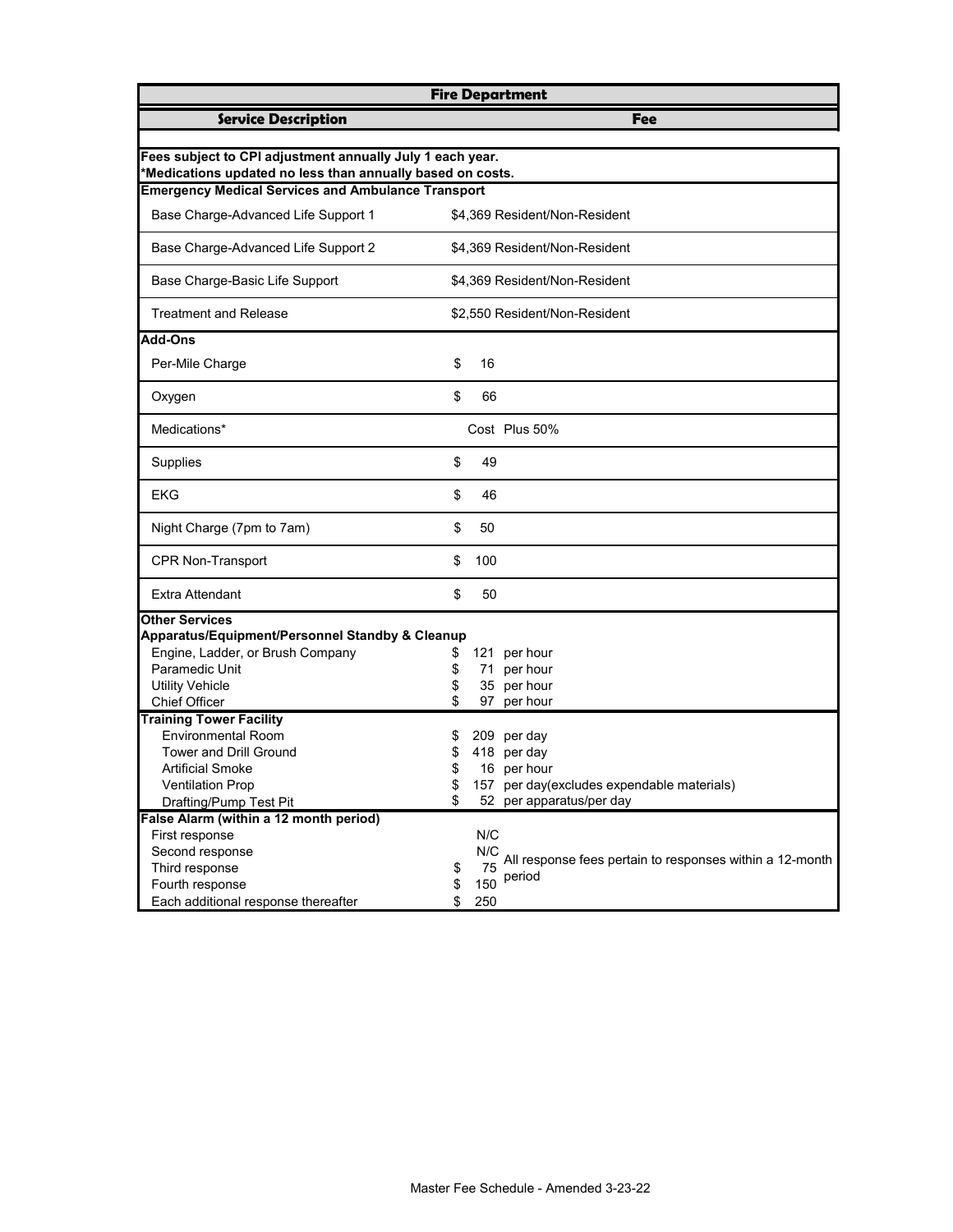## **City of Poway Master Fee Schedule**

## **Development Services**

## **Service Description**

 **Fee**

**\*Designated fees shall be doubled if construction starts or if use is established before a permit is issued.**

## **\*\*If grading is done prior to obtaining a Grading Permit, a deposit of \$3,000 will be required**

| <b>Administrative Clearing Permit*</b>                  | \$<br>695   |  |
|---------------------------------------------------------|-------------|--|
| <b>Conditional Use Permit (CUP)*</b>                    | \$<br>3,299 |  |
| Concurrent with another land use permit*                | \$<br>1,597 |  |
| Modification or Revocation*                             | \$<br>1,942 |  |
| <b>Time Extension</b>                                   | \$<br>504   |  |
| Minor Modification (Staff Approval)*                    | \$<br>319   |  |
| <b>Administrative Use Permit (AUP)</b>                  | \$<br>504   |  |
| <b>Minor Conditional Use Permit*</b>                    | \$<br>1,542 |  |
| Concurrent with another land use permit*                | \$<br>799   |  |
| Modification or Revocation*                             | \$<br>664   |  |
| <b>Time Extension</b>                                   | \$<br>479   |  |
| Minor Modification (Staff Approval)*                    | \$<br>504   |  |
| <b>Development Review*</b>                              |             |  |
| <b>City Council Approval*</b>                           | \$<br>1,622 |  |
| Modification or Revocation*                             | \$<br>1,143 |  |
| <b>Time Extension</b>                                   | \$<br>479   |  |
| <b>Administrative Approval*</b>                         | \$<br>1,143 |  |
| Modification or Revocation*                             | \$<br>504   |  |
| <b>Time Extension</b>                                   | \$<br>160   |  |
| <b>Minor Development Review*</b>                        |             |  |
| <b>City Council Approval</b>                            |             |  |
| Single Family Residence (SFR) Hillside Ridgeline Review |             |  |
| Not within a Subdivision*                               | \$<br>2,366 |  |
| Within a Subdivision*                                   | \$<br>1,622 |  |
| Modification*                                           | \$<br>823   |  |
| Construction of addition to single family               |             |  |
| home, a detached accessory bldg, or                     | \$<br>823   |  |
| reconstruction of a single family home*                 |             |  |
| Adding a gate to a road*                                | \$<br>799   |  |
| Modification unless otherwise indicated*                | \$<br>504   |  |
| <b>Time Extension</b>                                   | \$<br>479   |  |
| <b>Administrative Approval</b>                          |             |  |
| <b>Single Family Residence</b>                          |             |  |
| Not within a Subdivision*                               | \$<br>1,942 |  |
| Within a Subdivision*                                   | \$<br>863   |  |
| Modification*                                           | \$<br>504   |  |
| <b>Recreation Court</b>                                 | \$<br>479   |  |
| Construction of an addition to a single family          |             |  |
| home, a detached accessory building or                  |             |  |
| reconstruction of a single family home*                 | \$<br>479   |  |
|                                                         |             |  |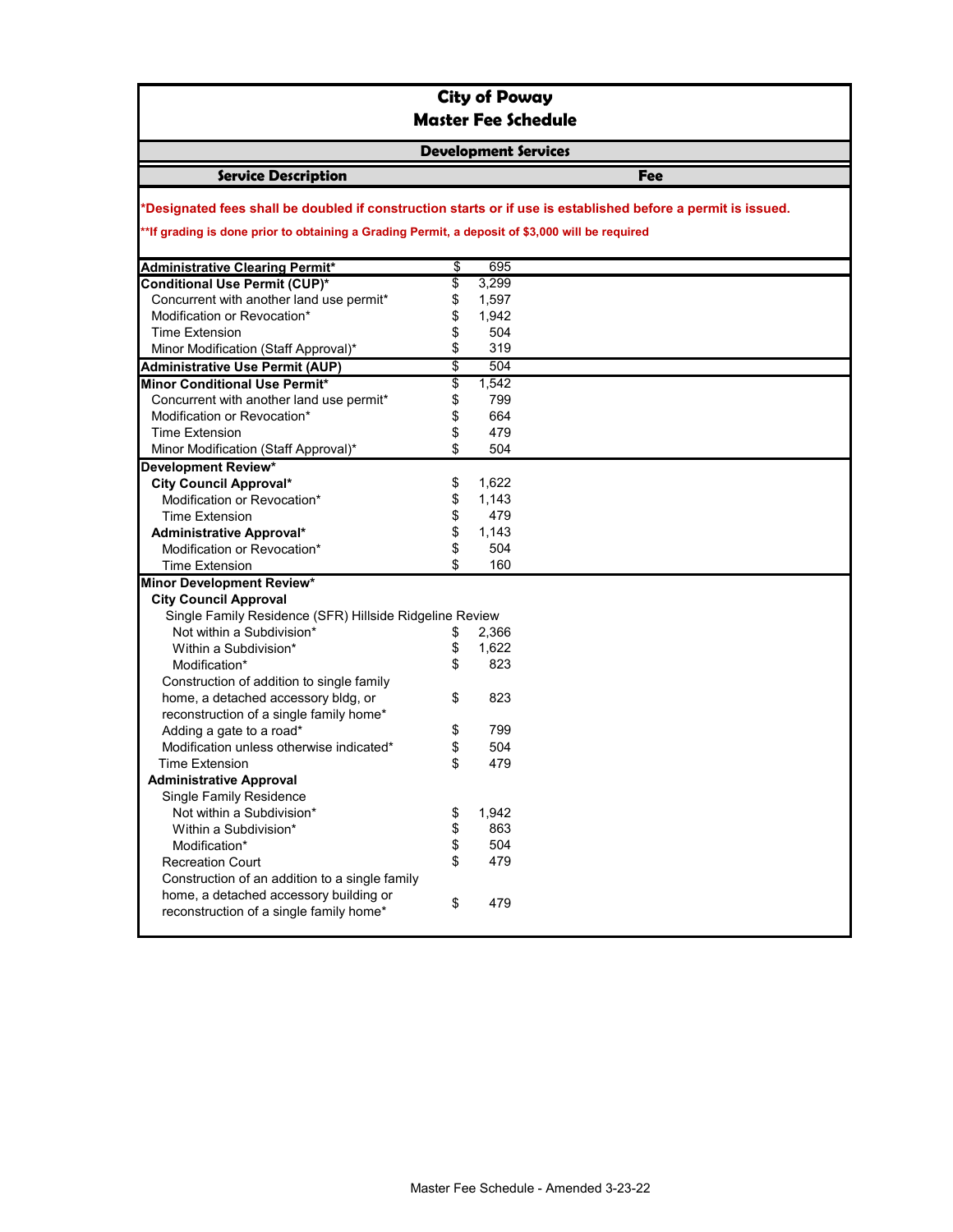| <b>Development Services</b>                                          |          |            |                                                                     |  |  |
|----------------------------------------------------------------------|----------|------------|---------------------------------------------------------------------|--|--|
| <b>Service Description</b>                                           |          |            | <b>Fee</b>                                                          |  |  |
| Minor Development Review* (continued)                                |          |            |                                                                     |  |  |
| Remodeling, alteration, or addition of                               |          |            |                                                                     |  |  |
| commercial or industrial buildings of less than                      |          |            |                                                                     |  |  |
| 10,000 square feet or 25% of the existing                            | \$       | 1,622      |                                                                     |  |  |
| building square footage, whichever is less*                          |          |            |                                                                     |  |  |
| Modification to a commercial or industrial                           | \$       | 823        |                                                                     |  |  |
| approval*                                                            |          |            |                                                                     |  |  |
| Second dwelling unit*                                                | \$       | 823        |                                                                     |  |  |
| Utility box (Without another land use permit)*                       | \$       | 756        |                                                                     |  |  |
| Telecommunications facility*                                         | \$       | 743        |                                                                     |  |  |
| Antenna Permit*                                                      | \$       | 1,300      |                                                                     |  |  |
| Modification, unless otherwise indicated*                            | \$<br>\$ | 264<br>160 |                                                                     |  |  |
| Time Extension, unless otherwise indicated<br><b>Variance</b>        |          |            |                                                                     |  |  |
| Without another land use permit*                                     | \$       | 799        |                                                                     |  |  |
| Concurrent with another land use permit*                             | \$       | 319        |                                                                     |  |  |
| <b>Specific Plan</b>                                                 |          |            |                                                                     |  |  |
| Initiation of Specific Plan                                          | \$       | 479        |                                                                     |  |  |
| Specific Plan                                                        | \$       |            | 5,000 Deposit, full cost recovery                                   |  |  |
| Specific Plan Amendment                                              |          | 2,875      |                                                                     |  |  |
| <b>General Plan and Zoning Ordinance</b>                             |          |            |                                                                     |  |  |
| Pre-General Plan Amendment (PGPA)                                    | \$       | 479        |                                                                     |  |  |
| General Plan Amendment (GPA)                                         | \$       | 1,917      |                                                                     |  |  |
| Zone Change (ZC) Amendment to land use map                           | \$       | 1,917      |                                                                     |  |  |
| GPA and ZC                                                           | \$       |            | 5,000 Deposit, full cost recovery                                   |  |  |
| Zoning Ordinance Amendment (text change)                             | \$       |            | 6,000 Deposit, full cost recovery                                   |  |  |
| <b>Development Agreement</b>                                         |          |            |                                                                     |  |  |
| Not in conjunction with a project                                    | \$       |            | 5,000 Deposit, full cost recovery                                   |  |  |
| In conjunction with a project                                        | \$       |            | 3,000 Deposit, full cost recovery                                   |  |  |
| Modification to existing agreement                                   | \$       |            | 2,000 Deposit, full cost recovery                                   |  |  |
| <b>Annexation</b>                                                    | \$       |            | 5,000 Deposit, full cost recovery                                   |  |  |
| Signs                                                                |          |            |                                                                     |  |  |
| Sign Permit*                                                         | \$       | 72         |                                                                     |  |  |
| Comprehensive Sign Program (CSP)*                                    | \$       | 573        |                                                                     |  |  |
| Modification to CSP*                                                 | \$       | 430        |                                                                     |  |  |
| <b>Miscellaneous Permits &amp; Activities</b>                        |          |            |                                                                     |  |  |
| Home Occupation Permit*                                              | \$       | 115        |                                                                     |  |  |
| Home Occupation Permit Renewal                                       | \$<br>\$ | 20<br>221  |                                                                     |  |  |
| Administrative Outdoor Display Permit*<br>Temporary Use Permit (TUP) |          |            |                                                                     |  |  |
| City Council Approval*                                               |          | 466        |                                                                     |  |  |
| All other TUPs*                                                      | \$<br>\$ | 172        |                                                                     |  |  |
| Landscape Plan Check & Inspection                                    |          |            | Flat fee / Deposit, full cost recovery (Refer to Resolution 11-068) |  |  |
| Tree Removal Permit*                                                 | \$       | 102        |                                                                     |  |  |
| Administrative Remedy Letter                                         | \$       | 294        |                                                                     |  |  |
| Appeals to City Council or Project Rehearing                         | \$       | 765        |                                                                     |  |  |
| Appeals to City Council or Project Rehearing                         |          |            |                                                                     |  |  |
| for Temporary Use Permit and Comprehensive                           |          |            |                                                                     |  |  |
| Sign Program                                                         | \$       |            | 100 Resolution 11-037                                               |  |  |
| Rehearing for Antenna Permit                                         | \$       | 550        |                                                                     |  |  |
| Appeals for Wildfire Defensible Space Program                        | \$       | 200        |                                                                     |  |  |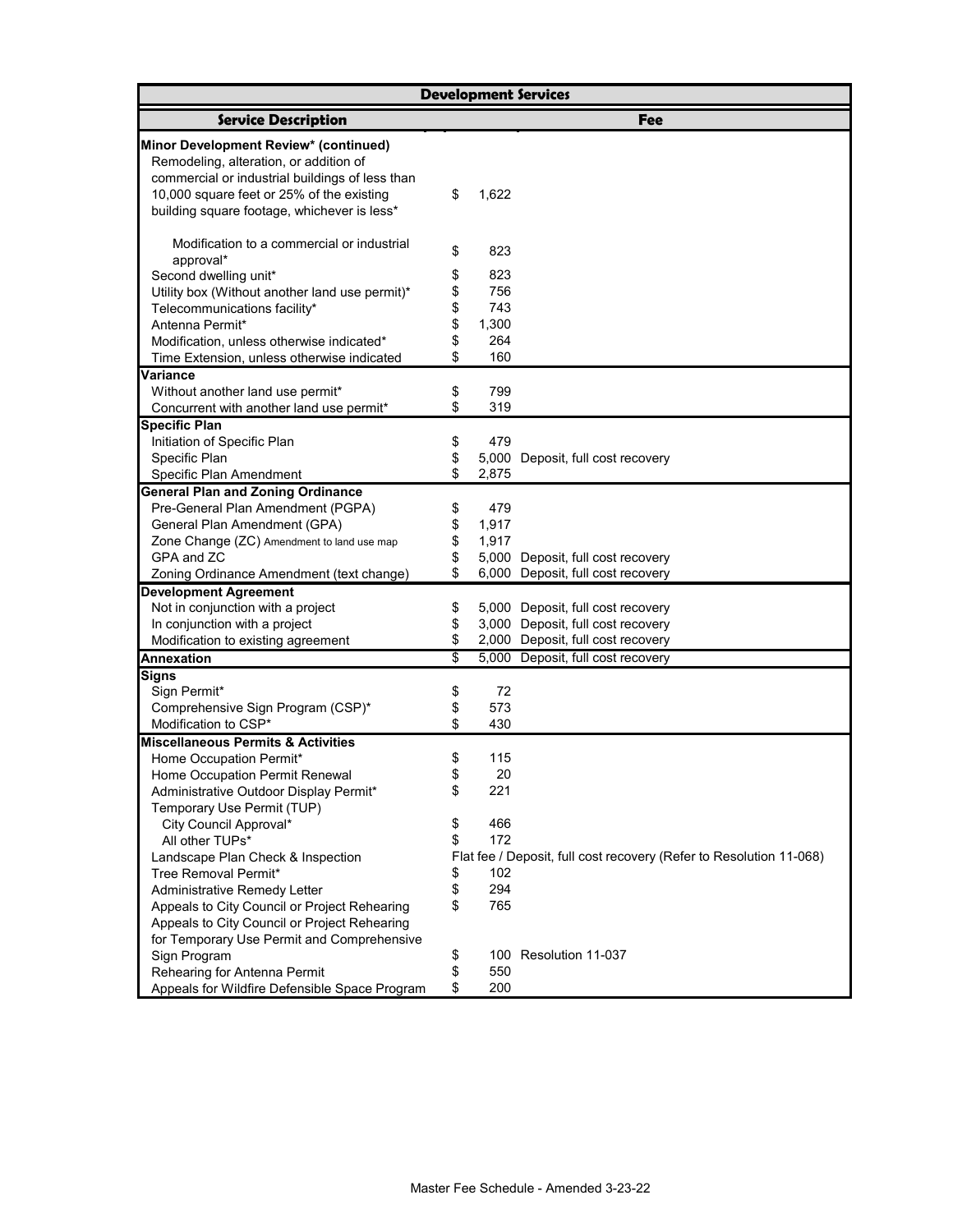| <b>Development Services</b>                                                   |          |               |                                                                           |  |
|-------------------------------------------------------------------------------|----------|---------------|---------------------------------------------------------------------------|--|
| <b>Service Description</b>                                                    |          |               | <b>Fee</b>                                                                |  |
| <b>Miscellaneous Permits &amp; Activities (continued)</b>                     |          |               |                                                                           |  |
| Pre-Application Review                                                        |          | N/C           |                                                                           |  |
| Pre-Development Conference                                                    |          | N/C           |                                                                           |  |
| <b>Lighting Exemption</b>                                                     |          |               |                                                                           |  |
| City Council Approval*                                                        | \$       | 736           |                                                                           |  |
| Administrative Approval*                                                      | \$       | 294           |                                                                           |  |
| <b>Underground Waiver</b>                                                     |          |               |                                                                           |  |
| City Council Approval*                                                        | \$       | 1,178         |                                                                           |  |
| Administrative Approval*                                                      | \$       | 294           |                                                                           |  |
| Renaming existing streets (City Council Approval)                             | \$       | 600           | Deposit, full cost recovery                                               |  |
| Research (requires written request to the Director)                           | \$       | 500           | Deposit, full cost recovery                                               |  |
| <b>Legal Publication</b>                                                      | \$       | 225           |                                                                           |  |
| <b>Subdivision Review</b>                                                     |          |               |                                                                           |  |
| <b>Tentative Parcel Map</b>                                                   | \$       | 2,711         |                                                                           |  |
| Modification                                                                  | \$       | 1,145         |                                                                           |  |
| <b>Time Extension</b>                                                         | \$       | 494           |                                                                           |  |
| <b>Tentative Tract Map</b>                                                    | \$       | 4,174         |                                                                           |  |
| Modification                                                                  | \$       | 1,928         |                                                                           |  |
| Time extension                                                                | \$       | 494           |                                                                           |  |
| <b>Environmental Review</b>                                                   |          |               |                                                                           |  |
| <b>Categorical Exemption</b>                                                  | \$       | 79            |                                                                           |  |
| <b>Negative Declaration</b>                                                   | \$       | 635           |                                                                           |  |
|                                                                               |          |               | Initial deposit equivalent to contract cost plus 10% for staff time, full |  |
| <b>Environmental Impact Report</b>                                            |          | cost recovery |                                                                           |  |
| Subdivision Plan Check & Inspection (See Schedule 2)                          |          |               |                                                                           |  |
| <b>Grading Permit*</b>                                                        | \$       | 264           |                                                                           |  |
| Grading & Stormwater Plan Check & Processing                                  |          |               |                                                                           |  |
| \$1 - \$25,000 (up to 3 plan checks)**                                        | \$       | 1,367         |                                                                           |  |
| \$1 - \$25,000 (each additional plan check over 3)                            | \$       | 205           | 15% of original plan check                                                |  |
| \$25,001 - \$100,000                                                          | \$       | 3,000         | Deposit, full cost recovery                                               |  |
| $$100,001 - $500,000$                                                         |          |               | 5,000 Deposit, full cost recovery<br>\$10,000 Deposit, full cost recovery |  |
| Over \$500,000                                                                |          |               |                                                                           |  |
| <b>Grading Inspection</b><br>$$1 - $25,000$                                   |          | 659           |                                                                           |  |
| \$25,001 - \$100,000                                                          | \$       |               | 5,000 Deposit, full cost recovery                                         |  |
|                                                                               | \$       |               | 10,000 Deposit, full cost recovery                                        |  |
| $$100,001 - $500,000$                                                         | \$       |               | 15,000 Deposit, full cost recovery                                        |  |
| Over \$500,000                                                                |          |               |                                                                           |  |
| Improvement Plan Check and Processing<br>\$1 - \$25,000 (up to 3 plan checks) |          | 1,128         |                                                                           |  |
|                                                                               | \$       | 169           |                                                                           |  |
| \$1 - \$25,000 (each additional plan check over 3)                            | \$       |               | 15% of original plan check                                                |  |
| \$25,001 - \$100,000                                                          | \$       |               | 2,500 Deposit, full cost recovery                                         |  |
| $$100,001 - $500,000$                                                         | \$<br>\$ |               | 3,000 Deposit, full cost recovery                                         |  |
| Over \$500,000                                                                |          |               | 5,000 Deposit, full cost recovery                                         |  |
| Improvement Inspection                                                        |          |               |                                                                           |  |
| $$1 - $25,000$                                                                | \$       | 659           |                                                                           |  |
| \$25,001 - \$100,000                                                          | \$       |               | 5,000 Deposit, full cost recovery                                         |  |
| \$100,001 - \$500,000                                                         | \$       |               | 10,000 Deposit, full cost recovery                                        |  |
| Over \$500,000                                                                | \$       |               | 15,000 Deposit, full cost recovery                                        |  |
| Pool Dirt Plan Check                                                          | \$       | 132           |                                                                           |  |
| <b>Final Map</b>                                                              | \$       |               | 1,100 per sheet                                                           |  |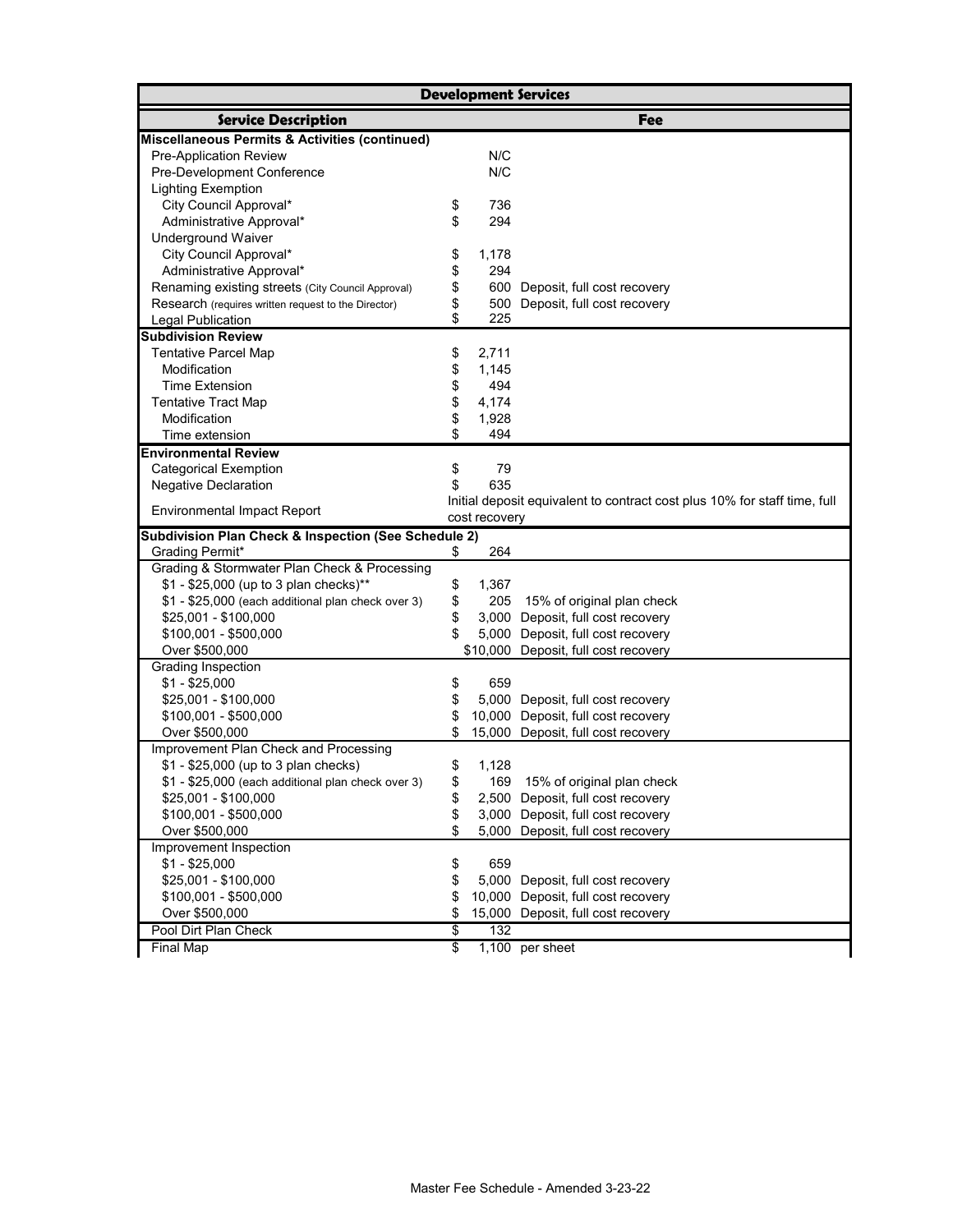| <b>Development Services</b>                                                                                       |    |       |                             |  |  |  |  |  |
|-------------------------------------------------------------------------------------------------------------------|----|-------|-----------------------------|--|--|--|--|--|
| <b>Service Description</b>                                                                                        |    |       | <b>Fee</b>                  |  |  |  |  |  |
| Soils Report Review (subject to additional fee for review by consultant currently on contract)                    |    |       |                             |  |  |  |  |  |
| 1-3 Houses                                                                                                        | \$ |       | 132 plus consultant fees    |  |  |  |  |  |
| 4-30 Houses or 1-3 Commercial/Industrial Lots                                                                     | \$ |       | 132 plus consultant fees    |  |  |  |  |  |
| Project w/ Improvements up to \$5,000,000                                                                         | \$ |       | 132 plus consultant fees    |  |  |  |  |  |
| Special Project w/Improvements > \$5,000,000                                                                      | \$ |       | 132 plus consultant fees    |  |  |  |  |  |
| Soils Compaction Report Review (subject to add'l fee for review by consultant currently on contract)              |    |       |                             |  |  |  |  |  |
| 1-3 Houses                                                                                                        | \$ |       | 132 plus consultant fees    |  |  |  |  |  |
| 4-30 Houses or 1-3 Commercial/Industrial Lots                                                                     | \$ |       | 132 plus consultant fees    |  |  |  |  |  |
| Project w/ Improvements up to \$5,000,000                                                                         | \$ |       | 132 plus consultant fees    |  |  |  |  |  |
| Special Project w/Improvements > \$5,000,000                                                                      | \$ |       | 132 plus consultant fees    |  |  |  |  |  |
| <b>Stormwater Pollution Review Inspection</b>                                                                     |    |       |                             |  |  |  |  |  |
| <b>SFR Room Addition</b>                                                                                          | \$ | 527   |                             |  |  |  |  |  |
| <b>SFR Without Grading</b>                                                                                        | \$ | 1,318 |                             |  |  |  |  |  |
| <b>SFR With Grading</b>                                                                                           | \$ | 1,054 |                             |  |  |  |  |  |
| Commercial / Industrial                                                                                           | \$ | 2,636 |                             |  |  |  |  |  |
| <b>Construction Change</b>                                                                                        | \$ | 395   |                             |  |  |  |  |  |
| Inspection Overtime (min 3 hrs)                                                                                   | \$ | 395   |                             |  |  |  |  |  |
| Sewer Video Inspection                                                                                            | \$ | 395   |                             |  |  |  |  |  |
| <b>Miscellaneous Subdivision Activities</b>                                                                       |    |       |                             |  |  |  |  |  |
| Flood Plain Permit major w/engineering study*                                                                     | \$ | 770   |                             |  |  |  |  |  |
| Flood Plain Permit minor, no engineering study*                                                                   | \$ | 231   |                             |  |  |  |  |  |
| <b>Boundary Adjustment</b>                                                                                        | \$ | 1,232 |                             |  |  |  |  |  |
| Certificate of Compliance                                                                                         | \$ | 770   |                             |  |  |  |  |  |
| Lot Merger (w/o Parcel Map) flat fee                                                                              | \$ | 770   |                             |  |  |  |  |  |
| <b>Easement Dedication</b>                                                                                        | \$ | 770   |                             |  |  |  |  |  |
| Reimbursement Agreement                                                                                           | \$ | 770   |                             |  |  |  |  |  |
| <b>Right-of-Way Permits</b>                                                                                       |    |       |                             |  |  |  |  |  |
| Annual Right-of-Way Permit                                                                                        | \$ | 654   |                             |  |  |  |  |  |
| Right-of-Way (ROW) Permit Fee                                                                                     | \$ | 136   |                             |  |  |  |  |  |
| ROW Inspection - driveways or sewer lateral                                                                       | \$ | 273   |                             |  |  |  |  |  |
| ROW Inspection - All Others                                                                                       | \$ | 273   |                             |  |  |  |  |  |
|                                                                                                                   | \$ |       | 109 Dirt moved out of Poway |  |  |  |  |  |
| <b>Pool Dirt Inspection</b>                                                                                       | \$ |       | 218 Dirt on Site            |  |  |  |  |  |
| <b>Miscellaneous Subdivision Activities</b>                                                                       |    |       |                             |  |  |  |  |  |
| <b>Temporary Water and Sewer</b>                                                                                  | \$ | 1,188 |                             |  |  |  |  |  |
| Moving Permit - Single                                                                                            | \$ | 16    |                             |  |  |  |  |  |
| Moving Permit - Annual                                                                                            | \$ | 90    |                             |  |  |  |  |  |
| <b>Easement Vacations-Summary</b>                                                                                 | \$ |       | 462 without public hearing  |  |  |  |  |  |
| <b>Easement Vacations-Summary</b>                                                                                 | \$ |       | 462 with public hearing     |  |  |  |  |  |
| Residential Water System Analysis                                                                                 |    |       |                             |  |  |  |  |  |
| 1-4 lots/units                                                                                                    | \$ |       | 300 plus consultant fees    |  |  |  |  |  |
| 5-30 lots/units                                                                                                   | \$ |       | 300 plus consultant fees    |  |  |  |  |  |
| 31-100 lots/units                                                                                                 | \$ |       | 300 plus consultant fees    |  |  |  |  |  |
| Greater than 200 lots/units                                                                                       | \$ |       | 300 plus consultant fees    |  |  |  |  |  |
| Commercial/Industrial Water System Analysis (subject to add'I fee for review by consultant currently on contract) |    |       |                             |  |  |  |  |  |
| One fire service                                                                                                  | \$ |       | 300 plus consultant fees    |  |  |  |  |  |
| Two fire services                                                                                                 | \$ |       | 300 plus consultant fees    |  |  |  |  |  |
| More than 2 services or looped onsite system                                                                      | \$ |       | 300 plus consultant fees    |  |  |  |  |  |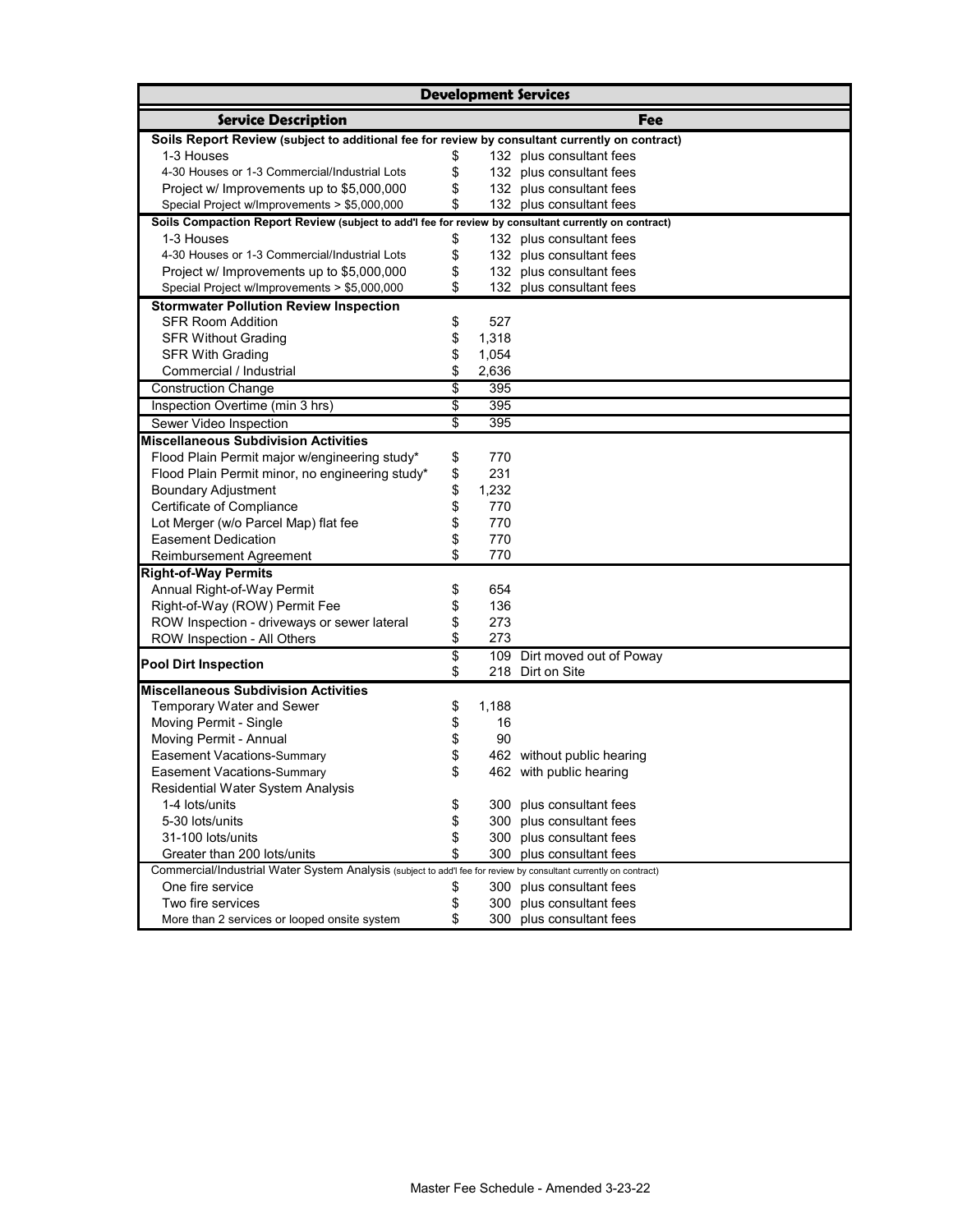| <b>Development Services</b>                             |     |       |                                                                              |  |  |
|---------------------------------------------------------|-----|-------|------------------------------------------------------------------------------|--|--|
| <b>Service Description</b>                              |     |       | <b>Fee</b>                                                                   |  |  |
| <b>Miscellaneous Subdivision Activities (continued)</b> |     |       |                                                                              |  |  |
| Plan Sheet Copies - Up to 24" x 36"                     | \$  | 12    |                                                                              |  |  |
| Plan Sheet Copies - Oversized                           | \$  | 15    |                                                                              |  |  |
| <b>Blasting Permits</b>                                 |     | 308   |                                                                              |  |  |
| <b>Encroachment Removal Agreement</b>                   |     | 308   |                                                                              |  |  |
| <b>Standard Agreement Time Extension</b>                |     | 308   |                                                                              |  |  |
| Certificate of Correction Final/Parcel Map              | \$. | 308   |                                                                              |  |  |
| <b>Miscellaneous Water and Sewer Fees</b>               |     |       |                                                                              |  |  |
| <b>Regular and Temporary Water Connections</b>          |     |       | Refer to Resolution 91-123, Table 1 Meter and Lateral<br>Installation Charge |  |  |
| <b>Cross Connection</b>                                 |     |       | Refer to Resolution 91-123, Table 4                                          |  |  |
| North Basin Surcharge                                   | \$  |       | 1,000 Refer to Resolution 96-096                                             |  |  |
| <b>Indirect Benefit Fee</b>                             | \$  |       | 500 Refer to Resolution 96-096                                               |  |  |
| Sewer Line Charge/Extension                             |     |       | \$2,000-\$5,600 Refer to Resolution 96-096                                   |  |  |
| Sewer Inspection Fee                                    | \$  |       | 25 Refer to Resolution 96-096                                                |  |  |
| <b>Sewer Construction Fee</b>                           | \$  |       | 50 Refer to Resolution 96-096                                                |  |  |
| <b>Other Fees</b>                                       |     |       |                                                                              |  |  |
| Abandoned Vehicle Abatement (Applicable                 |     |       |                                                                              |  |  |
| when the County reimbursement program                   | \$  | 179   | Plus towing and dismantling fees as charged by towing<br>service.            |  |  |
| ends)                                                   |     |       |                                                                              |  |  |
| <b>Nuisance Abatement</b>                               | \$  | 178   |                                                                              |  |  |
| Weed Abatement (per property)                           | \$  | 175   |                                                                              |  |  |
|                                                         | \$  |       | 100 1st violation                                                            |  |  |
| <b>Citation Appeal</b>                                  | \$  |       | 200 2nd violation within 1 year of the 1st                                   |  |  |
|                                                         | \$  |       | 500 3rd violation within 1 year of the 1st                                   |  |  |
|                                                         | \$  | 1,000 | Each add'l violation within 1 yr of 1st                                      |  |  |
| <b>Alarm Permit</b>                                     | \$  |       | 69 City receives 60%, alarm company receives 40%                             |  |  |
| Late Fee Penalty                                        | \$  | 69    | City receives 60%, alarm company receives 40%                                |  |  |
| <b>Permits under Developer Deposits (Time/Material)</b> |     |       |                                                                              |  |  |
| Development Permits & Review                            | \$  |       | 160 per hour                                                                 |  |  |
| <b>Sign Permits</b>                                     | \$  |       | 143 per hour                                                                 |  |  |
| Miscellaneous Permits & Activities                      |     |       | 147 per hour                                                                 |  |  |
| <b>Subdivision Review</b>                               |     |       | 157 per hour                                                                 |  |  |
| <b>Environmental Review</b>                             | \$  |       | 159 per hour                                                                 |  |  |
| Subdivision Plan Check & Inspection                     | \$  |       | 132 per hour                                                                 |  |  |
| Miscellaneous Subdivision Activities                    | \$  |       | 154 per hour                                                                 |  |  |
| <b>Contracted Building Services</b>                     | \$  |       | 143 per hour                                                                 |  |  |
| <b>Pre-Application Conferences</b>                      | \$  |       | 142 per hour                                                                 |  |  |
| <b>NPDES / JURMP Activities</b>                         | \$  |       | 132 per hour                                                                 |  |  |
| <b>Traffic Control Review</b>                           | \$  |       | 133 per hour                                                                 |  |  |
| <b>Other Activities</b>                                 |     |       |                                                                              |  |  |
| <b>Right of Way</b>                                     | \$  |       | 109 per hour                                                                 |  |  |
| Pool Dirt                                               | \$  |       | 104 per hour                                                                 |  |  |
| <b>Traffic Control Review</b>                           | \$  |       | 103 per hour                                                                 |  |  |
| Landscape Plan Review                                   | \$  |       | 152 per hour                                                                 |  |  |
| Other Fee Activities (abatements, false                 | \$  |       | 139 per hour                                                                 |  |  |
| alarms, etc.)                                           |     |       |                                                                              |  |  |
| Misc. Meetings, Complaints                              | \$  |       | 111 per hour                                                                 |  |  |
| Long-range Planning                                     |     |       | 176 per hour                                                                 |  |  |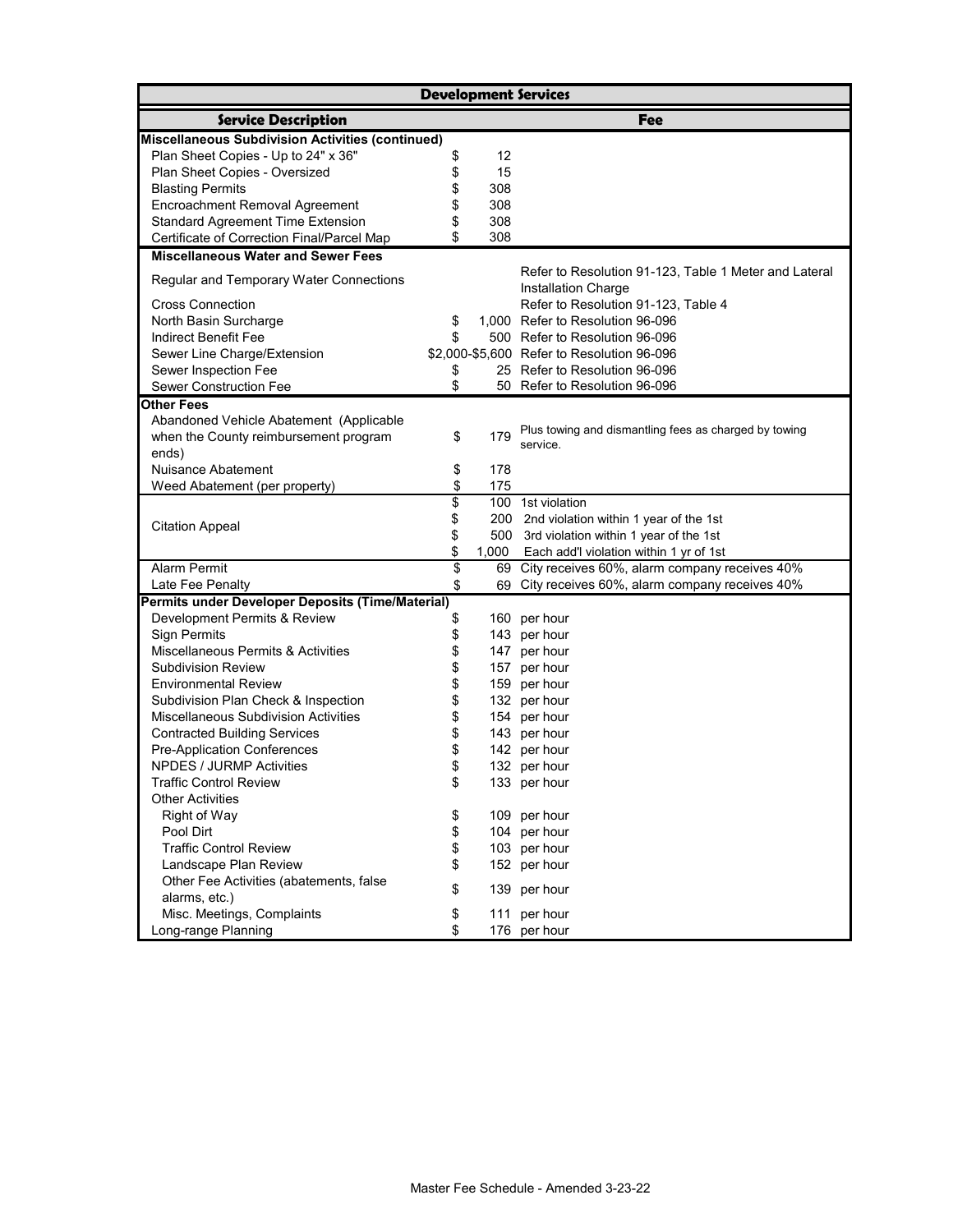| <b>Development Services</b>                                                                                                                                            |          |              |                                                 |  |  |
|------------------------------------------------------------------------------------------------------------------------------------------------------------------------|----------|--------------|-------------------------------------------------|--|--|
| <b>Service Description</b><br><b>Fee</b>                                                                                                                               |          |              |                                                 |  |  |
| <b>Wireless Communication Facilities Permit</b><br><b>Wireless Communication Facility Permit</b><br><b>Application Fee (Existing Support)</b><br>Structure)            | \$<br>\$ |              | 705 (Up to 5 WDFs)<br>100 (Each Additional WCF) |  |  |
| Wireless Communication Permit Application<br>Fee (Replacement or New Support Structure)<br>Yearly Fee for Small Wireless Communication<br>Facility in the Right-of-Way |          | 1.009<br>334 |                                                 |  |  |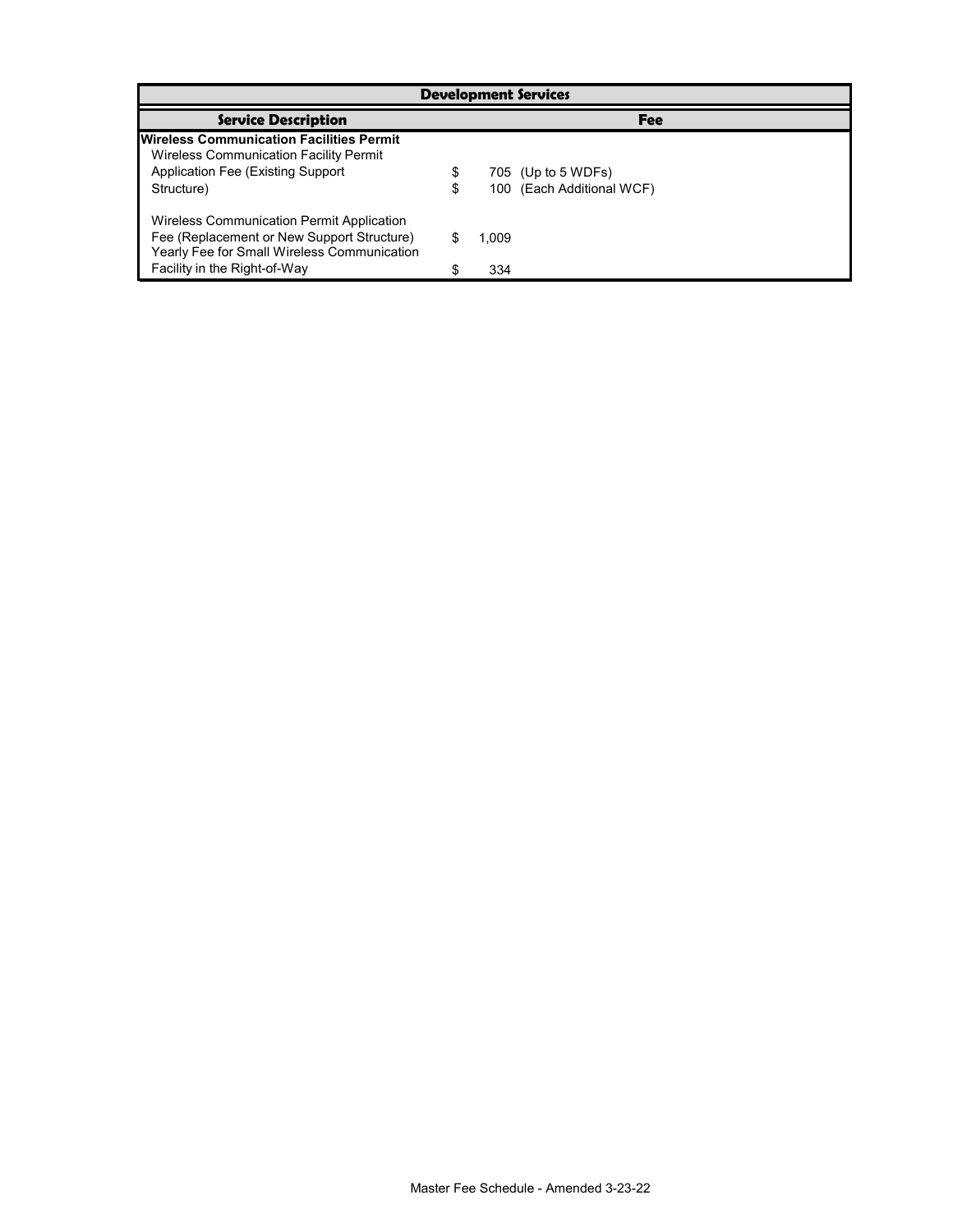| <b>City of Poway</b>                                         |          |     |                                                           |  |  |
|--------------------------------------------------------------|----------|-----|-----------------------------------------------------------|--|--|
| <b>Master Fee Schedule</b>                                   |          |     |                                                           |  |  |
| Safety Services Plan Check & Inspection (Development) Fees   |          |     |                                                           |  |  |
| <b>Service Description</b>                                   |          |     | Fee                                                       |  |  |
| <b>Fire Alarm and Extinguisher Systems</b>                   |          |     |                                                           |  |  |
| Monitoring Non-Addressable Systems                           | \$       |     | 449 Initial Inspection                                    |  |  |
|                                                              | \$       |     | 152 Reinspection & Resubmittals                           |  |  |
| Monitoring Addressable Systems                               | \$       |     | 601 Initial Inspection<br>225 Reinspection & Resubmittals |  |  |
| Clean Agent Fire Extinguishing Systems                       |          |     |                                                           |  |  |
|                                                              | \$       |     | 531 Initial Inspection                                    |  |  |
| FM 200 System                                                | \$       |     | 199 Reinspection & Resubmittals                           |  |  |
|                                                              | \$       |     | 398 Initial Inspection                                    |  |  |
| Intergen, Argon, Halon Systems                               | \$       |     | 133 Reinspection & Resubmittals                           |  |  |
| <b>Commercial Automatic Fire Sprinkler System</b>            |          |     | 60% of CBC Plan Check fee                                 |  |  |
| <b>Underground Mains Plan Check and Inspection</b>           |          |     |                                                           |  |  |
| Underground Fire Service Main-per system                     | \$       |     | 303 Initial Inspection                                    |  |  |
|                                                              | \$       |     | 152 Reinspection & Resubmittals                           |  |  |
| Underground Fire Service Main-Fire Pumps                     | \$       |     | 303 Initial Inspection                                    |  |  |
|                                                              | \$       |     | 152 Reinspection & Resubmittals                           |  |  |
| <b>Residential Sprinkler Systems Inspection</b>              |          |     |                                                           |  |  |
| Under 10,000 Square Feet                                     | \$<br>\$ |     | 265 Initial Inspection<br>133 Reinspection & Resubmittals |  |  |
|                                                              | \$       |     | 398 Initial Inspection                                    |  |  |
| 10,000 Square Feet and over                                  | \$       |     | 199 Reinspection & Resubmittals                           |  |  |
| <b>Residential Sprinkler Systems Plan Review</b>             | \$       | 225 | Initial Inspection                                        |  |  |
|                                                              | \$       |     | 265 Initial Inspection                                    |  |  |
| Alteration to Sprinkler System more than 6 heads             | \$       |     | 133 Reinspection & Resubmittals                           |  |  |
| <b>Compressed Gas Systems - per system</b>                   |          |     |                                                           |  |  |
| Less than 12,000 cubic feet                                  | \$       |     | 303 Initial Inspection                                    |  |  |
|                                                              | \$       |     | 152 Reinspection & Resubmittals                           |  |  |
| More than 12,000 cubic feet                                  | \$       |     | 449 Initial Inspection                                    |  |  |
|                                                              |          |     | 152 Reinspection & Resubmittals                           |  |  |
| High-Piled Combustible Stock Storage Plan Check & Inspection |          |     |                                                           |  |  |
| Less than 20,000 SF                                          | \$       |     | 303 Initial Inspection                                    |  |  |
|                                                              | \$<br>\$ |     | 152 Reinspection & Resubmittals<br>531 Initial Inspection |  |  |
| Greater than 20,000 SF                                       | \$       |     | 152 Reinspection & Resubmittals                           |  |  |
|                                                              | \$       |     | 303 Initial Inspection                                    |  |  |
| Spray Booths Plan Check & Inspection-per unit                | \$       |     | 152 Reinspection & Resubmittals                           |  |  |
| <b>Underground Tanks</b>                                     |          |     |                                                           |  |  |
|                                                              | \$       |     | 152 Initial Inspection (per tank)                         |  |  |
| Underground Tank Plan Check                                  | \$       | 152 | Reinspection & Resubmittals (per tank)                    |  |  |
| Underground Tank Installation Field Inspection               | \$       | 398 | Initial Inspection (per tank)                             |  |  |
|                                                              | \$       |     | 152 Reinspection & Resubmittals (per tank)                |  |  |
| <b>Underground Tank Removal</b>                              | \$       | 398 | Initial Inspection (per tank)                             |  |  |
|                                                              | \$       |     | 152 Reinspection & Resubmittals (per tank)                |  |  |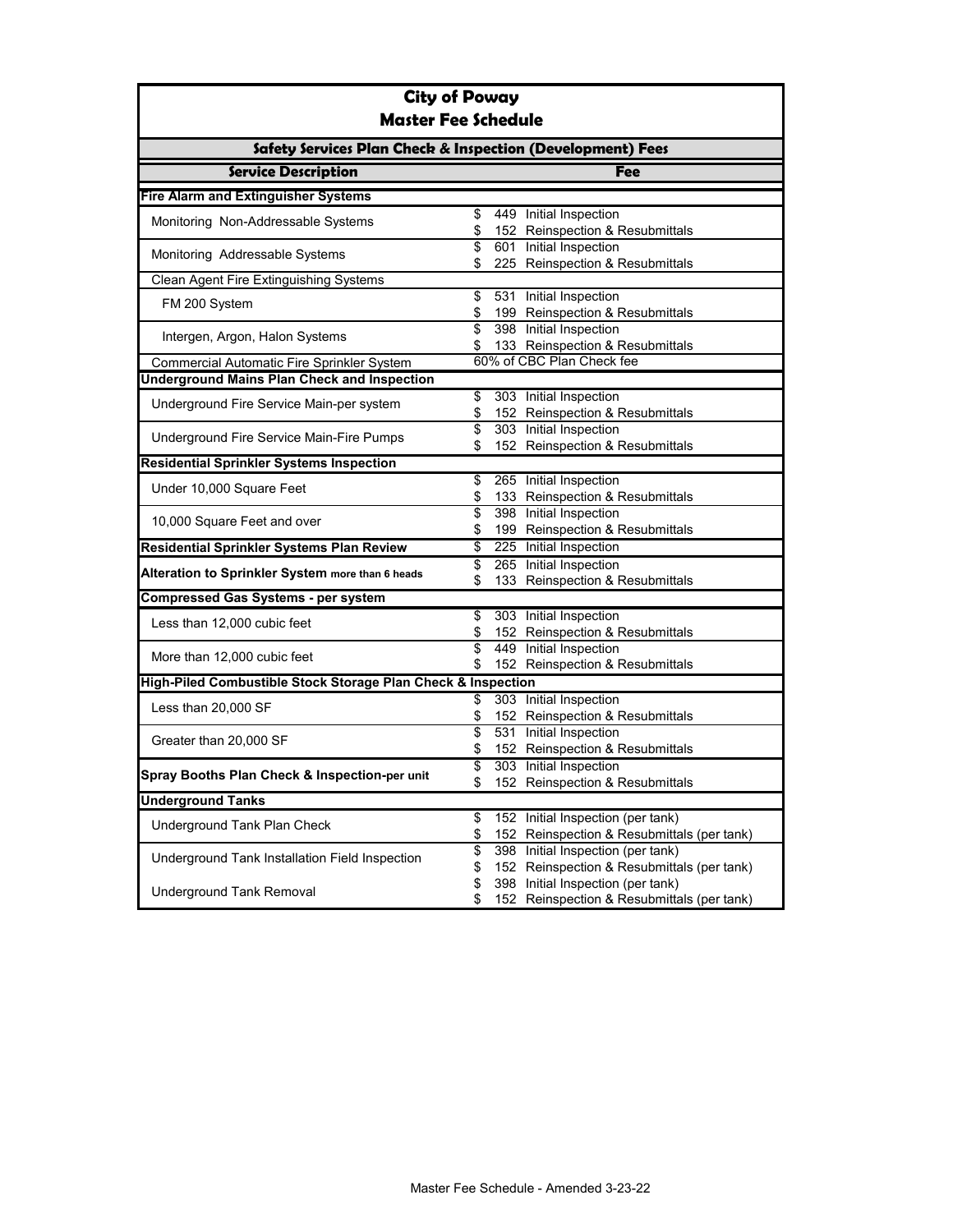| Safety Services Plan Check & Inspection (Development) Fees   |                                                                                        |  |  |  |  |
|--------------------------------------------------------------|----------------------------------------------------------------------------------------|--|--|--|--|
| <b>Service Description</b>                                   | Fee                                                                                    |  |  |  |  |
| <b>Tenant Improvement Initial Plan Submittal</b>             | \$<br>0.06 per square foot, with \$250 minimum                                         |  |  |  |  |
| <b>Tenant Improvement Field Inspection</b>                   | Initial Inspection<br>\$<br>133<br><b>Reinspection &amp; Resubmittals</b><br>66<br>\$  |  |  |  |  |
| <b>Hood &amp; Duct System Plan Check/Inspection</b>          | \$<br>Initial Inspection<br>133 -<br>66 Reinspection & Resubmittals                    |  |  |  |  |
| Plan Check/Inspection Commercial Bldgs (new<br>construction) | 50% of CBC                                                                             |  |  |  |  |
| Plan Check - Residential Buildings                           | 0.06 per square foot, with \$250 minimum<br>\$                                         |  |  |  |  |
| <b>Inspection of Residential Building</b>                    | Initial Inspection<br>\$<br>133<br><b>Reinspection &amp; Resubmittals</b><br>66<br>\$  |  |  |  |  |
| Tract Map-Subdivision Minor (up to 5 lots)                   | \$<br>265 Initial Inspection<br>133 Reinspection & Resubmittals                        |  |  |  |  |
| Tract Map-Subdivision Major (more than 5 lots)               | \$<br>Initial Inspection<br>601<br><b>Reinspection &amp; Resubmittals</b><br>\$<br>152 |  |  |  |  |
| <b>Tentative Parcel Map</b>                                  | \$<br>303 Initial Inspection<br><b>Reinspection &amp; Resubmittals</b><br>152<br>S     |  |  |  |  |
| <b>Water Tanks</b>                                           | 265 Initial Inspection<br>\$<br><b>Reinspection &amp; Resubmittals</b><br>133          |  |  |  |  |
| Fire Prevention (Time/Materials) per hour                    | 133 Initial Inspection<br>\$.                                                          |  |  |  |  |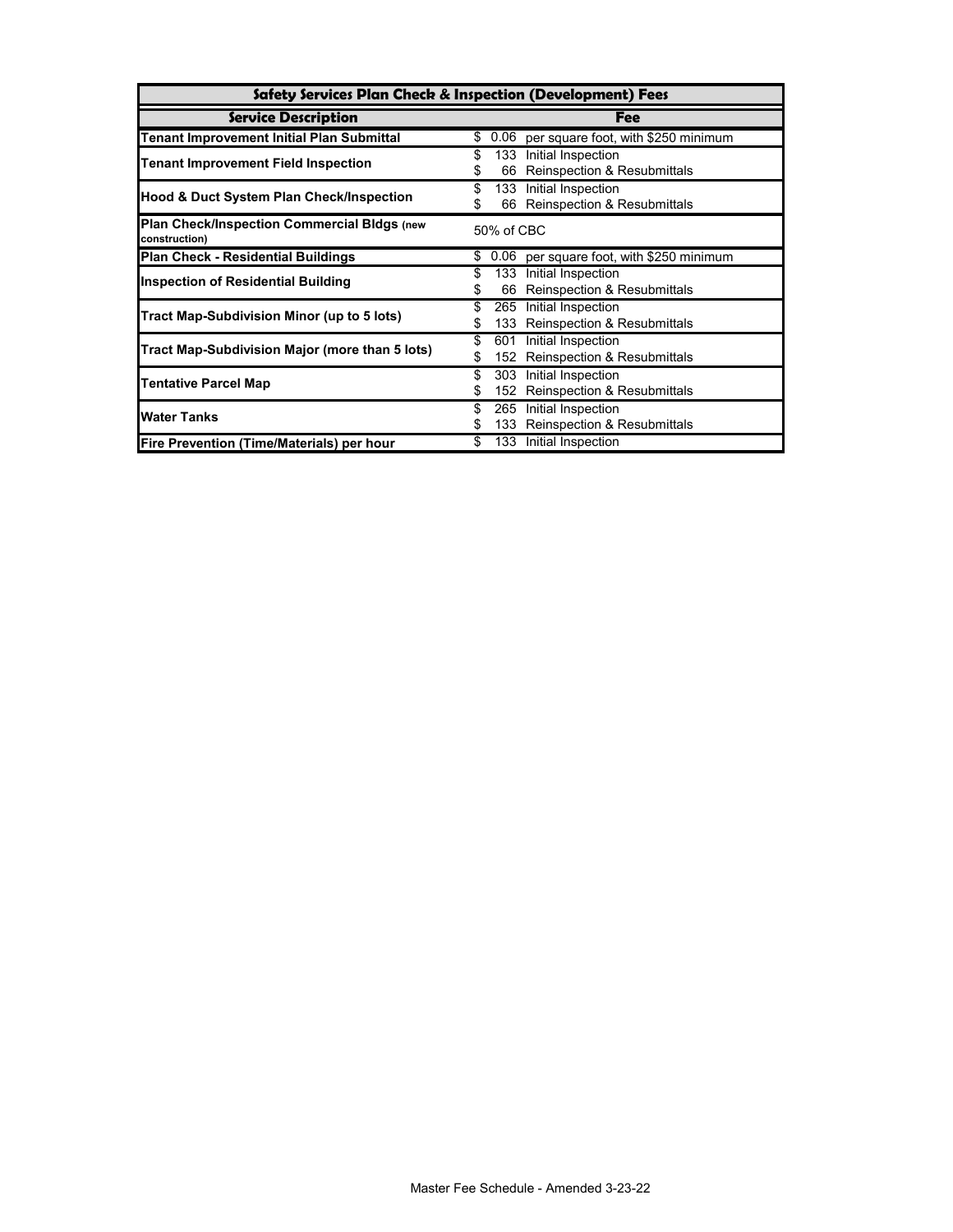| <b>City of Poway</b><br><b>Master Fee Schedule</b>    |                                                                                                                                                                                                                                                             |  |  |  |
|-------------------------------------------------------|-------------------------------------------------------------------------------------------------------------------------------------------------------------------------------------------------------------------------------------------------------------|--|--|--|
| <b>Development Services - Development Impact Fees</b> |                                                                                                                                                                                                                                                             |  |  |  |
| <b>Service Description</b>                            | <b>Fee</b>                                                                                                                                                                                                                                                  |  |  |  |
|                                                       |                                                                                                                                                                                                                                                             |  |  |  |
| <b>Water System Capacity Fees</b>                     | Refer to Ordinance 684                                                                                                                                                                                                                                      |  |  |  |
| <b>Sewer Connection Fees</b>                          | Refer to Ordinance 684 & Resolution 96-096                                                                                                                                                                                                                  |  |  |  |
| <b>Traffic Mitigation Fee</b>                         | Refer to Resolution P-08-36, Resolution 09-029,<br>Resolution 10-016, Resolution 11-015, Resolution 12-<br>012, Resolution 13-006, Resolution 14-009,<br>Resolution 15-013, Resolution 16-007, Resolution 17-<br>008, Resolution 18-016 & Resolution 19-021 |  |  |  |
| Park Mitigation Fee                                   | Refer to Resolution P-08-36                                                                                                                                                                                                                                 |  |  |  |
| <b>Habitat Mitigation Fee</b>                         | Refer to Resolution P-08-36                                                                                                                                                                                                                                 |  |  |  |
| Housing In-Lieu Fee                                   | Refer to Resolution P-10-08 effective May 14, 2010                                                                                                                                                                                                          |  |  |  |
| Fire Protection Impact Fee                            | Refer to Resolution P-08-36                                                                                                                                                                                                                                 |  |  |  |
| <b>Drainage Fees</b>                                  | Refer to Ordinances 29 & 358                                                                                                                                                                                                                                |  |  |  |
| Water Offset Fee                                      | Refer to Ordinance 704                                                                                                                                                                                                                                      |  |  |  |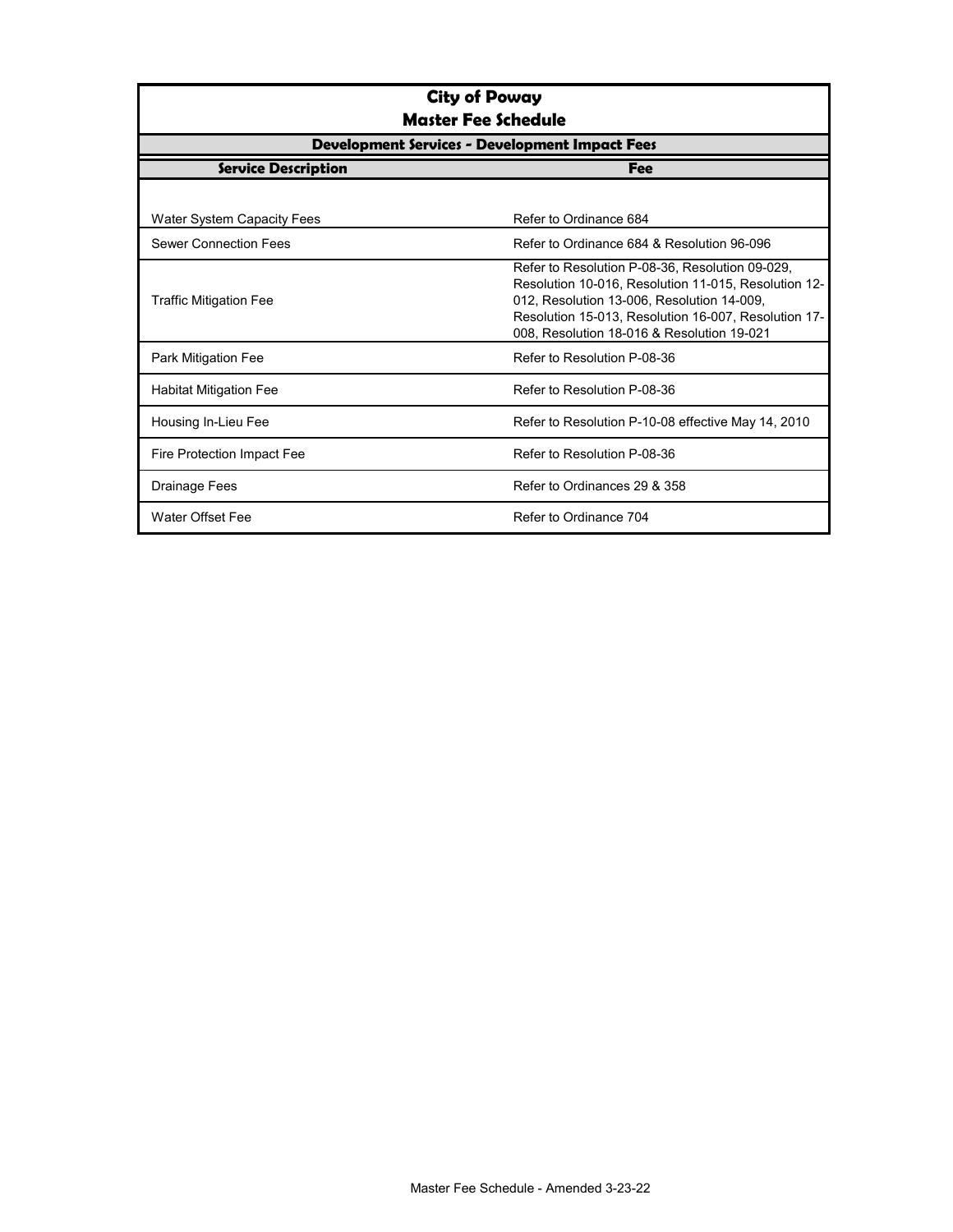| <b>City of Poway</b><br><b>Master Fee Schedule</b>                                                                                                                       |                                                                                     |            |                                                                                                           |
|--------------------------------------------------------------------------------------------------------------------------------------------------------------------------|-------------------------------------------------------------------------------------|------------|-----------------------------------------------------------------------------------------------------------|
|                                                                                                                                                                          |                                                                                     |            | <b>Development Services - Building Division</b>                                                           |
| <b>Service Description</b>                                                                                                                                               |                                                                                     |            | <b>Fee</b>                                                                                                |
| <b>Total Building Permit Fees (1-4)</b>                                                                                                                                  |                                                                                     |            |                                                                                                           |
| 1. Building Permit and Inspection Fees (See Schedule 1)<br>Valuation \$1 to \$500                                                                                        | S                                                                                   | 25.44      |                                                                                                           |
| Valuation \$501 to \$2,000                                                                                                                                               | \$                                                                                  | 25.44      | for first \$500 plus \$3.18 each add'l \$100 or fraction<br>thereof, to and including \$2,000             |
| Valuation \$2,001 to \$25,000                                                                                                                                            | \$                                                                                  | 76.80      | for first \$2,000 plus \$14 for each add'l \$1,000 or<br>fraction thereof, to and including \$25,000      |
| Valuation \$25,001 to \$50,000                                                                                                                                           | \$                                                                                  | 398.80     | for first \$25,000 plus \$9.54 for each add'l \$1,000 or<br>fraction thereof, to and including \$50,000   |
| Valuation \$50,001 to \$100,000                                                                                                                                          | \$                                                                                  | 637.30     | for first \$50,000 plus \$6.60 each add'l \$1,000 or<br>fraction thereof, to and including \$100,000      |
| Valuation \$100,001 to \$500,000                                                                                                                                         | \$                                                                                  | 987.30     | for first \$100,000 plus \$5.36 for each add'l \$1,000<br>or fraction thereof, to and including \$500,000 |
| Valuation \$500,001 to \$1,000,000                                                                                                                                       |                                                                                     | \$3,131.30 | for first \$500,000 plus \$4.45 each add'l \$1,000 or<br>fraction thereof, to and including \$1,000,000   |
| Valuation \$1,000,000 and greater                                                                                                                                        |                                                                                     | \$5,356.30 | for first \$1,000,000 plus \$2.86 each add'l \$1,000 or<br>fraction thereof.                              |
| 2. In Combination Fees (associated with Building Permit)                                                                                                                 |                                                                                     |            |                                                                                                           |
| Plumbing permit                                                                                                                                                          |                                                                                     |            | 6% of Building Permit and Inspection Fee                                                                  |
| Multi-Family Plumbing permit                                                                                                                                             |                                                                                     |            | 10% of Building Permit and Inspection Fee                                                                 |
| <b>Electrical permit</b>                                                                                                                                                 |                                                                                     |            | 6% of Building Permit and Inspection Fee                                                                  |
| Multi-Family Electrical permit                                                                                                                                           |                                                                                     |            | 10% of Building Permit and Inspection Fee                                                                 |
| Mechanical permit                                                                                                                                                        |                                                                                     |            | 6% of Building Permit and Inspection Fee                                                                  |
| Multi-Family Mechanical permit                                                                                                                                           |                                                                                     |            | 10% of Building Permit and InspectionFee                                                                  |
| 3. Energy Compliance Fee                                                                                                                                                 |                                                                                     |            | 15% of Building Permit and Inspection Fees and In<br><b>Combination Permit Fees</b>                       |
| 4. Disabled Access Compliance Fee (applies<br>to Commercial, Industrial, Assembly,<br>Educational and Multi-Family type projects as<br>required by State Building Code.) | 10% of Building Permit and Inspection Fees and In<br><b>Combination Permit Fees</b> |            |                                                                                                           |
|                                                                                                                                                                          |                                                                                     |            |                                                                                                           |
| Individual Permits Fees (not associated with Building Permit)<br><b>Plumbing Permit</b>                                                                                  | \$                                                                                  | 175        |                                                                                                           |

| <b>Plumbing Permit</b>         |   | 175 |
|--------------------------------|---|-----|
| <b>Electrical permit</b>       | S | 175 |
| Mechanical permit              | S | 175 |
| Water heater permit            | S | 85  |
| Solar Water Heater             | S | 130 |
| Solar Photovoltaic (PV) System |   | 130 |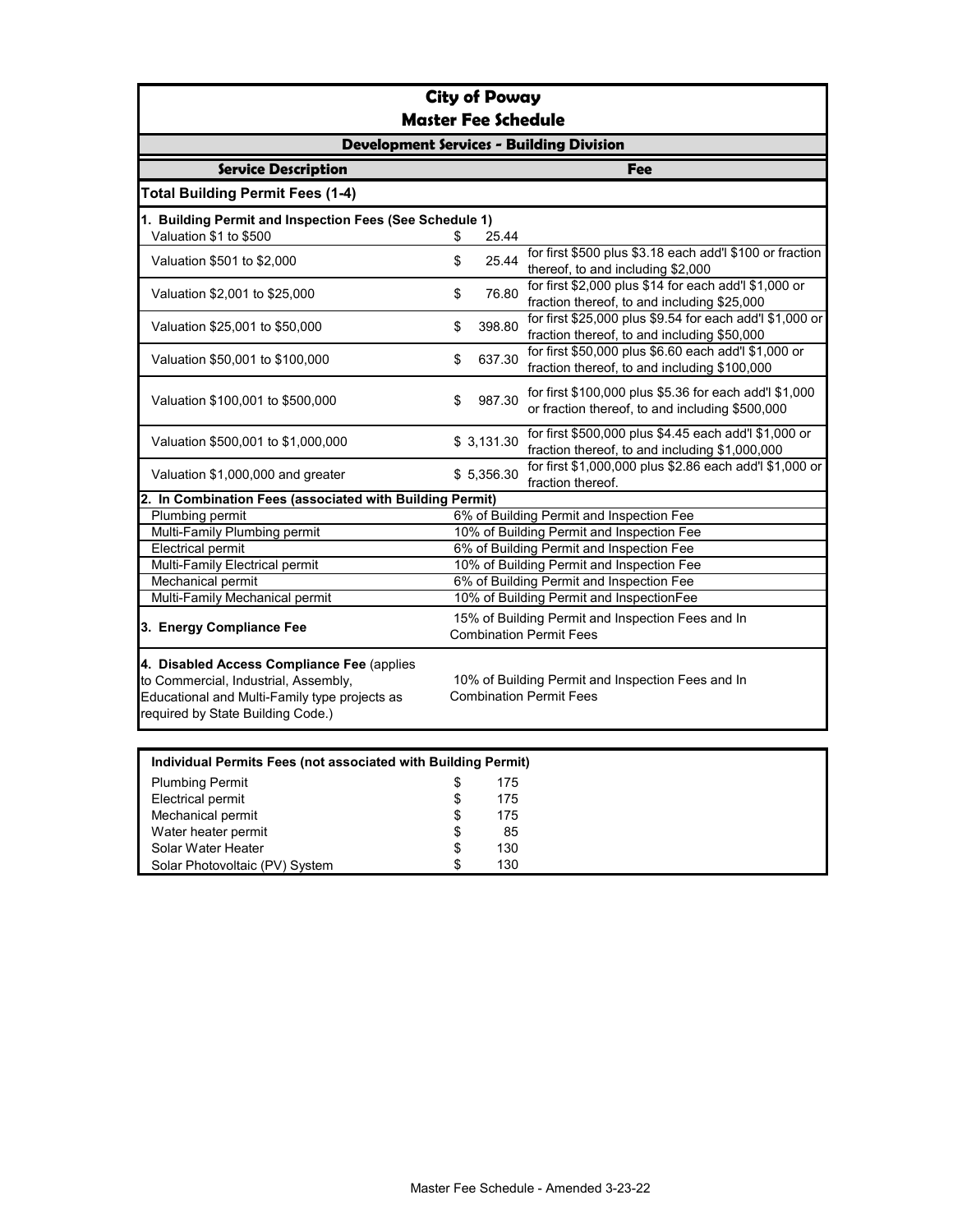| <b>City of Poway</b><br><b>Master Fee Schedule</b>                                                                                                                                                                                                                                             |    |                                                                                                 |  |
|------------------------------------------------------------------------------------------------------------------------------------------------------------------------------------------------------------------------------------------------------------------------------------------------|----|-------------------------------------------------------------------------------------------------|--|
| <b>Development Services - Building Division</b>                                                                                                                                                                                                                                                |    |                                                                                                 |  |
| <b>Service Description</b><br><b>Fee</b>                                                                                                                                                                                                                                                       |    |                                                                                                 |  |
| <b>Plan Check Fees</b>                                                                                                                                                                                                                                                                         |    | 75% of Total Building Permit Fees<br>25% of Individual Permit Fee (when plan check is required) |  |
| Total permit fee for Solar Photovoltaic (PV) System shall be reduced by 25%.                                                                                                                                                                                                                   |    |                                                                                                 |  |
| <b>Permit Issuance Fee</b>                                                                                                                                                                                                                                                                     | \$ | 45 per permit                                                                                   |  |
| Plan Check and Inspection Fees Related to 2010 California Green Building Standards Code                                                                                                                                                                                                        |    |                                                                                                 |  |
| One hour of building plan check fees and one<br>hour of building inspection fees in addition to<br>standard fees for any new single family<br>residential construction.<br>\$90 per hour for Plan Check. \$83 per hour for Building<br>Inspection. Refer to Res. No. 11-049 Effective 9-17-11. |    |                                                                                                 |  |
| Two hours of building plan check fees and two<br>hours of building inspection fees in addition to<br>standard fees for any new multi-family<br>residential or non-residential construction.                                                                                                    |    |                                                                                                 |  |

## **Notes:**

(Residential subdivision or tract development projects may have production units that are duplicates of the model units reduced to 30% of the plan check fee.)

A Building Permit shall include only a single issuance fee if the permit has a combination of activities, i.e. Building, Plumbing, Electrical or Mechanical.

Expedited processing is only available for unusual circumstances as deemed appropriate by City Staff. Charges for expedited services shall be determined by using an hourly rate of two times the current preferred hourly rate as established by EsGil Corporation.

Projects requiring additional inspections, additional re-inspection or additional plan check of revised plans shall be determined using the current preferred hourly rate established by EsGil Corporation (one-hour minimum).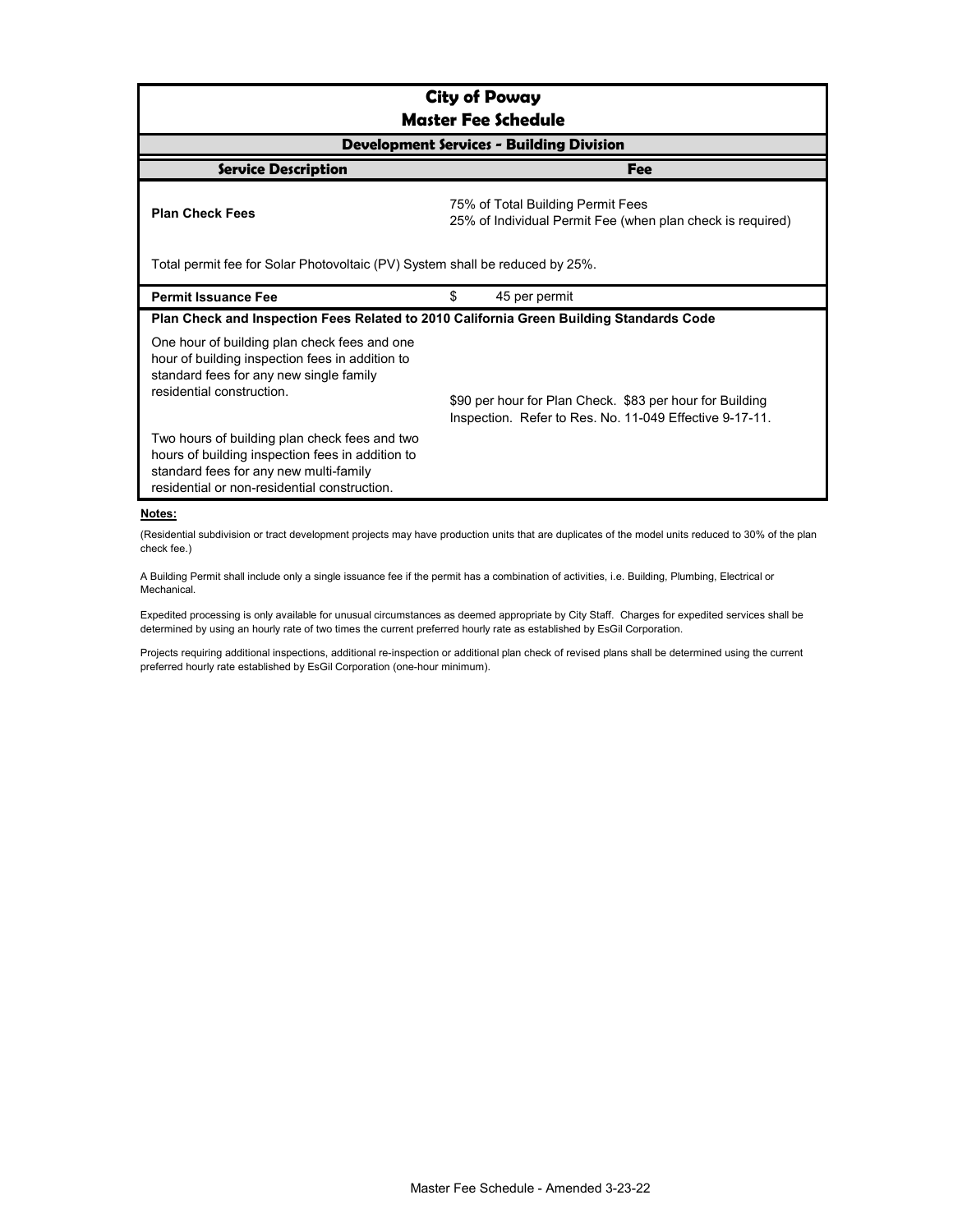## **City of Poway Master Fee Schedule**

## **Development Services - Building Division - Valuation (Schedule 1)**

| Occupancy                     | <b>Type of Construction</b>     | <b>Valuation</b> |
|-------------------------------|---------------------------------|------------------|
| <b>Apartment Houses</b>       | *Type I or II-F.R.              | \$152.13         |
| <b>Apartment Houses</b>       | Type V or III (Masonry)         | \$124.21         |
| <b>Apartment Houses</b>       | Type V Wood Frame               | \$114.45         |
| <b>Apartment Houses</b>       | Type I Basement Garage          | \$53.04          |
| <b>Banks</b>                  | *Type I or II-F.R               | \$206.56         |
| Banks                         | Type II 1-Hour                  | \$152.13         |
| Banks                         | Type II-N                       | \$147.94         |
| <b>Banks</b>                  | Type III 1-Hour                 | \$167.48         |
| <b>Banks</b>                  | Type III-N                      | \$161.90         |
| <b>Banks</b>                  | Type V 1-Hour                   | \$152.13         |
| <b>Banks</b>                  | Type V-N                        | \$146.55         |
| Car Washes                    | Type III 1-Hour                 | \$97.70          |
| Car Washes                    | Type III-N                      | \$93.51          |
| Car Washes                    | Type V 1-Hour                   | \$83.74          |
| Car Washes                    | Type V-N                        | \$78.16          |
| Churches                      | Type I or II-F.R.               | \$138.17         |
| Churches                      | Type II 1-Hour                  | \$104.68         |
| Churches                      | Type II-N                       | \$99.09          |
| Churches                      | Type III 1-Hour                 | \$113.05         |
| Churches                      | Type III-N                      | \$107.47         |
| Churches                      | Type V 1-Hour                   | \$106.07         |
| Churches                      | Type V-N                        | \$99.09          |
| <b>Convalescent Hospitals</b> | *Type I or II-F.R.              | \$194.00         |
| <b>Convalescent Hospitals</b> | Type II 1-Hour                  | \$135.38         |
| <b>Convalescent Hospitals</b> | Type III 1-Hour                 | \$138.17         |
| <b>Convalescent Hospitals</b> | Type V 1-Hour                   | \$129.80         |
| Dwellings ***                 | Type V Adobe                    | \$170.27         |
| $***$<br><b>Dwellings</b>     | Type V Masonry                  | \$135.38         |
| $***$<br><b>Dwellings</b>     | Type V Wood Frame               | \$128.40         |
| $***$<br><b>Dwellings</b>     | Basements (semi-finished)       | \$32.10          |
| $***$<br><b>Dwellings</b>     | <b>Additions - Wood Frame</b>   | \$153.52         |
| $***$<br>Dwellings            | Solariums                       | \$129.80         |
| Dwellings ***                 | Cabana - Pool House (Type V)    | \$120.03         |
| <b>Fire Stations</b>          | Type I or II-F.R.               | \$159.11         |
| <b>Fire Stations</b>          | Type II 1-Hour                  | \$104.68         |
| <b>Fire Stations</b>          | Type II-N                       | \$99.09          |
| <b>Fire Stations</b>          | Type III 1-Hour                 | \$114.45         |
| <b>Fire Stations</b>          | Type III-N                      | \$110.26         |
| <b>Fire Stations</b>          | Type V 1-Hour                   | \$107.47         |
| <b>Fire Stations</b>          | Type V-N                        | \$101.88         |
| <b>Fitness Centers</b>        | Same values as Office Buildings |                  |
| Hospitals                     | *Type I or II-F.R               | \$227.49         |
| Hospitals                     | Type III 1-Hour                 | \$188.42         |
| Hospitals                     | Type V 1-Hour                   | \$180.04         |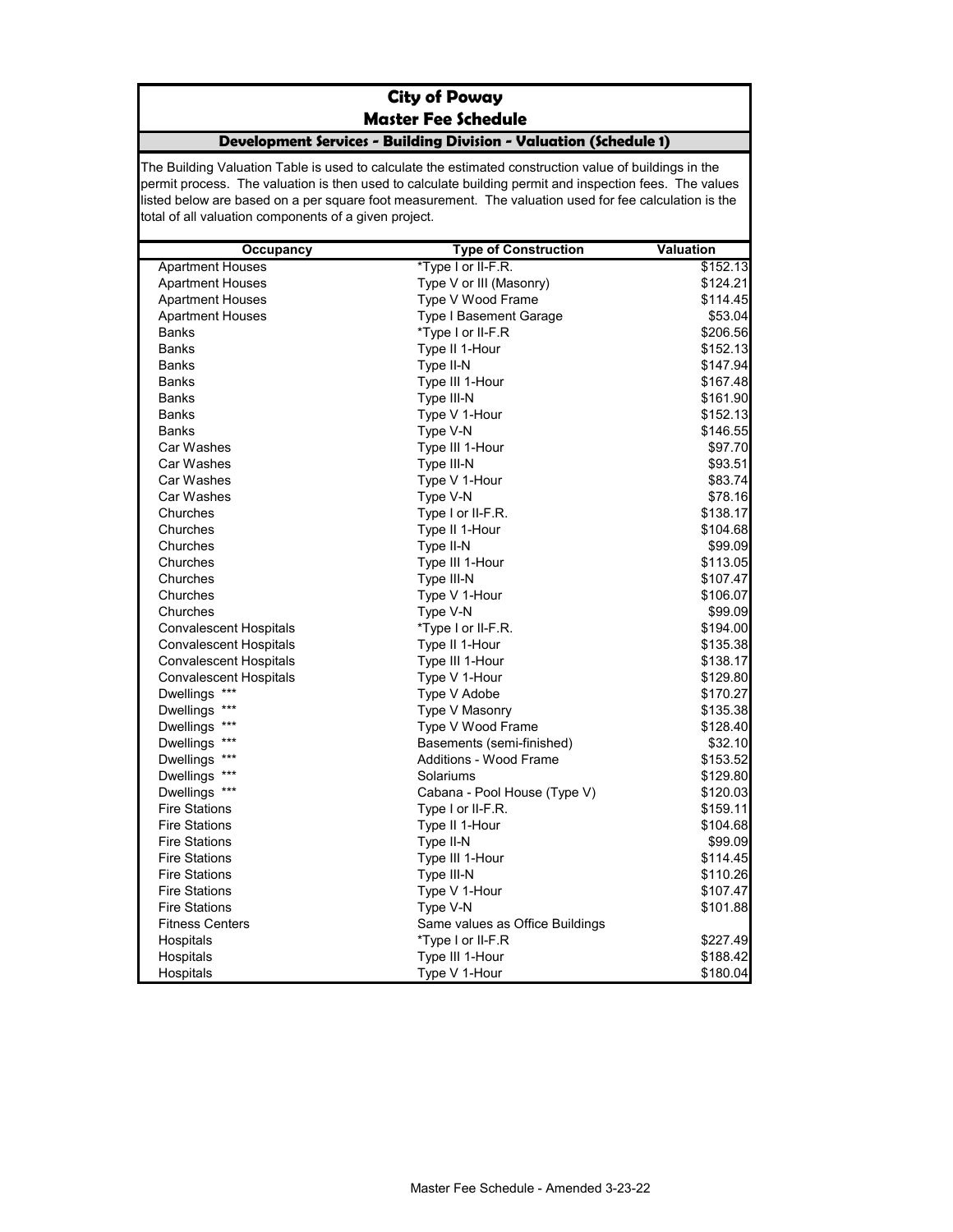| <b>Occupancy</b>         | <b>Type of Construction</b> | <b>Valuation</b> |
|--------------------------|-----------------------------|------------------|
| Hotels & Motels          | *Type I or II-F.R.          | \$140.96         |
| Hotels & Motels          | Type III 1-Hour             | \$122.82         |
| Hotels & Motels          | Type III-N                  | \$115.84         |
| Hotels & Motels          | Type V 1-Hour               | \$106.07         |
| Hotels & Motels          | Type V-N                    | \$104.68         |
| <b>Industrial Plants</b> | Type I or II-F.R.           | \$79.55          |
| <b>Industrial Plants</b> | Type II 1-Hour              | \$55.83          |
| <b>Industrial Plants</b> | Type II N (Stock)           | \$51.64          |
| <b>Industrial Plants</b> | Type III 1-Hour             | \$61.41          |
| <b>Industrial Plants</b> | Type III-N                  | \$57.22          |
| <b>Industrial Plants</b> | Tilt-up                     | \$41.87          |
| <b>Industrial Plants</b> | Type V 1-Hour               | \$57.22          |
| <b>Industrial Plants</b> | Type V-N                    | \$53.04          |
| <b>Medical Offices</b>   | *Type I or II-F.R.          | \$167.48         |
| <b>Medical Offices</b>   | Type II 1-Hour              | \$128.40         |
| <b>Medical Offices</b>   | Type II-N                   | \$122.82         |
| <b>Medical Offices</b>   | Type III 1-Hour             | \$139.57         |
| <b>Medical Offices</b>   | Type III-N                  | \$129.80         |
| <b>Medical Offices</b>   | Type V 1-Hour               | \$125.61         |
| <b>Medical Offices</b>   | Type V-N                    | \$121.42         |
| <b>Offices</b>           | *Type I or II-F.R.          | \$149.34         |
| Offices                  | Type II 1-Hour              | \$100.49         |
| Offices                  | Type II-N                   | \$94.91          |
| <b>Offices</b>           | Type III 1-Hour             | \$107.47         |
| Offices                  | Type III-N                  | \$103.28         |
| Offices                  | Type V 1-Hour               | \$100.49         |
| <b>Offices</b>           | Type V-N                    | \$94.91          |
| <b>Private Garages</b>   | Wood Frame - Finished       | \$33.50          |
| <b>Private Garages</b>   | Wood Frame - Unfinished     | \$33.50          |
| <b>Private Garages</b>   | Masonry                     | \$39.08          |
| <b>Private Garages</b>   | Open Carports               | \$23.73          |
| <b>Public Buildings</b>  | *Type I or II-F.R.          | \$171.67         |
| <b>Public Buildings</b>  | Type II 1-Hour              | \$139.57         |
| <b>Public Buildings</b>  | Type II-N                   | \$133.98         |
| <b>Public Buildings</b>  | Type III 1-Hour             | \$145.15         |
| <b>Public Buildings</b>  | Type III-N                  | \$139.57         |
| <b>Public Buildings</b>  | Type V 1-Hour               | \$132.59         |
| <b>Public Buildings</b>  | Type V-N                    | \$128.40         |
| <b>Public Garages</b>    | *Type I or II-F.R.          | \$68.39          |
| <b>Public Garages</b>    | *Type I or II Open Parking  | \$51.64          |
| <b>Public Garages</b>    | Type II-N                   | \$39.08          |
| <b>Public Garages</b>    | Type III 1-Hour             | \$51.64          |
| <b>Public Garages</b>    | Type III-N                  | \$46.06          |
| <b>Public Garages</b>    | Type V 1-Hour               | \$47.45          |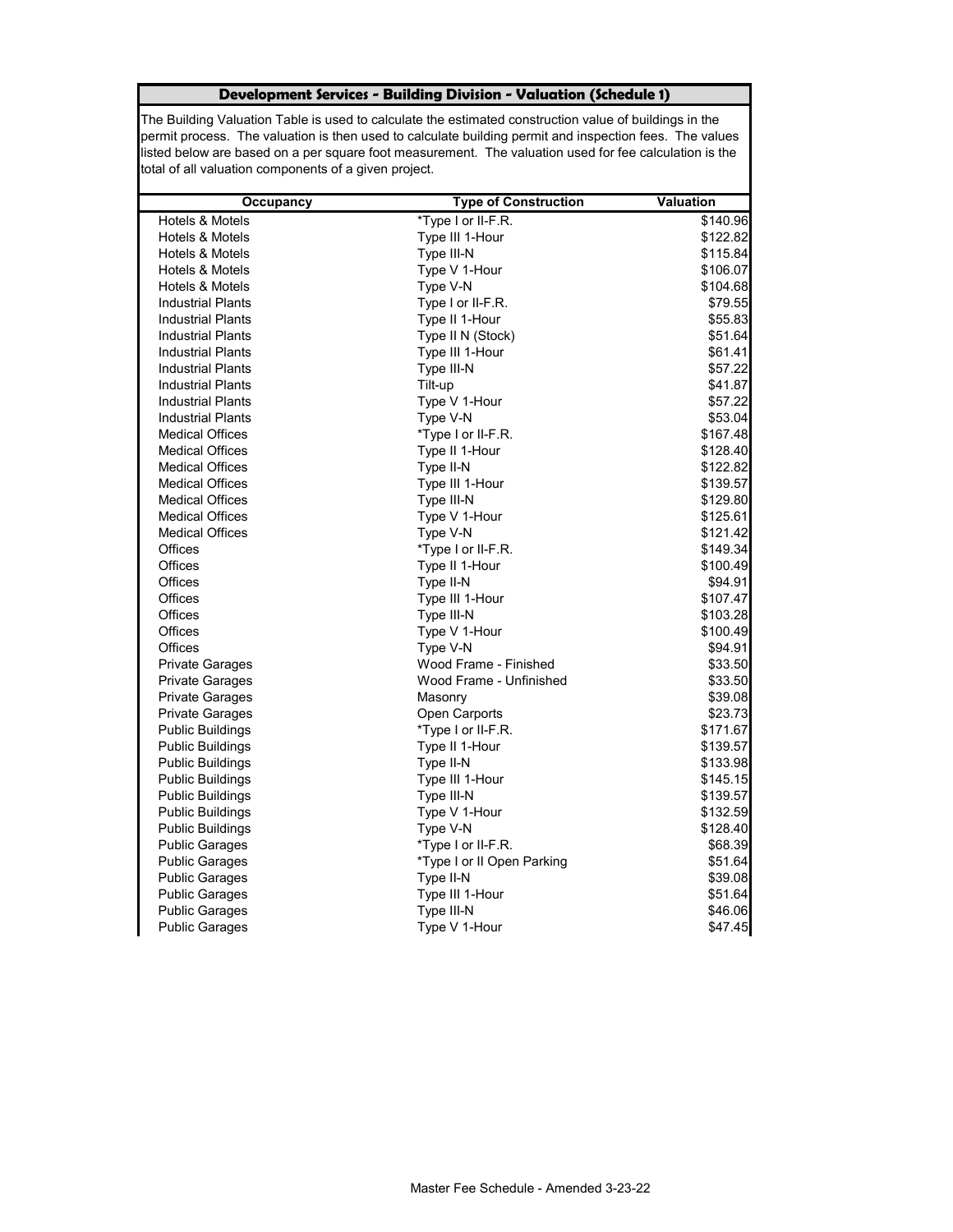| Occupancy                    | <b>Type of Construction</b>     | <b>Valuation</b> |
|------------------------------|---------------------------------|------------------|
| <b>Restaurants</b>           | Type III 1-Hour                 | \$136.78         |
| Restaurants                  | Type III-N                      | \$131.19         |
| Restaurants                  | Type V 1-Hour                   | \$124.21         |
| <b>Restaurants</b>           | Type V-N                        | \$120.03         |
| Schools                      | Type I or II-F.R.               | \$154.92         |
| Schools                      | Type II 1-Hour                  | \$106.07         |
| Schools                      | Type III 1-Hour                 | \$113.05         |
| Schools                      | Type III-N                      | \$108.86         |
| Schools                      | Type V 1-Hour                   | \$106.07         |
| Schools                      | Type V-N                        | \$101.88         |
| <b>Service Stations</b>      | Type II-N                       | \$93.51          |
| <b>Service Stations</b>      | Type III 1-Hour                 | \$97.70          |
| <b>Service Stations</b>      | Type V 1-Hour                   | \$83.74          |
| <b>Service Stations</b>      | Canopies                        | \$39.08          |
| <b>Stores</b>                | *Type I or II-F.R.              | \$114.45         |
| <b>Stores</b>                | Type II 1-Hour                  | \$69.78          |
| <b>Stores</b>                | Type II-N                       | \$68.39          |
| <b>Stores</b>                | Type III 1-Hour                 | \$85.14          |
| <b>Stores</b>                | Type III-N                      | \$80.95          |
| <b>Stores</b>                | Type V 1-Hour                   | \$72.57          |
| <b>Stores</b>                | Type V-N                        | \$66.99          |
| <b>Stores</b>                | Retail Garden Center (Type V-N) | \$55.52          |
| <b>Theatres</b>              | Type I or II-F.R.               | \$153.52         |
| <b>Theatres</b>              | Type III 1-Hour                 | \$111.65         |
| <b>Theatres</b>              | Type III-N                      | \$106.07         |
| <b>Theatres</b>              | Type V 1-Hour                   | \$104.68         |
| <b>Theatres</b>              | Type V-N                        | \$99.09          |
| Warehouses                   | Type I or II-F.R.               | \$68.39          |
| Warehouses                   | Type II 1-Hour                  | \$40.47          |
| $***$<br>Warehouses          | Type II-N                       | \$39.08          |
| $***$<br>Warehouses          | Type III 1-Hour                 | \$46.06          |
| $***$<br>Warehouses          | Type III-N                      | \$44.66          |
| Warehouses                   | Type V 1-Hour                   | \$40.47          |
| Warehouses                   | Type V-N                        | \$39.08          |
| <b>MISCELLANEOUS</b>         |                                 |                  |
| <b>Agricultural Building</b> |                                 | \$23.73          |
| Aluminum Siding              |                                 | \$6.98           |
| Antennas                     | Radio over 30 ft. high          | \$4,494.06       |
| Antennas                     | Dish, 10 ft. dia. w/decoder     | \$5,464.06       |
| Awning or Canopy             |                                 |                  |
| (supported by building)      | Aluminum                        | \$26.52          |
| Awning or Canopy             |                                 |                  |
| (supported by building)      | Canvas                          | \$11.17          |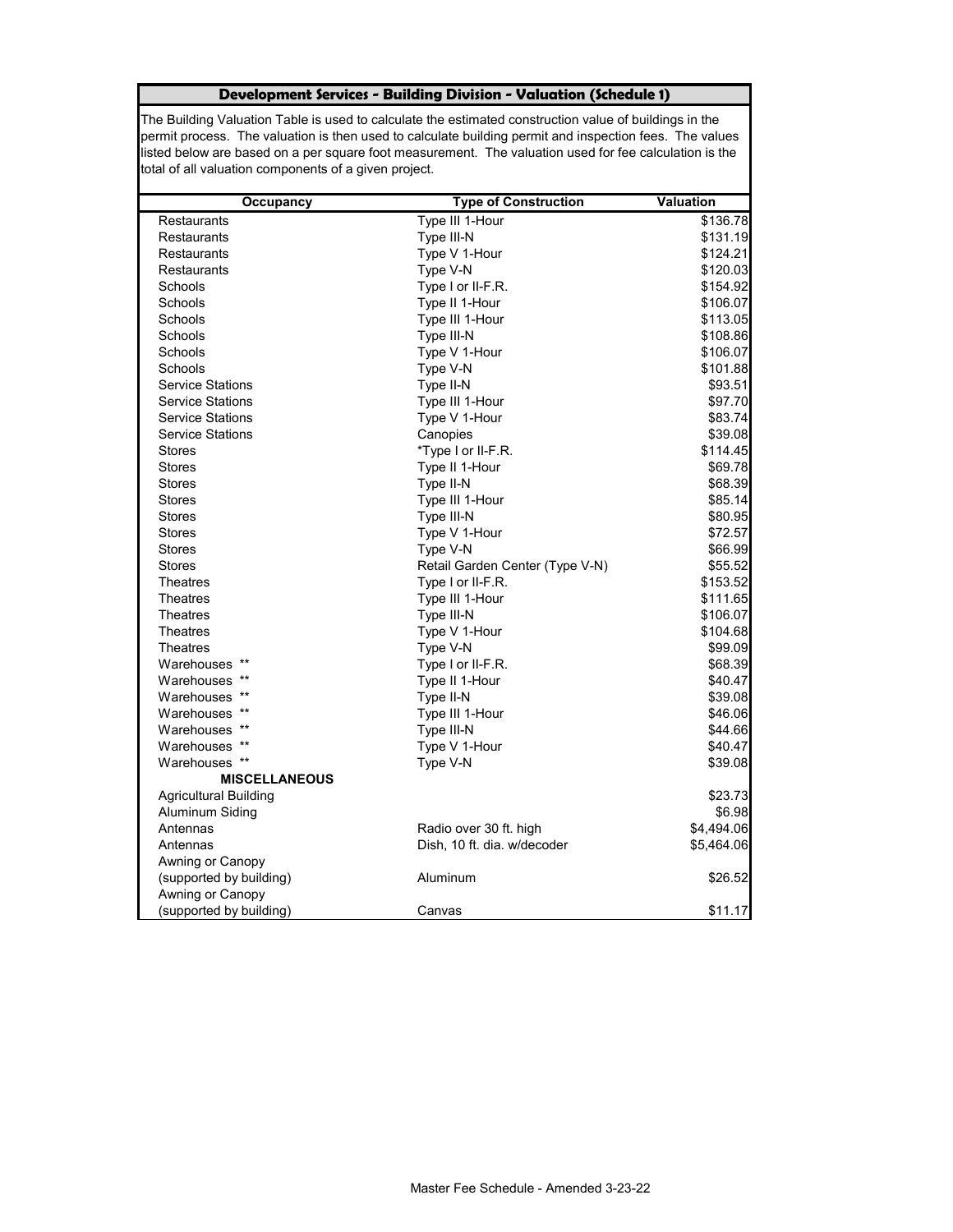| Occupancy                                | <b>Type of Construction</b>     | <b>Valuation</b> |
|------------------------------------------|---------------------------------|------------------|
| Balcony                                  |                                 | \$18.14          |
| Decks (wood)                             |                                 | \$18.14          |
| Demolition of Building                   |                                 | \$5.58           |
| Fence or Freestanding Wall               | Wood or Chain Link              | \$2.79           |
| Fence or Freestanding Wall               | Wood Frame with Stucco          | \$6.98           |
| Fence or Freestanding Wall               | Wire                            | \$2.79           |
| Fence or Freestanding Wall               | Masonry                         | \$11.17          |
| Fence or Freestanding Wall               | Wrought Iron                    | \$6.98           |
| Foundation Only (25% of value of whole   |                                 |                  |
| building). Remainder of building will be |                                 |                  |
| valued at 75% of the building            |                                 | \$11.17          |
| Greenhouse                               |                                 | \$6.98           |
| Manufactured Housing (25% of             |                                 |                  |
| value of "site built" house)             |                                 | \$30.70          |
| Mobile Home                              |                                 | \$30.70          |
| Patio                                    | Wood Frame with Cover           | \$11.17          |
| Patio                                    | Metal Frame with Cover          | \$13.96          |
| Patio                                    | Wood Frame Cover & Walls        | \$15.35          |
| Patio                                    | Metal Frame Cover & Walls       | \$18.14          |
| Patio                                    | <b>Screen or Plastic Walls</b>  | \$4.19           |
| Plastering                               | Inside                          | \$4.19           |
| Plastering                               | Outside                         | \$4.19           |
| <b>Retaining Wall</b>                    | Concrete or Masonry             | \$22.33          |
| Reroofing (1 square = 100 square feet)   | Built-up                        | \$170.27         |
| Reroofing (1 square = 100 square feet)   | <b>Composition Shingles</b>     | \$159.11         |
| Reroofing (1 square = 100 square feet)   | <b>Fiberglass Shingles</b>      | \$159.11         |
| Reroofing (1 square = 100 square feet)   | <b>Asbestos Cement Shingles</b> | \$378.23         |
| Reroofing (1 square = 100 square feet)   | Wood Shingles (Class C min)     | \$378.23         |
| Reroofing (1 square = 100 square feet)   | Wood Shakes (Class C min)       | \$378.23         |
| Reroofing (1 square = 100 square feet)   | <b>Aluminum Shingles</b>        | \$570.83         |
| Reroofing (1 square = 100 square feet)   | Clay Tile                       | \$478.72         |
| Reroofing (1 square = 100 square feet)   | <b>Concrete Tile</b>            | \$404.74         |
| Roof Structure Replacement               |                                 | \$18.14          |
| Saunas (Steam)                           |                                 | \$11,217.02      |
| Spa or Hot Tub ("Jacuzzi®")              |                                 | \$9,203.06       |
| <b>Stairs</b>                            |                                 | \$18.14          |
| Stone and Brick Veneer                   |                                 | \$11.17          |
| <b>Storage Racks</b>                     | per CF                          | \$1.40           |
| Swimming Pool (per sf surface area)      | Vinyl-lined                     | \$43.27          |
| Swimming Pool (per sf surface area)      | Gunite                          | \$47.45          |
| Swimming Pool (per sf surface area)      | Fiberglass                      | \$51.64          |
|                                          | Medical offices, restaurants,   |                  |
| <b>Tenant Improvements</b>               | hazardous 'h' occupancies       | \$58.62          |
| <b>Tenant Improvements</b>               | Other such as stores & offices  | \$42.13          |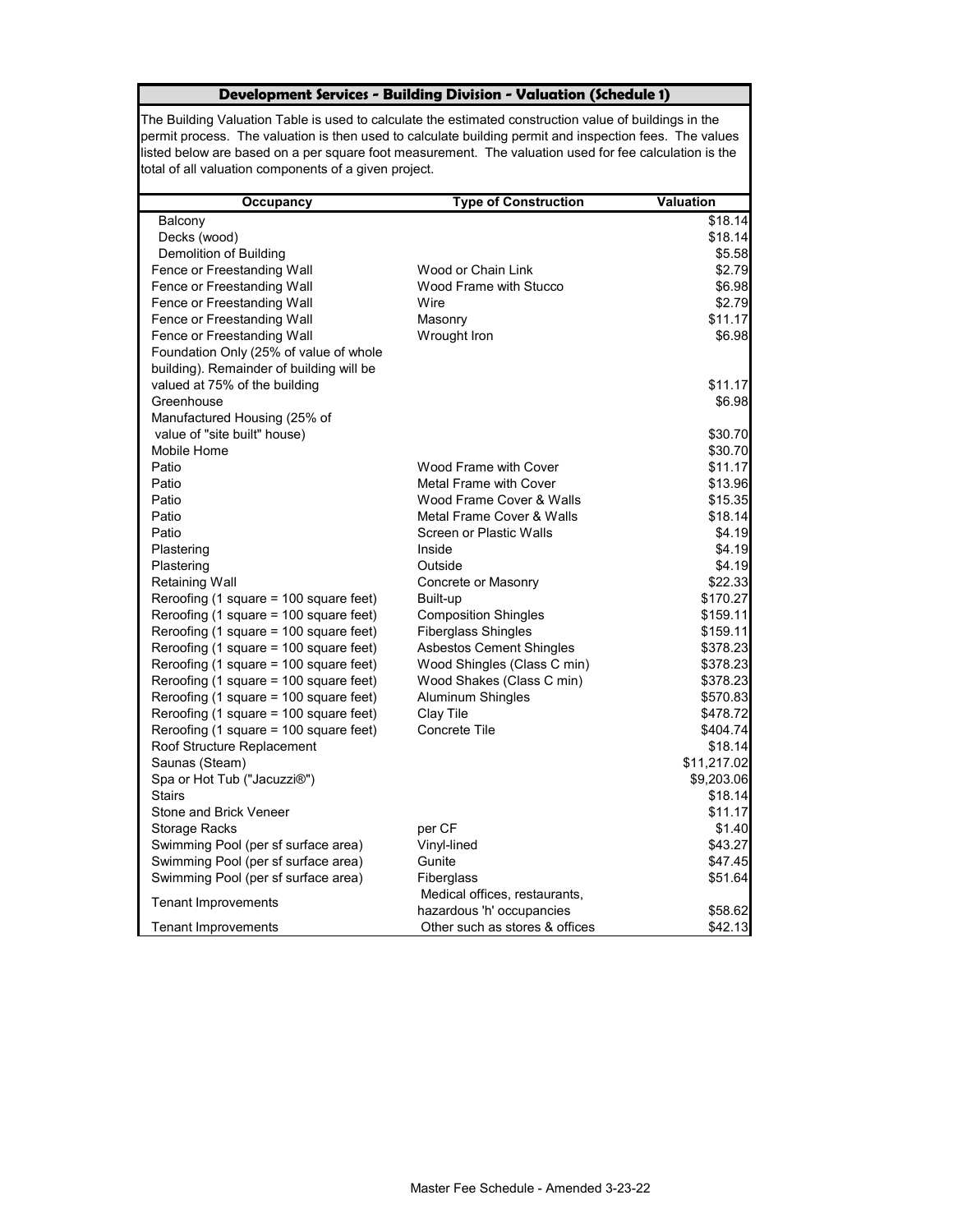| <b>Occupancy</b>                                                                                       | <b>Type of Construction</b>  | <b>Valuation</b> |
|--------------------------------------------------------------------------------------------------------|------------------------------|------------------|
| <b>General Additions and Modifiers</b>                                                                 |                              |                  |
| Fire Sprinkler System                                                                                  |                              | \$3.63           |
| Air Conditioning-Commercial                                                                            |                              | \$5.86           |
| Air Conditioning-Residential                                                                           |                              | \$4.86           |
| Fireplace-Concrete or masonry                                                                          |                              | \$4,494.06       |
| Fireplace-prefabricated metal                                                                          |                              | \$3,055.13       |
| <b>Pile Foundations</b>                                                                                | Cast-in-place concrete piles | \$3,055.13       |
| <b>Pile Foundations</b>                                                                                | Steel piles                  | \$29.31          |
| <b>Alterations to Existing Structures</b>                                                              |                              |                  |
| (with no additional Floor Area or Roof Cover)                                                          |                              |                  |
| <b>Interior Partition</b>                                                                              |                              | \$66.99          |
| Install Windows or Sliding Glass Doors                                                                 |                              | \$20.94          |
| <b>Close Exterior Wall Opening</b>                                                                     |                              | \$19.54          |
| <b>Shell Buildings</b>                                                                                 |                              |                  |
| <b>Banks</b>                                                                                           | *Type I or I B               | \$165.25         |
| <b>Banks</b>                                                                                           | Type II A                    | \$121.70         |
| <b>Banks</b>                                                                                           | Type II B                    | \$118.35         |
| <b>Banks</b>                                                                                           | Type III A                   | \$133.98         |
| <b>Banks</b>                                                                                           | Type III B                   | \$129.52         |
| <b>Banks</b>                                                                                           | Type V A                     | \$121.70         |
| <b>Banks</b>                                                                                           | Type V B                     | \$117.24         |
| <b>Medical Offices</b>                                                                                 | *Type I or I B               | \$133.98         |
| <b>Medical Offices</b>                                                                                 | Type II A                    | \$102.72         |
| <b>Medical Offices</b>                                                                                 | Type II B                    | \$98.26          |
| <b>Medical Offices</b>                                                                                 | Type III A                   | \$111.65         |
| <b>Medical Offices</b>                                                                                 | Type III B                   | \$103.84         |
| <b>Medical Offices</b>                                                                                 | Type V A                     | \$100.49         |
| <b>Medical Offices</b>                                                                                 | Type V B                     | \$97.14          |
| Offices                                                                                                | *Type I or I B               | \$119.47         |
| Offices                                                                                                | Type II A                    | \$80.39          |
| <b>Offices</b>                                                                                         | Type II B                    | \$75.92          |
| <b>Offices</b>                                                                                         | Type III A                   | \$85.97          |
| Offices                                                                                                | Type III B                   | \$82.62          |
| <b>Offices</b>                                                                                         | Type V A                     | \$80.39          |
| Offices                                                                                                | Type V B                     | \$75.92          |
| Restaurants                                                                                            | Type III A                   | \$109.42         |
| Restaurants                                                                                            | Type III B                   | \$104.95         |
| Restaurants                                                                                            | Type V A                     | \$99.37          |
| Restaurants                                                                                            | Type V B                     | \$96.02          |
| <b>Stores</b>                                                                                          | *Type I or I B               | \$91.56          |
| <b>Stores</b>                                                                                          | Type II A                    | \$55.83          |
| <b>Stores</b>                                                                                          | Type II B                    | \$54.71          |
| <b>Stores</b>                                                                                          | Type III A                   | \$68.11          |
| <b>Stores</b>                                                                                          | Type III B                   | \$64.76          |
| <b>Stores</b>                                                                                          | Type V A                     | \$58.06          |
| <b>Stores</b>                                                                                          | Type V B                     | \$53.59          |
| ** Deduct 11 percent for mini-warehouses.                                                              |                              |                  |
| *** For subdivisions with 10 or more single-family dwellings which have plan check and building permit |                              |                  |
| issuances in groups of 10 or more, the valuation of the plan check and building permit fees may be     |                              |                  |
| decreased by 10 percent.                                                                               |                              |                  |
|                                                                                                        |                              |                  |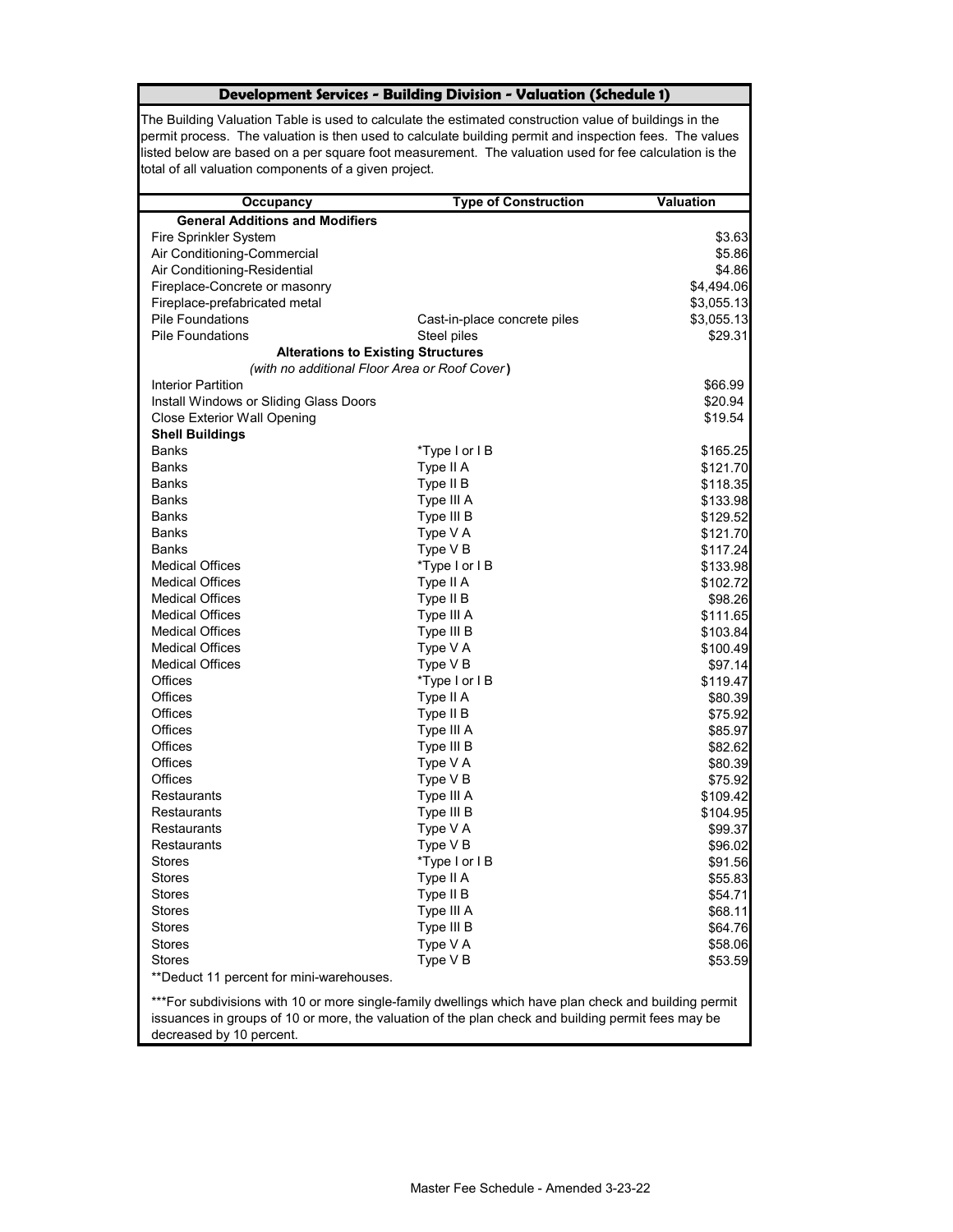| <b>City of Poway</b><br><b>Master Fee Schedule</b><br>Development Services - Engineering Division - Unit Price List                  |                                                                                            |                                                               |                                                      |  |                                                                                                                                                      |
|--------------------------------------------------------------------------------------------------------------------------------------|--------------------------------------------------------------------------------------------|---------------------------------------------------------------|------------------------------------------------------|--|------------------------------------------------------------------------------------------------------------------------------------------------------|
|                                                                                                                                      |                                                                                            |                                                               |                                                      |  | This list is used to calculate project valuations for assigning permit, deposit and security<br>requirements for plan check and inspection services. |
| <b>Item</b>                                                                                                                          | <b>Description</b>                                                                         | <b>Unit</b>                                                   | <b>Price</b>                                         |  |                                                                                                                                                      |
| <b>EROSION CONTROL AND LANDSCAPING</b>                                                                                               |                                                                                            |                                                               |                                                      |  |                                                                                                                                                      |
| <b>Gravel Bags</b><br><b>Straw Bales</b><br><b>Fiber Rolls</b><br><b>Silt Fencing</b>                                                |                                                                                            | EA<br>EA<br>LF<br>LF                                          | \$3.00<br>\$8.00<br>\$3.00<br>\$2.00                 |  |                                                                                                                                                      |
| Hydroseeding<br><b>Fiber Mat</b><br><b>Bonded Fiber Matrix</b>                                                                       |                                                                                            | <b>SF</b><br><b>SF</b><br><b>SF</b>                           | \$0.33<br>\$0.50<br>\$0.11                           |  |                                                                                                                                                      |
| <b>Plastic Sheeting</b><br>Landscape & Irrigation<br><b>Stabilized Construction Entrance</b><br>Concrete Washout<br>Inlet Protection | Visquene<br>Slope erosion control                                                          | <b>SF</b><br><b>SF</b><br><b>SF</b><br>EA<br>EA               | \$0.40<br>\$1.21<br>\$2.20<br>\$825.00<br>\$125.00   |  |                                                                                                                                                      |
| <b>Desilting Basin</b>                                                                                                               | Temporary construction bmp                                                                 | EA                                                            | \$4,200.00                                           |  |                                                                                                                                                      |
| Shrubs<br><b>Tree Planting</b>                                                                                                       | 1 gallon<br>5 gallon<br>15 gallon<br>$24"$ box<br>36" box                                  | EA<br>EA<br>EA<br>EA<br>EA                                    | \$2.00<br>\$20.00<br>\$85.00<br>\$250.00<br>\$350.00 |  |                                                                                                                                                      |
| <b>Tree Removal</b>                                                                                                                  |                                                                                            | EA                                                            | \$500.00                                             |  |                                                                                                                                                      |
| <b>GRADING</b><br><b>Clearing and Grubbing</b><br>Cribwall<br>Embankment                                                             | $1 - 1,000$                                                                                | <b>SF</b><br><b>SF</b><br>СY                                  | \$0.45<br>\$24.00<br>\$16.00                         |  |                                                                                                                                                      |
|                                                                                                                                      | $1,001 - 20,000$<br>20,001 - 50,000<br>50,001 - 100,000<br>100,001-500,000<br>over 500,000 | <b>CY</b><br><b>CY</b><br><b>CY</b><br>CY<br><b>CY</b>        | \$12.00<br>\$6.50<br>\$4.50<br>\$3.70<br>\$3.00      |  |                                                                                                                                                      |
| Import or Export<br><b>Retaining Walls</b><br><b>Rock Excavation</b><br><b>Rock Excavation</b><br><b>Structure Excavation</b>        | Masonry<br><b>Blasting</b><br>No Blasting                                                  | <b>CY</b><br><b>SF</b><br><b>CY</b><br><b>CY</b><br><b>CY</b> | \$12.00<br>\$28.00<br>\$37.00<br>\$18.00<br>\$35.00  |  |                                                                                                                                                      |
| Subdrain<br>Subdrain                                                                                                                 | 4" w/ rock and fabric<br>6" w/rock and fabric                                              | LF<br>LF                                                      | \$30.00<br>\$35.00                                   |  |                                                                                                                                                      |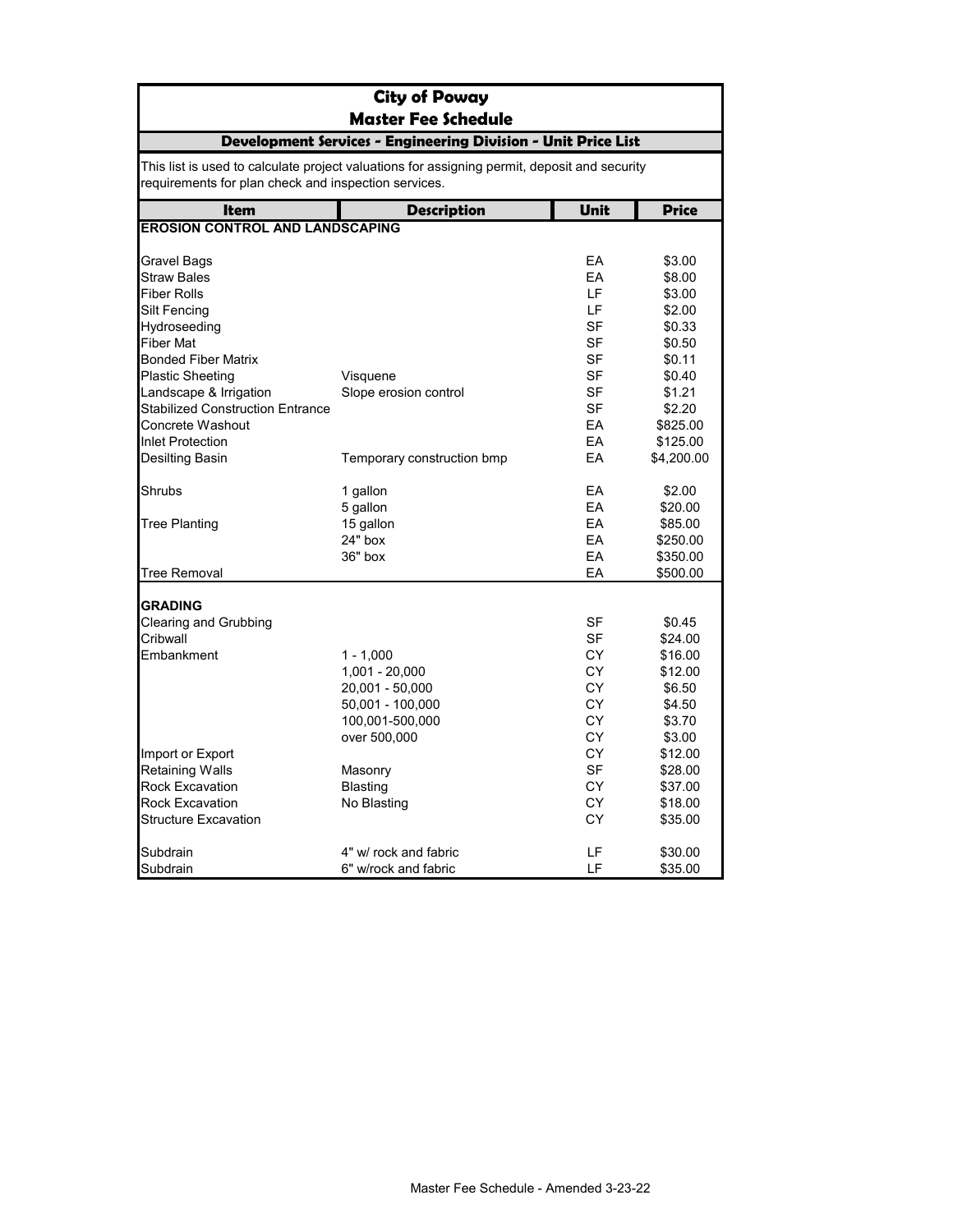| Development Services - Engineering Division - Unit Price List                                                                                        |                                        |           |                   |  |
|------------------------------------------------------------------------------------------------------------------------------------------------------|----------------------------------------|-----------|-------------------|--|
| This list is used to calculate project valuations for assigning permit, deposit and security<br>requirements for plan check and inspection services. |                                        |           |                   |  |
| <b>Item</b>                                                                                                                                          | <b>Description</b>                     | Unit      | <b>Price</b>      |  |
| <b>PAVING</b>                                                                                                                                        |                                        |           |                   |  |
| A.C.                                                                                                                                                 | <b>Asphalt Concrete</b>                | SF/IN     | \$0.50            |  |
| A.B.                                                                                                                                                 | Aggregate Base                         | SF/IN     | \$0.20            |  |
| C.T.B.                                                                                                                                               | <b>Cement Treated Base</b>             | SF/IN     | \$0.25            |  |
| D.G.                                                                                                                                                 | <b>Decomposed Granite</b>              | Ton       | \$24.00           |  |
| P.C.C.                                                                                                                                               | <b>Portland Cement Concrete</b>        | SF/IN     | \$1.25            |  |
| <b>Pavement Crack Sealing</b>                                                                                                                        |                                        | LF        | \$1.50            |  |
| <b>Pavement Reinforcing Fabric</b>                                                                                                                   |                                        | <b>SY</b> | \$1.20            |  |
| <b>Pavement Removal</b>                                                                                                                              | <b>Existing AC</b>                     | <b>SF</b> | \$1.45            |  |
|                                                                                                                                                      | <b>Existing PCC</b>                    | <b>SF</b> | \$2.50            |  |
|                                                                                                                                                      | <b>Existing AC Berm</b>                | LF        | \$3.10            |  |
| Saw Cut                                                                                                                                              | <b>Existing Paving</b>                 | LF        | \$2.65            |  |
| Grinding                                                                                                                                             | <b>Existing Paving</b>                 | <b>SF</b> | \$2.35            |  |
| <b>Subgrade Preparation</b>                                                                                                                          |                                        | <b>SF</b> | \$0.40            |  |
| <b>STREETS</b>                                                                                                                                       |                                        |           |                   |  |
| Dikes, AC                                                                                                                                            | 6" Type "A" "D" "E"<br>8" Type "B" "C" | LF<br>LF  | \$9.50<br>\$11.00 |  |
| Concrete                                                                                                                                             | <b>Stamped Pattern</b>                 | <b>SF</b> | \$6.00            |  |
| <b>Cross Gutter</b>                                                                                                                                  | 7" PCC                                 | <b>SF</b> | \$8.00            |  |
| Curb                                                                                                                                                 | 6" PCC                                 | LF        | \$16.00           |  |
|                                                                                                                                                      | 8" PCC                                 | LF        | \$18.00           |  |
| <b>Curb and Gutter</b>                                                                                                                               | 6" PCC                                 | LF        | \$21.00           |  |
|                                                                                                                                                      | 8" PCC                                 | LF        | \$24.00           |  |
| Gutter                                                                                                                                               | 18" Wide, 6" PCC                       | LF        | \$12.00           |  |
| Driveway                                                                                                                                             | 5 1/2" PCC                             | <b>SF</b> | \$7.00            |  |
| <b>Fence Chain Link</b>                                                                                                                              | 4' High                                | LF        | \$12.00           |  |
|                                                                                                                                                      | 5' High                                | LF        | \$14.00           |  |
|                                                                                                                                                      | 6' High                                | LF.       | \$15.00           |  |
| Fence Wood                                                                                                                                           | 6' High                                | LF        | \$22.00           |  |
| <b>Guard Post &amp; Barricade</b>                                                                                                                    |                                        | 20 LF     | \$630.00          |  |
| Guardrail                                                                                                                                            |                                        | LF.       | \$30.00           |  |
| Header 2" x 6" Redwood                                                                                                                               |                                        | LF        | \$5.00            |  |
| <b>Street Lights</b>                                                                                                                                 | 90 Watt - L.P.S.V.                     | EA        | \$4,300.00        |  |
|                                                                                                                                                      | 180 Watt - L.P.S.V.                    | EA        | \$4,500.00        |  |
| Loop Detector Replacement                                                                                                                            |                                        | EA        | \$450.00          |  |
| <b>Metal Beam Barricade</b>                                                                                                                          |                                        | <b>LF</b> | \$37.90           |  |
| Monuments                                                                                                                                            |                                        | EA        | \$425.00          |  |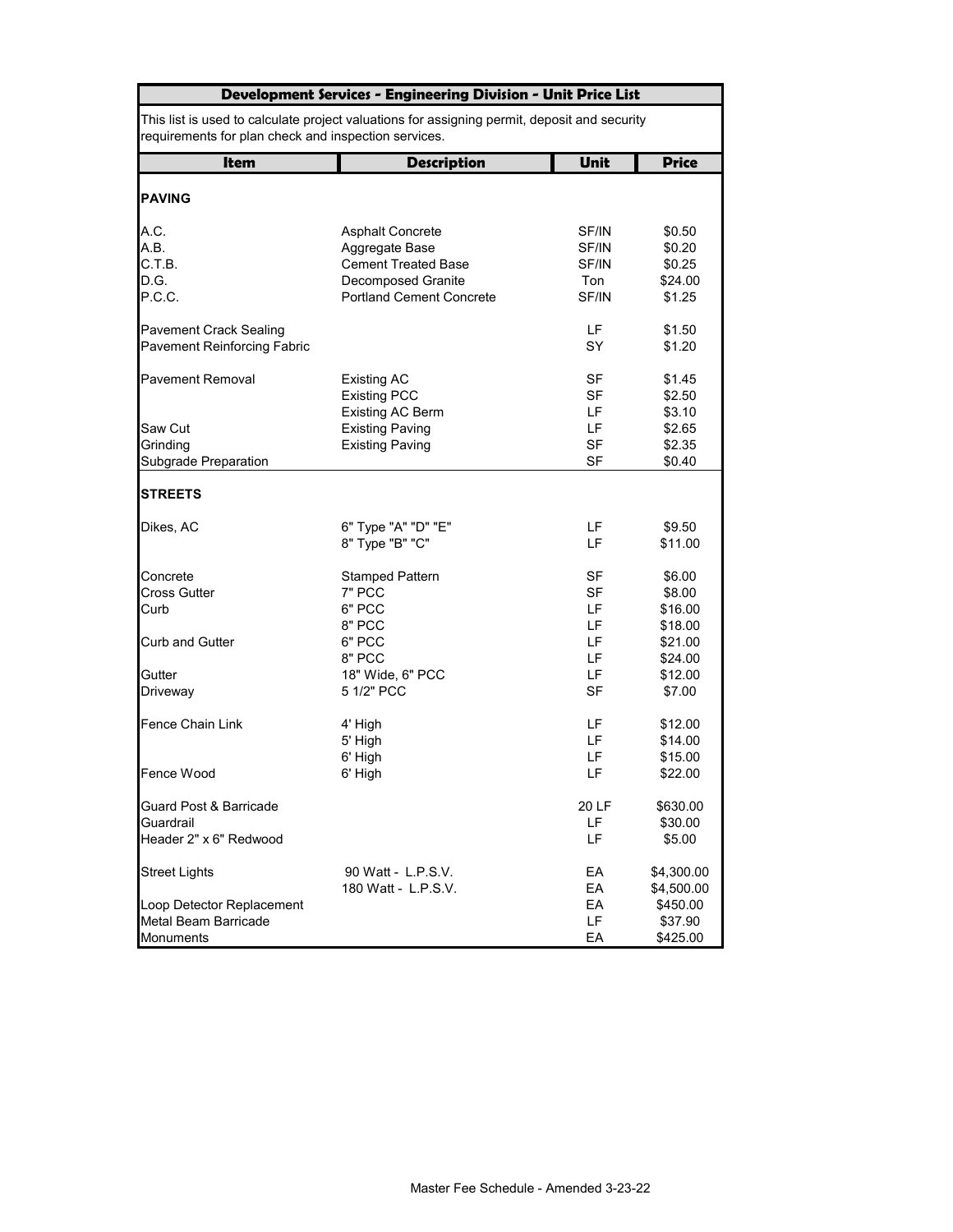| Development Services - Engineering Division - Unit Price List                                                                  |                                                                                                  |                                        |                                                                                      |
|--------------------------------------------------------------------------------------------------------------------------------|--------------------------------------------------------------------------------------------------|----------------------------------------|--------------------------------------------------------------------------------------|
| requirements for plan check and inspection services.                                                                           | This list is used to calculate project valuations for assigning permit, deposit and security     |                                        |                                                                                      |
| <b>Item</b>                                                                                                                    | <b>Description</b>                                                                               | <b>Unit</b>                            | <b>Price</b>                                                                         |
| <b>STREETS (continued)</b><br><b>Pavement Legends</b><br><b>Pavement Markers</b><br>Pedestrian Ramp<br><b>Regulatory Signs</b> | Stop, Speed Limit, No Parking, etc.                                                              | EA<br>EA<br>EA<br>EA                   | \$200.00<br>\$5.50<br>\$1,200.00<br>\$185.00                                         |
| Removal                                                                                                                        | <b>Existing Curb</b><br><b>Existing Curb and Gutter</b><br>Sidewalk                              | LF<br>LF.<br><b>SF</b>                 | \$3.80<br>\$4.75<br>\$1.50                                                           |
| Sidewalk<br><b>Street Name Sign</b>                                                                                            | 4" PCC                                                                                           | <b>SF</b><br>EA                        | \$5.00<br>\$200.00                                                                   |
| Striping                                                                                                                       | 4" White<br>8" White<br>4" Double Yellow<br>4" White Skip                                        | LF.<br>LF.<br>LF.<br>LF                | \$0.50<br>\$0.50<br>\$0.60<br>\$0.35                                                 |
| <b>Traffic Control</b><br><b>Traffic Signal</b><br>Trail<br><b>Trench Restoration, Asphalt</b><br>Wall                         | Lane Closure Per Day<br>Pedestrian/Equestrian<br><b>Cut-off Pavement</b>                         | EA<br>EA<br>LF.<br>LF<br>EA            | \$500.00<br>\$127,000<br>\$12.00<br>\$24.00<br>\$800.00                              |
| <b>SEWER</b>                                                                                                                   |                                                                                                  |                                        |                                                                                      |
| Cleanout<br>Cleanout (Sewer Force Main)<br>Cradle (concrete)<br>Dead End Cap<br>Encasement (concrete)<br>Lateral               | 4" - 30' long<br>6" - 30' long                                                                   | EA<br>EA<br>LF<br>EA<br>LF<br>EA<br>EA | \$800.00<br>\$1,050.00<br>\$32.50<br>\$315.00<br>\$37.00<br>\$1,335.00<br>\$1,850.00 |
| Main                                                                                                                           | 8" PVC<br><b>10" PVC</b><br><b>12" PVC</b><br><b>15" PVC</b><br><b>18" PVC</b><br><b>21" PVC</b> | LF<br>LF<br>LF<br>LF<br>LF<br>LF       | \$50.00<br>\$68.00<br>\$76.00<br>\$97.00<br>\$108.00<br>\$117.00                     |
| Manhole<br>Manhole (adjust rim to grade)                                                                                       |                                                                                                  | EA<br>EA                               | \$3,250.00<br>\$450.00                                                               |
| Pressure Sewer Pipe                                                                                                            | 4"<br>6"                                                                                         | LF<br>LF                               | \$52.00<br>\$70.00                                                                   |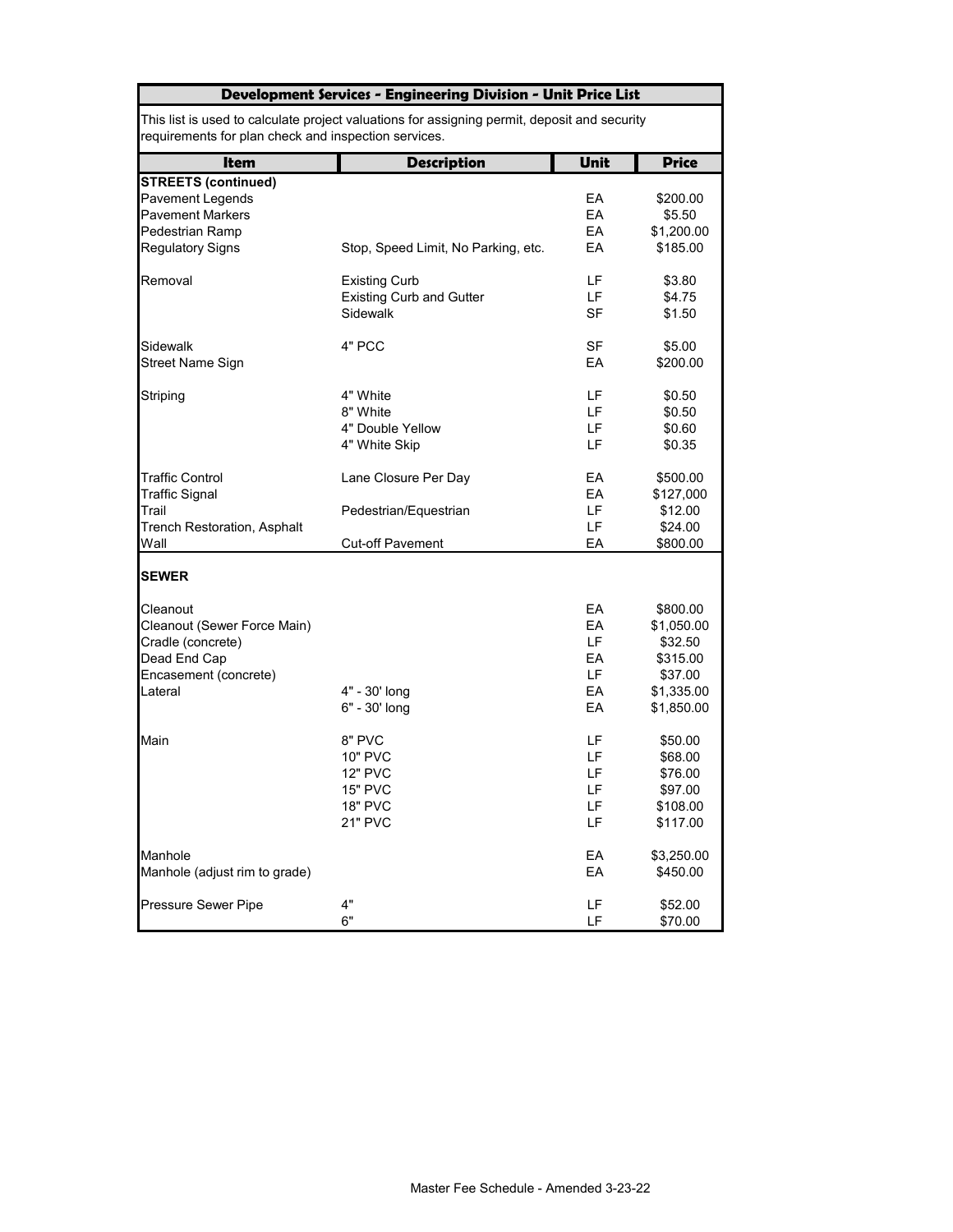| Development Services - Engineering Division - Unit Price List                                                                                        |                                            |                                        |                                                                            |  |
|------------------------------------------------------------------------------------------------------------------------------------------------------|--------------------------------------------|----------------------------------------|----------------------------------------------------------------------------|--|
| This list is used to calculate project valuations for assigning permit, deposit and security<br>requirements for plan check and inspection services. |                                            |                                        |                                                                            |  |
| <b>Item</b>                                                                                                                                          | <b>Description</b>                         | <b>Unit</b>                            | <b>Price</b>                                                               |  |
| <b>SEWER (continued)</b><br><b>Protective Slab</b><br>Shoring<br>Stub & Plug<br>Tie-in to Existing Manhole                                           | Concrete<br>Over 5 feet deep<br>6" or 8"   | LF<br>LF.<br>EA<br>EA                  | \$11.50<br>\$11.50<br>\$150.00<br>\$1,350.00                               |  |
| Wall                                                                                                                                                 | concrete anchor<br>Cut-off                 | <b>CY</b><br>EA                        | \$930.00<br>\$1,470.00                                                     |  |
| <b>WATER</b>                                                                                                                                         |                                            |                                        |                                                                            |  |
| Adjust to Grade                                                                                                                                      | valve, blow-off, or MAR                    | EA                                     | \$200.00                                                                   |  |
| Air & Vacuum Valve Assembly                                                                                                                          |                                            | EA                                     | \$2,200.00                                                                 |  |
| <b>Anchor Block</b><br><b>Backflow Prevention Assembly</b><br><b>Blow-off Assembly</b>                                                               | 2"<br>4"                                   | EA<br>EA<br>EA<br>EA                   | \$660.00<br>\$1,650.00<br>\$1,254.00<br>\$2,321.00                         |  |
| <b>Cut-off Wall</b>                                                                                                                                  |                                            | EA                                     | \$140.00                                                                   |  |
| <b>Fire Hydrant Assembly</b><br><b>Fire Hydrant Relocation</b>                                                                                       |                                            | EA<br>EA                               | \$3,500.00<br>\$2,200.00                                                   |  |
| Fittings, bend, tee, flange, etc                                                                                                                     | 8"<br>10"<br>12"                           | EA<br>EA<br>EA                         | \$185.00<br>\$215.00<br>\$250.00                                           |  |
| Main, All Materials                                                                                                                                  | 4"<br>6"<br>8"<br>10"<br>12"<br>16"<br>20" | LF<br>LF<br>LF<br>LF<br>LF<br>LF<br>LF | \$38.00<br>\$50.00<br>\$58.00<br>\$63.00<br>\$70.00<br>\$89.00<br>\$100.00 |  |
| Manual Air Release Assembly                                                                                                                          |                                            | EA                                     | \$1,420.00                                                                 |  |
| Pipe, Steel                                                                                                                                          | 6"<br>8"                                   | LF<br>LF                               | \$60.00<br>\$75.00                                                         |  |
| <b>Post Indicator Valve</b><br><b>Protection Post</b><br>Reducer<br><b>Relocate Water Meter</b>                                                      | 4" x 85" steel                             | EA<br>EA<br>EA<br>EA                   | \$1,050.00<br>\$170.00<br>\$215.00<br>\$720.00                             |  |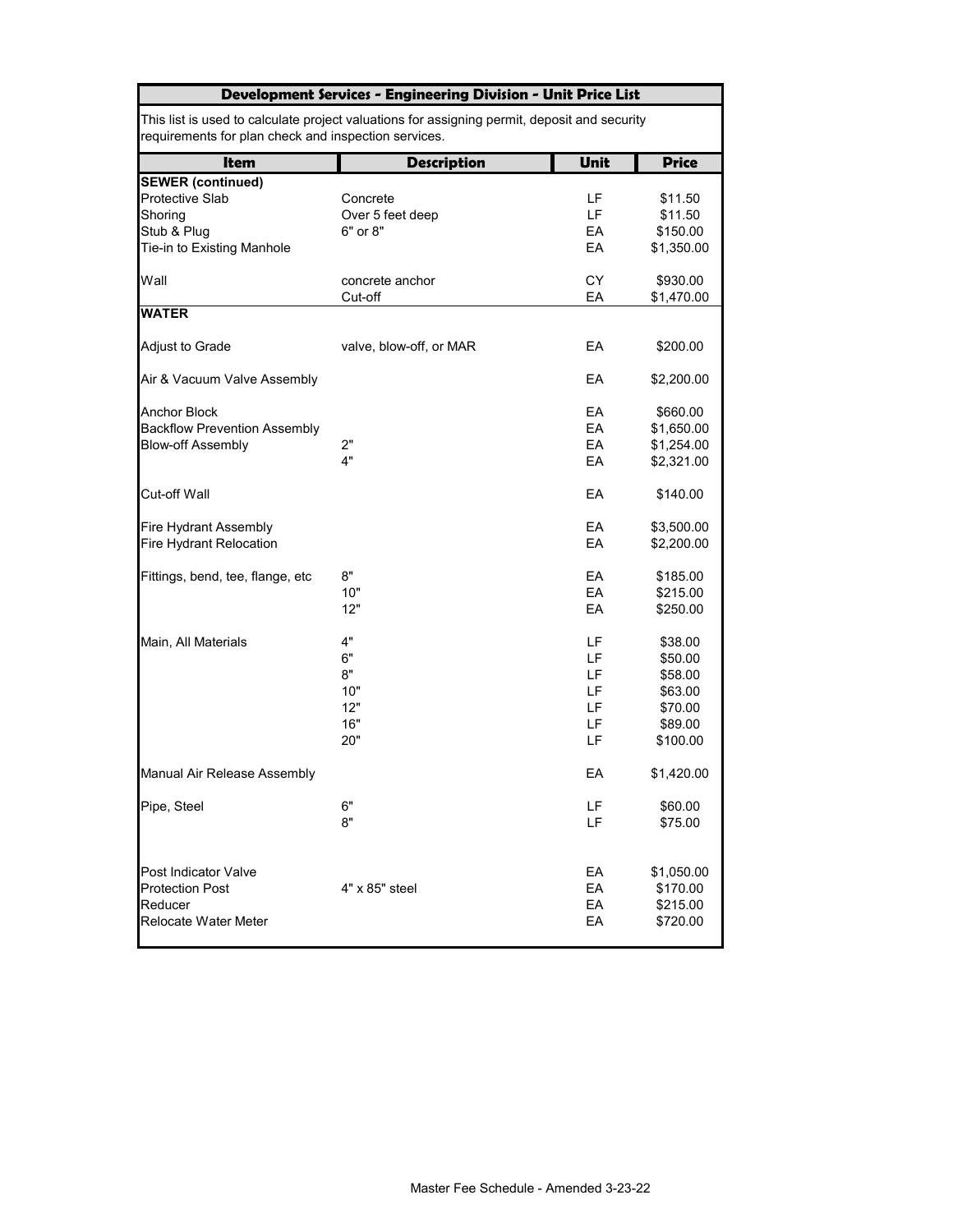| Development Services - Engineering Division - Unit Price List    |                                                                                                                                                                              |                                                                                        |                                                                                                                                                                            |
|------------------------------------------------------------------|------------------------------------------------------------------------------------------------------------------------------------------------------------------------------|----------------------------------------------------------------------------------------|----------------------------------------------------------------------------------------------------------------------------------------------------------------------------|
| requirements for plan check and inspection services.             | This list is used to calculate project valuations for assigning permit, deposit and security                                                                                 |                                                                                        |                                                                                                                                                                            |
| Item                                                             | <b>Description</b>                                                                                                                                                           | Unit                                                                                   | <b>Price</b>                                                                                                                                                               |
| <b>WATER (continued)</b><br>Service                              | 1"<br>11/2"<br>2"                                                                                                                                                            | EA<br>EA<br>EA                                                                         | \$1,700.00<br>\$2,200.00<br>\$2,800.00                                                                                                                                     |
| Tie-In to Main                                                   | Daytime 4"-8"<br>Daytime 10" - up<br>Nighttime 4"-8"<br>Nighttime 10" - up                                                                                                   | EA<br>EA<br>EA<br>EA                                                                   | \$650.00<br>\$900.00<br>\$1,200.00<br>\$2,000.00                                                                                                                           |
| <b>Thrust Block</b><br><b>WATER (Continued)</b>                  |                                                                                                                                                                              | EA                                                                                     | \$250.00                                                                                                                                                                   |
| Valve Assembly, Gate                                             | 4"<br>6"<br>8"<br>10"<br>12"                                                                                                                                                 | EA<br>EA<br>EA<br>EA<br>EA                                                             | \$550.00<br>\$950.00<br>\$1,410.00<br>\$1,720.00<br>\$1,915.00                                                                                                             |
| Valve Assembly, Butterfly                                        | 14"<br>16"                                                                                                                                                                   | EA<br>EA                                                                               | \$2,120.00<br>\$3,180.00                                                                                                                                                   |
| <b>STORM DRAIN</b>                                               |                                                                                                                                                                              |                                                                                        |                                                                                                                                                                            |
| <b>AC Spillway</b><br><b>Channel Lining</b><br><b>Clean Outs</b> | Type "A"                                                                                                                                                                     | EA<br><b>SF</b><br>EA                                                                  | \$320.00<br>\$8.00<br>\$4,200.00                                                                                                                                           |
|                                                                  | Type "B"                                                                                                                                                                     | EA                                                                                     | \$4,500.00                                                                                                                                                                 |
| Culvert Pipe (all materials)                                     | 3" (private only)<br>4" (private only)<br>6" (private only)<br>8" (private only)<br>12" (private only)<br>18"<br>24"<br>30"<br>36"<br>42"<br>48"<br>54"<br>60"<br>66"<br>72" | LF<br>LF<br>LF<br>LF<br>LF<br>LF<br>LF<br>LF<br>LF<br>LF<br>LF<br>LF<br>LF<br>LF<br>LF | \$12.00<br>\$16.00<br>\$20.00<br>\$24.00<br>\$32.00<br>\$80.00<br>\$100.00<br>\$120.00<br>\$140.00<br>\$160.00<br>\$180.00<br>\$200.00<br>\$220.00<br>\$240.00<br>\$260.00 |
| Cast in Place PCC Structures                                     | $0 - 20$<br>$20+$                                                                                                                                                            | CY<br>CY                                                                               | \$550.00<br>\$440.00                                                                                                                                                       |